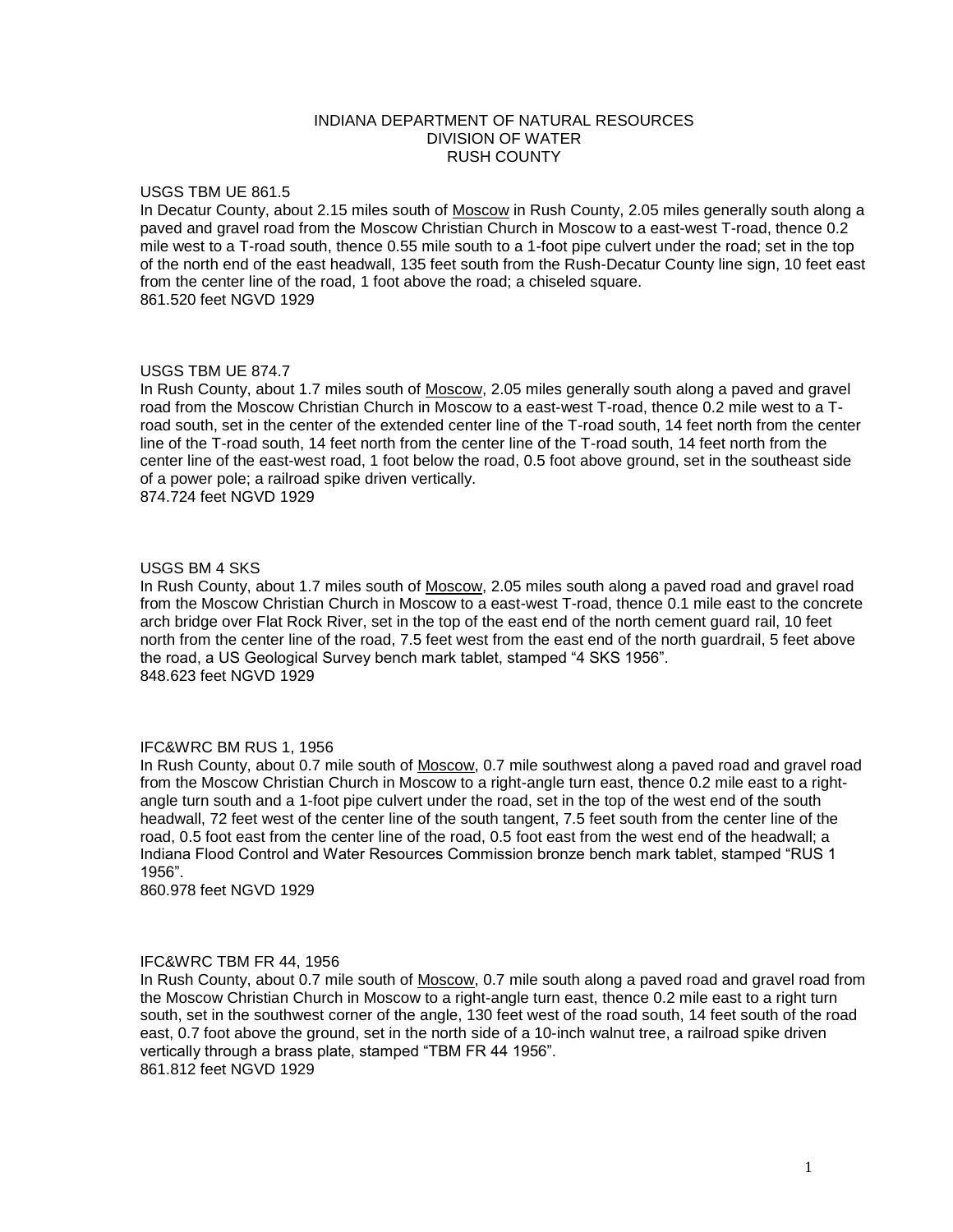## IFC&WRC BM RUS 2, 1956

In Rush County, at Moscow, at the covered bridge over Flat Rock River, set in the top of the south end of the east abutment, 11 feet south from the center line of the road, 3 feet below the road, 2 feet east from the west face of the east abutment, a Indiana Flood Control and Water Resources Commission bronze bench mark tablet, stamped "RUS 2 1956".

884.314 feet NGVD 1929

#### IFC&WRC TBM FR 45, 1956

In Rush County, at Moscow, at the covered bridge over Flat Rock River, 27 feet southeast from the southeast corner of a brown brick house, 18.2 feet north from the center line of the road, 8 feet north from the northwest corner of the bridge, 0.7 foot above ground, set in the south side of a 36-inch maple tree, a railroad spike driven vertically through a brass plate, stamped "TBM FR 45 1956". 885.426 feet NGVD 1929

#### USC&GS BM D 257

In Rush County, about 4.4 miles west of Milroy, 4.3 miles west along State Road 244 from its intersection with State Road 3 west of Milroy to a T-road north and a private drive south, set in the southeast quarter of the junction, 155 feet west of a "T" fence corner post in the south right-of-way fence line, 46 feet east of the extended center line of the T-road north, 25 feet east of the south end of a 16-inch pipe culvert under the highway, 17 feet south from the center line of the highway, 17 feet south from the center line of the highway, 17 feet south from the center line of the highway, 17 feet south from the center line of the highway, 11 feet east of a power pole and in line of the highway, 11 feet east of a power pole and in line of the row of poles, 0.3 foot above ground, set in the top of a concrete post, a USC&GS bench mark tablet, stamped "D 257 1947". 906.675 feet NGVD 1929

#### IFC&WRC BM RUS 3

In Rush County, about 4.1 miles west of Milroy, 4 miles west along State Road 244 from its intersection with State Road 3 west of Milroy to the State Road 244 one-span steel truss bridge over Flat Rock River, set in the top of the north end of the west bridge seat, 11 feet north from the center line of the road, 1.2 feet below the road, 1.1 feet west from the east fence of the west abutment, a Indiana Flood Control and Water Resources Commission bronze bench mark tablet, stamped "RUS 3 1956". 900.237 feet NGVD 1929

#### TBM FR 46

In Rush County, about 4.1 miles west of Milroy, 4 miles west along State Road 244 from its intersection with State Road 3 west of Milroy to the one-span steel truss bridge over Flat Rock River, 115 feet east from the northeast end of the bridge, 17 feet north from the center line of the road, 0.5 foot above ground, set in the west side of a 30-inch Sycamore tree, a railroad spike driven vertically through a brass plate, stamped, "TBM FR 46 1956".

898.481 feet NGVD 1929

#### USC&GS BM C 257

In Rush County, about 3.6 miles west of Milroy, 3.5 miles west along State Road 244 from its intersection with State Road 3 west of Milroy to a gravel crossroad, set in the southwest quarter of the crossing, 123 feet west of the gravel crossroad, 16 feet south from the center line of the highway, 16 feet east from a power pole with the transformer on top, 0.5 foot above the highway, set in the top of a concrete post projecting 0.3 foot above ground, a USC&GS bench mark tablet, stamped "C 257 1947". 966.747 feet NGVD 1929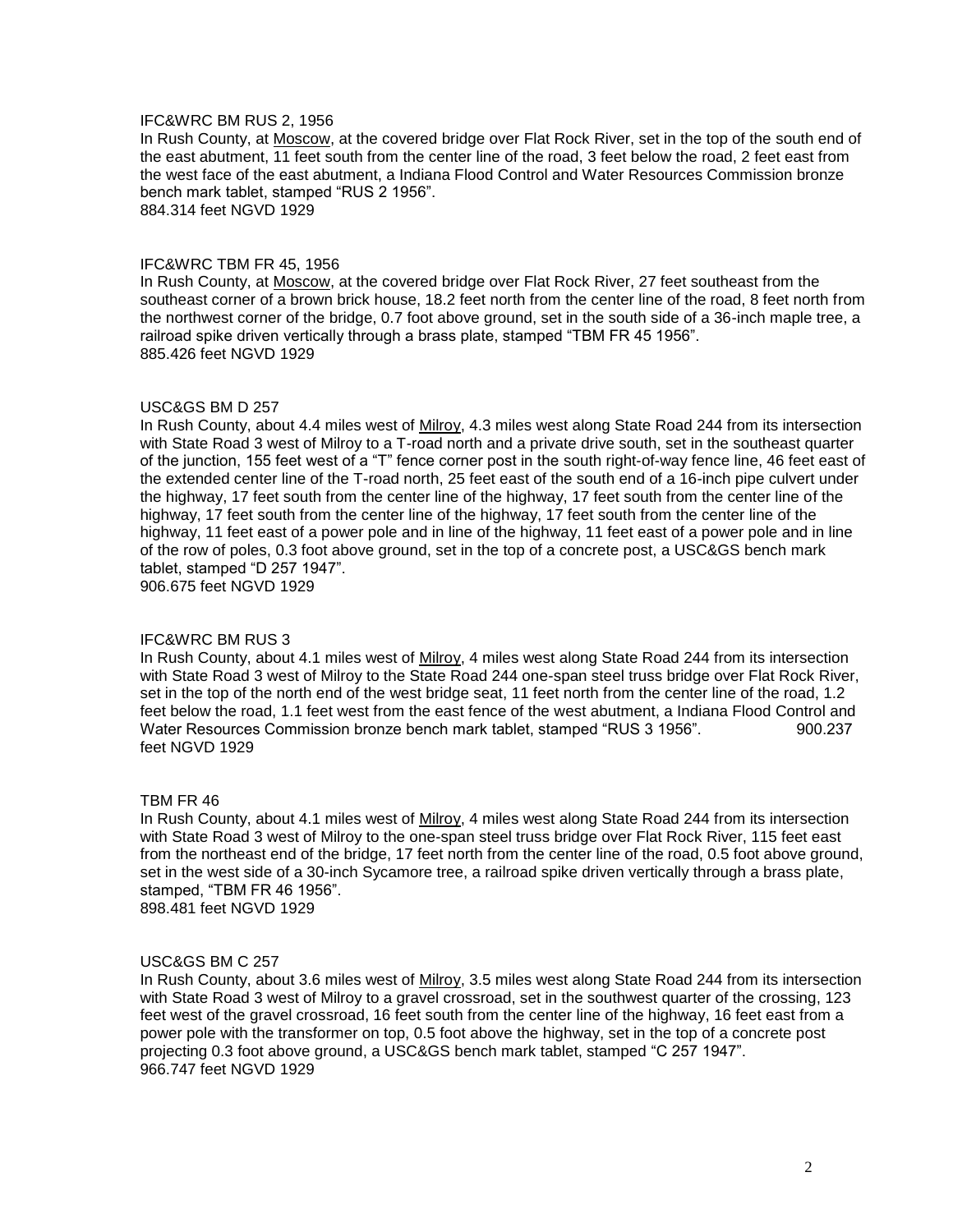In Rush County, about 3.3 miles west of Milroy, 3.25 miles west along State Road 244 from its crossing with State Road 244 from its crossing with State Road 3 west of Milroy to a north-south crossroad, thence 0.5 mile north to a T-road east and a farm lane west, set in the northwest quarter of the crossing, 34.6 feet west from the center line of the north-south road, 24 feet north from the center line of the farm lane, 13.6 feet northwest from a power pole #D/41/S47R, set in the northeast side of a 20-inch tree, 0.5 foot above the ground, a railroad spike driven vertically through a brass plate, stamped "TBM FR 47 1947". 923.145 feet NGVD 1929

## TBM FR 48

In Rush County, about 1.85 miles east of Gowdy, 1.85 miles east along a paved road from the crossroads in Gowdy to the one-span covered bridge over Flat Rock River, 78 feet west from the west end of the bridge, 13.3 feet south from the center line of the road, 1.7 feet below the road, 0.8 foot above the ground, set in the west side of a 24-inch sycamore tree, a railroad spike driven vertically through a brass plate, stamped "TBM FR 48 1956". 923.363 feet NGVD 1929

## IFC&WRC BM RUS 5

In Rush County, about 1.85 miles east of Gowdy, 1.85 miles east along a paved road from the crossroads in Gowdy to the one-span covered bridge over Flat Rock River, set in the top of the southeast corner of the bridge floor, 7.3 feet south from the center line of the road, 6.6 feet west from the east end of the bridge, a Indiana Flood Control and Water Resources Commission bronze bench mark tablet, stamped "RUS 5 1956".

926.389 feet NGVD 1929

#### TBM FR 49

In Rush County, about 2.3 miles northeast of Gowdy, 1.70 miles east along a paved road from the crossroads in Gowdy to a T-road north, thence 1.1 miles generally north along a winding road to a eastwest T-road, thence 0.4 mile east to a 25-foot pony truss bridge over a small tributary to Flat Rock River, set in the top of the southeast end of the east abutment, 9.2 feet south from the center line of the road, 1 foot below the road, a chiseled triangle, 923.450 feet NGVD 1929

TBM FR 72

In Rush County, about 2.65 miles northeast of Gowdy, 1.70 miles east along a paved road from the crossroads in Gowdy to a T-road north, thence 1.1 miles generally north along a winding road to a eastwest T-road, thence 0.8 mile east to a right-angle turn north, set in the west side of a power pole, 28 feet southeast of a mail box (VINCENT STOUT), 16 feet east of the center line of the road north, 1.0 foot above the ground, a railroad spike driven through an aluminum plate, stamped "TBM FR 72 1959". 961.674 feet NGVD 1929

#### TBM FR 50

In Rush County, about 3.45 miles northeast of Gowdy, 1.70 miles east along a paved road from the crossroads in Gowdy to a T-road north, thence 1.1 miles generally north along a winding road to a eastwest T-road, thence 0.8 mile east to a right-angle turn north, thence 0.85 mile north and northeast along the winding road to a turn north, about 300 feet north from an orange barn, 58 feet northeast from a mail box (R. ABRAMS) 13.6 feet east from the center line of the road, 0.5 foot above the ground, set in the west side of an 18-inch hedge apple tree, a railroad spike driven through a brass plate, stamped "TBM 50 1956".

942.785 feet NGVD 1929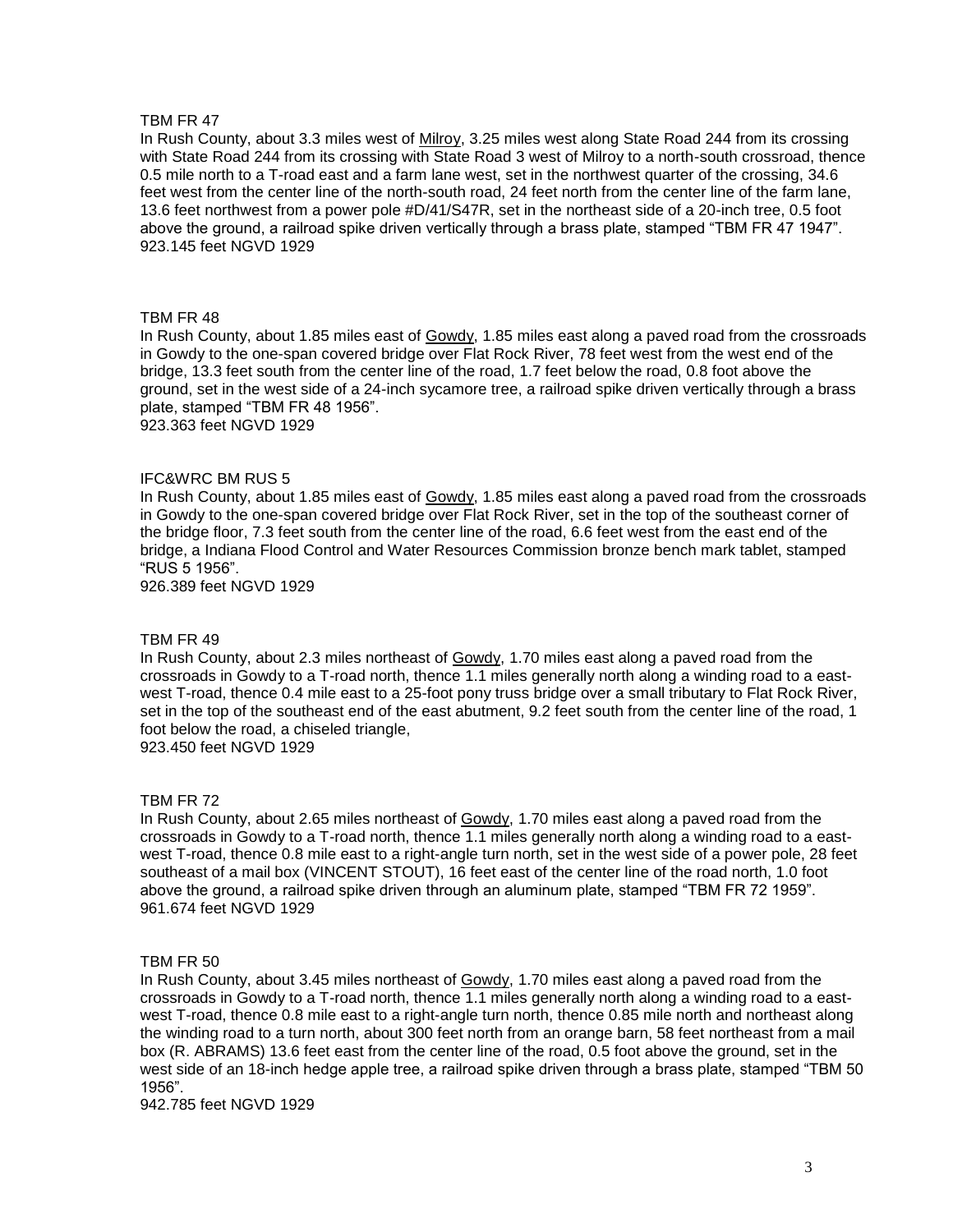In Rush County, about 4.85 miles southwest of Rushville, 1.40 miles southwest along State Road 44 from the courthouse in Rushville to a T-road south, thence 2.90 miles south and southwest along a paved rod to a T-road south, thence 0.5 mile south to a east-west T-road, thence 1.35 miles west and southwest to a east-west T-road and a south end of the west headwall, 17.5 feet north from the center line of the eastwest road, 15.4 feet northeast from a mail box (KATHERINE BLANE), 13 feet west from the center line of the north-south road, 0.7 foot above the ground, a chiseled triangle. 961.584 feet NGVD 1929

## TBM FR 73

In Rush County, about 4.3 miles southwest of Rushville, 1.40 miles southwest along State Road 44 from the courthouse in Rushville to a T-road south, thence 2.90 miles south and southwest along a paved winding road to a T-road south, thence 0.5 mile south to a east-west T-road south, thence 0.5 mile south to a east-west T-road, thence 0.60 mile west and southwest along a winding gravel road, set in the southeast side of a power pole, 14 feet northwest of the center line of the road, 2 feet southeast of a fence line, 1.5 feet above ground, a railroad spike driven through an aluminum plate, stamped "TBM FR 73 1959".

978.708 feet NGVD 1929

## IFC&WRC BM RUS 8

In Rush County, about 3.7 miles southwest of Rushville, 1.40 miles southeast along State Road 44 from the courthouse in Rushville to a T-road south, thence 2.90 miles south and southwest along a paved winding roads to a T-road south, thence 0.5 mile south to a east-west T-road, thence 0.05 mile east to the one-span steel truss bridge over Flat Rock River, set in top of the south end of the east abutment, 9 feet south from the center line of the road, 0.6 foot east from the west face of the east abutment, 0.5 foot below the road, a Indiana Flood Control and Water Resources Commission bronze bench mark tablet, stamped "RUS 8 1956".

937.363 feet NGVD 1929

## TBM FR 52

In Rush County, about 3.80 miles southwest of Rushville, 1.40 miles southwest along State Road 44 from the courthouse in Rushville to a T-road south, thence 2.90 miles south and southwest along a paved winding road to a T-road south, thence 0.5 mile south to a east-west T-road, set in the southwest quarter of the junction, 37 feet west from the extended center line of the road north, 13 feet south from the eastwest road, 0.8 foot above the ground, set in the west side of a 36-inch sycamore tree, a railroad spike driven vertically through a brass plate, stamped "TBM FR 52 1956". 933.732 feet NGVD 1929

#### TBM FR 74

In Rush County, about 3.5 miles southwest of Rushville, 1.40 miles southwest along State Road 44 from the courthouse in Rushville to a T-road south, thence 2.90 miles south and southwest along a paved winding road to a T-road south, set in the southeast quarter of the junction, 24 feet east of the center line of the road south, 17 feet south of the center line of the east-west road, 7 feet northeast of a fence corner post, 2 feet above the ground, a railroad spike driven through an aluminum plate, stamped "TBM FR 74 1959".

946.803 feet NGVD 1929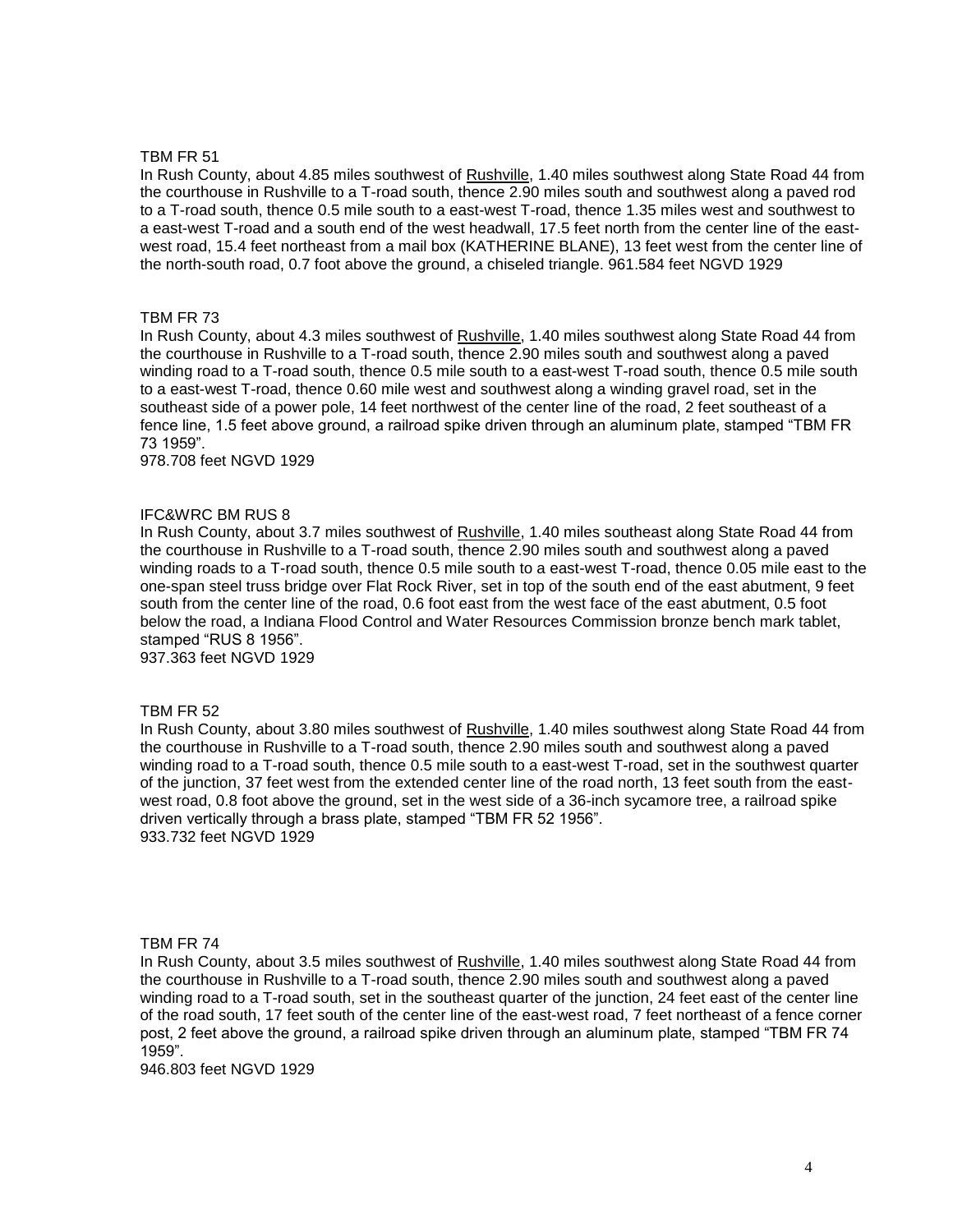## IFC&WRC BM RUS 9

In Rush County, about 2.9 miles southwest of Rushville, 1.40 miles southwest along State Road 44 from the courthouse in Rushville to a T-road south, thence 2.15 miles south and southwest along a paved winding road to a 20-foot wooden bridge over a small tributary to Flat Rock River, 100 feet north from the north end of the bridge, 12.5 feet east from the center line of the road, 6.2 feet north of a telephone pole, 0.5 foot above the ground, set in the top of a concrete post, a Indiana Flood Control and Water Resources Commission bronze bench mark tablet, stamped "RUS 9 1956". 940.824 feet NGVD 1929

#### TBM FR 53

In Rush County, about 2.3 miles southwest of Rushville, 1.40 miles southwest along State Road 44 from the courthouse in Rushville to a T-road south, thence 1.80 miles south and southwest along a paved winding road to a 9-foot box culvert under the road, set in the top of the north end of the west headwall, 10 feet west from the center line of the road, 3 feet south from the north end of the culvert, 0.3 feet above the road, a chiseled triangle.

941.705 feet NGVD 1929

## IFC&WRC BM RUS 10

In Rush County, about 2.0 miles southwest of Rushville, 1.40 miles southwest along State Road 44 from the courthouse in Rushville to a T-road south, thence 1.3 miles south and southwest along a paved winding road to a 5-foot arch culvert under the road, 12 feet from the center line of the road, 9 feet south from the south end of the culvert, 3 feet southeast from a white wooden guardrail post, 0.2 foot above the ground, set in the top of a concrete post, a Indiana Flood Control and Water Resources Commission bronze bench mark tablet, stamped "RUS 10 1956". 944.103 feet NGVD 1929

### TBM FR 54

In Rush County, about 1.95 miles southwest of Rushville, 1.95 miles southwest of Rushville, 1.4 miles southwest along State Road 44 from the courthouse in Rushville to a T-road south, thence 0.85 miles south and southwest along a paved winding road to a 1-foot pipe culvert under the road, set in the center of the east headwall, oh the culvert, 13 feet east from the center line of the road, 1.7 feet above the road, a painted chiseled triangle.

981.007 feet NGVD 1929

#### TBM FR 75

In Rush County, about 1.3 miles southwest of Rushville, 1.40 miles southwest along State Road 44 from the courthouse in Rushville to a north-south crossroad, set in the southeast quarter of the intersection, set in the southeast side of a power pole, 74 feet south of the center line of the highway, 23 feet east of the center line of the north-south road, 10 feet southeast of a stop sign, 1.0 foot above ground, a railroad spike driven through an aluminum plate, stamped "TBM FR 75 1959". 955.333 feet NGVD 1929

#### IFC&WRC BM RUS 11

In Rush County, about 1.1 miles west of Rushville, 1.1 miles southwest along State Road 44 from the courthouse in Rushville to the State Road 44 35-foot concrete bridge over a small tributary to Flat Rock River, set in the top of the northwest end of the northeast abutment, 19 feet northwest from the center line of the highway, 0.7 foot northeast from the southwest face of the northeast abutment, about level with the highway, a Indiana Flood Control and Water Resources Commission bronze bench mark tablet, stamped "RUS 11 1956".

955.762 feet NGVD 1929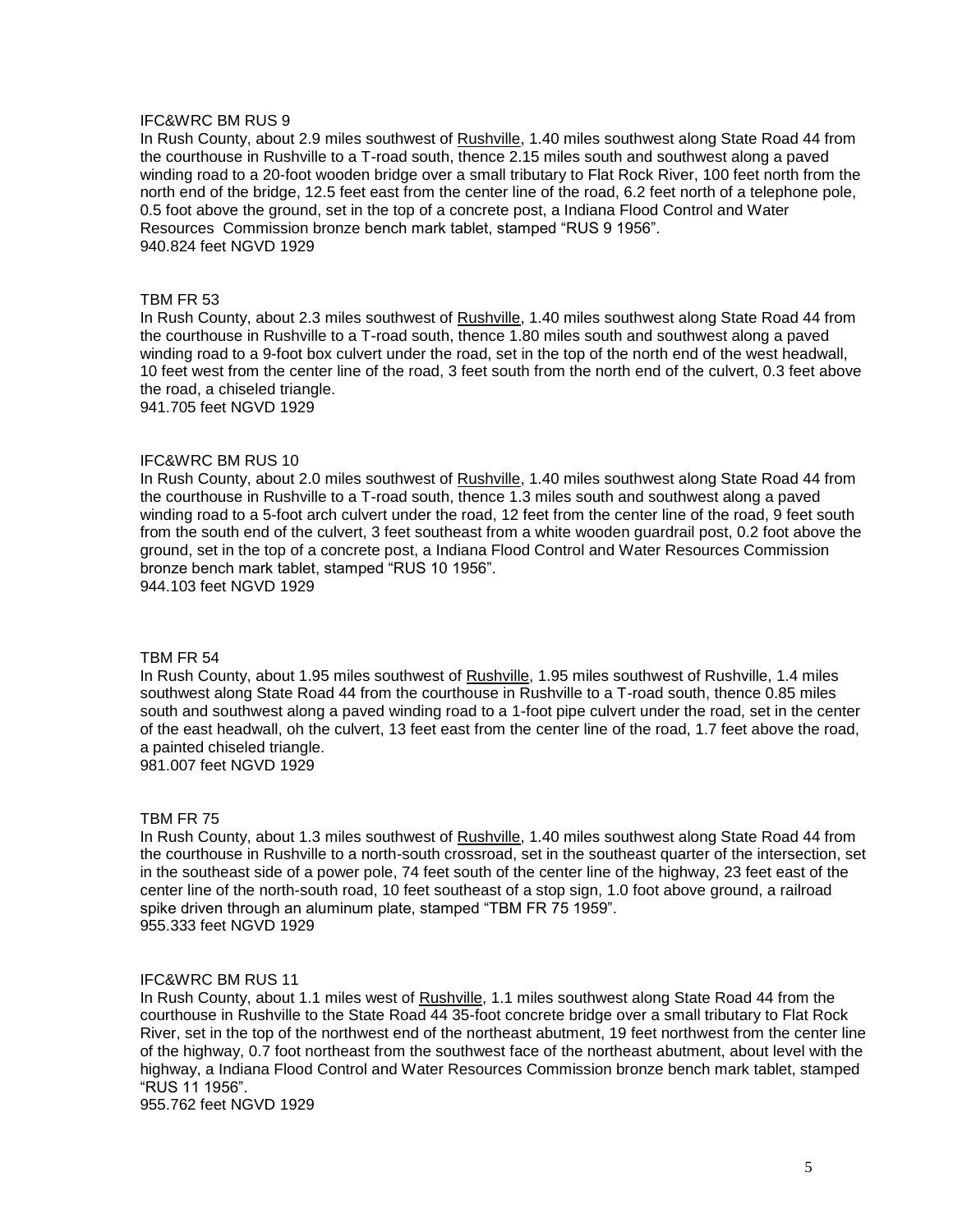In Rush County, about 1.1 miles west of Rushville, 1.1 miles southwest along State Road 44 from the courthouse in Rushville to a 35-foot concrete bridge, thence 73 feet northwest to the Pennsylvania Railroad bridge over a small tributary of Flat Rock River, set in the top of the northwest end of the northeast bridge seat of the Pennsylvania Railroad bridge, 3.3 feet northwest from the northwest rail, 3 feet below the rails, 1 foot northeast from the southwest face of the north east abutment, a chiseled triangle.

953.019 feet NGVD 1929

## IFC&WRC BM RUS 12

In Rush County, at Rushville, at the Cleveland, Cincinnati, Chicago and St. Louis Railroad bridge over Flat Rock River, 0.3 mile south to the C.C.C. & St. L. R.R. bridge over Flat Rock River, set in the top of the west end of the south abutment, 9.2 feet below the rails, 2.8 feet west from the west rail, 2.2 feet south from the north face of the south abutment, a Indiana Flood Control and Water Resources Commission bronze bench mark tablet, stamped "RUS 12 1956". 951.170 feet NGVD 1929

## TBM FR 56

In Rush County, at Rushville, at Cleveland, Cincinnati, Chicago and St. Louis Railroad bridge over Flat Rock River, 0.3 mile south along the C.C.C & St. L.R.R. bridge over Flat Rock River, set in the top of the west end of the north abutment, 3 feet west from the west rail, 0.5 foot below the rails, 0.3 foot north from the south face of the north abutment, a 1.5-inch round bolt head. 956.120 feet NGVD 1929

#### TBM FR 76

In Rush County, at Rushville, at the interstate of Jackson and West First (State Road 44) streets, about 4 blocks west of the courthouse on S.F. 44, set in the southwest quarter of the intersection, 20 feet south of the center line of West First Street, 17 feet west of the center line of Jackson Street, 1.0 foot above ground, set in the south side of a power pole, a railroad spike driven through an aluminum plate, stamped "TBM FR 76 1959".

953.171 feet NGVD 1929

#### USC&GS BM F 257

In Rush County, at Rushville, at the State Road 3 bridge over Flat Rock River, set in the top of the southeast end of the northeast cement guardrail, 24 feet northeast from the center line of the highway, 3.5 feet above the highway, 2 feet northwest of the southeast end of the guard rail, a USC&GS bench mark tablet, stamped "F 257 1947". 963.830 feet NGVD 1929

#### TBM FR 57

In Rush County, at Rushville, 0.15 mile east along State Road 44 from the courthouse in Rushville to a 30-foot concrete arch overflow bridge, set in the top of the west end of the north concrete guard rail, 23.6 feet east of the Rushville city limits sign, 18.5 feet north from the center line of the highway, 3.5 feet above the highway, a chiseled triangle. 957.763 feet NGVD 1929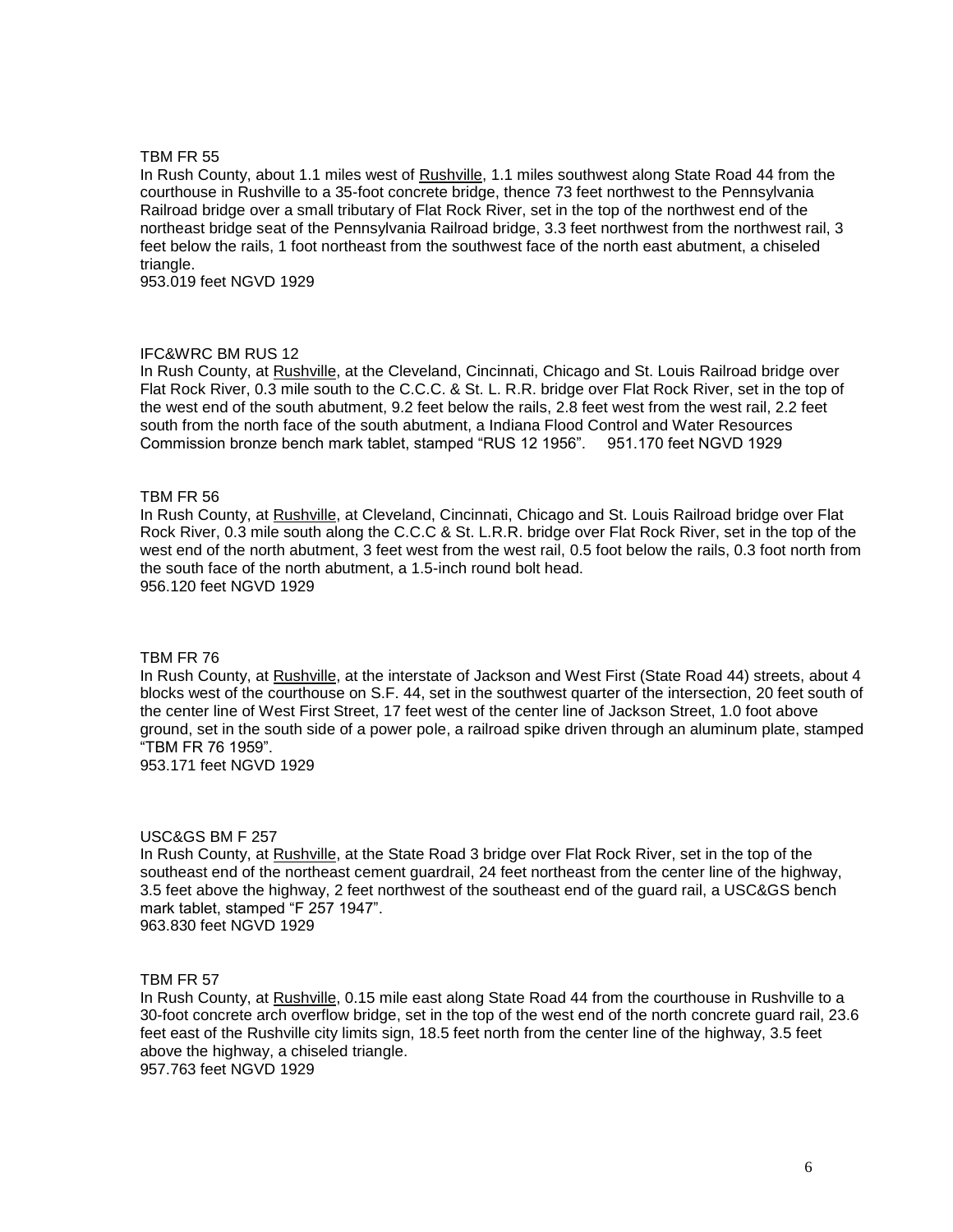## IFC&WRC BM RUS 13

In Rush County, about 0.65 mile east of Rushville, 0.65 mile east along State Road 44 from the courthouse in Rushville to the State Road 44 4-span concrete arch bridge over Flat Rock River, set in the top of the extreme west end of the north concrete guardrail base, 24.4 feet west from the center line of the highway, 0.6 foot above the highway, 0.2 foot east from the west end of the north guardrail, a Indiana Flood Control and Water Resources Commission bronze bench mark tablet, stamped "RUS 13 1956". 962.548 feet NGVD 1929

## ISHC BM RUS G3

In Rush County, about 0.65 miles east of Rushville, 0.65 mile east along State Road 44 from the courthouse in Rushville to the State Road 44 4-span concrete arch bridge over Flat Rock River, set in the top of the north sidewalk, 44 feet west of the east end of the north sidewalk, 19 feet north of the center line of the highway, 4.5 feet north of the south face of the north curbing, 0.7 foot above the roadway, a ISHC bench mark tablet, stamped "RUS G3". 967.736 feet NGVD 1929

## IFC&WRC BM RUS 14

In Rush County, 0.75 mile east along the Baltimore and Ohio Railroad from its station in Rushville to the B&O Railroad bridge over Flat Rock River, set in top of the north end of the west bridge abutment, 6 feet below the rails, 5.2 feet north from the north rail, 1.5 feet west of the east face of the west abutment, a Indiana Flood Control and Water Resources Commission bronze bench mark tablet, stamped "RUS 14 1956".

953.209 feet NGVD 1929

#### TBM FR 77

In Rush County, at Rushville, at the crossing of Ft. Wayne road and the Baltimore and Ohio Railroad, set in the top of the northwest concrete wingwall of the B&O R.R. overflow bridge, 49 feet east from the center line of Ft. Wayne road, 15 feet north of the north rail, 1.0 foot below the rails, 0.2 foot southwest of the northeast face of the wingwall, a painted chiseled triangle. 957.121 feet NGVD 1929

#### USC&GS BM Y 251, 1947

In Rush County, at Rushville, at the crossing of State Road 3 and the Pennsylvania Railroad, set in the northeast corner of the crossing 55 feet southwest from the southwest corner of the Sinclair Service Station, 37 feet east from the center line of the highway, 10 feet northwest from the northwest rail of the Pennsylvania Railroad, about level with the ground, set in the top of a concrete post, a USC&GS bench mark tablet, stamped "Y 251 1947". 976.146 feet NGVD 1929

#### TBM FR 59

In Rush County, about 1.9 miles northeast of Rushville, 0.4 mile north along State Road 3 from the courthouse in Rushville to the intersection of  $7<sup>th</sup>$  Street, thence 0.45 mile east along  $7<sup>th</sup>$  Street to the junction of Ft. Wayne Road, thence 1.60 mile northeast along Ft. Wayne Road to a T-road east and a 20 foot culvert under Ft. Wayne Road, set in top of the north end of the east headwall of the culvert, 52 feet south from the center line of the T-road east, 13.4 feet east from the center line of Ft. Wayne Road, 2.6 feet above the road, a painted chiseled triangle.

977.763 feet NGVD 1929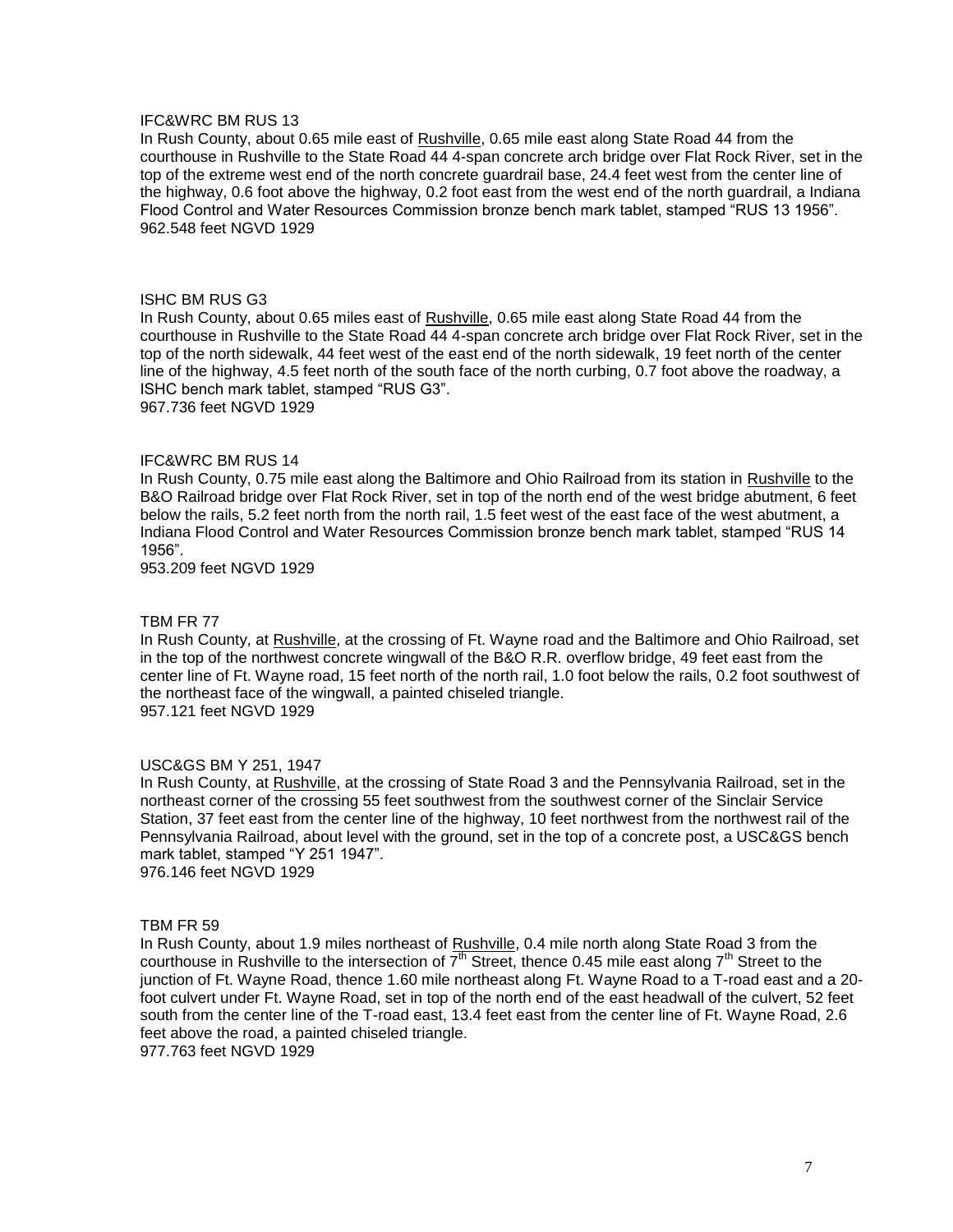## IFC&WRC BM RUS 16

In Rush County, about 2.2 miles northeast of Rushville, 0.4 mile north along State Road 3 from the courthouse in Rushville to the intersection of  $7<sup>th</sup>$  Street, thence 0.45 mile east along  $7<sup>th</sup>$  Street to the junction of Ft. Wayne Road, thence 1.60 miles northeast along Ft. Wayne Road to a T-road east, thence 0.45 mile east to the covered bridge over Flat Rock River, set in the top of the northwest wingwall, 9.2 feet north from the center line of the road, 4.1 feet east from the west end of the wingwall, 1.4 feet above the road, a Indiana Flood Control and Water Resources Commission bronze bench mark tablet, stamped "RUS 16 1956". STEM ONLY REMAINING 10/26/98 BC 969.753 feet NGVD 1929

## IFC&WRC BM RUS 17

In Rush County, about 2.75 miles northeast of Rushville, 2.75 miles northeast along the Pennsylvania Railroad from its station in Rushville to the R.R. bridge over Flat Rock River, set in the top of the south end of the first stone pier east from the west end of the bridge, 288 feet east from the west end of the bridge, 6 feet south from the south rail, 2.5 feet below the rails, a Indiana Flood Control and Water Resources Commission bronze bench mark tablet, stamped "RUS 17 1956". 967.294 feet NGVD 1929

## TBM FR 78

In Rush County, about 2.5 miles northeast of Rushville, 0.4 mile north along State Road 3 from the courthouse in Rushville to  $7<sup>th</sup>$  Street thence 0.45 mile east along  $7<sup>th</sup>$  Street to Ft. Wayne Road, thence 2.3 miles generally northeast to a 45-foot steel pony truss bridge over a small tributary to Flat Rock River, set in the top of the northeast stone wingwall, 10 feet of the center line of the road, 4.5 feet northeast of the southwest face of the wingwall, 2 feet above the roadway, a painted chiseled triangle. 981.948 feet NGVD 1929

## TBM FR 79

In Rush County, about 3.4 miles northeast of Rushville, 0.4 mile north along State Road 3 from the courthouse in Rushville to the intersection of  $7^{\text{th}}$  Street, thence 0.45 mile east along  $7^{\text{th}}$  Street, to the junction of Ft. Wayne Road, thence 3.20 miles northeast along Ft. Wayne road to a east-west crossroad, in the southeast quarter of the intersection, set in the north side of a power pole, 58 feet east of the center line of Ft. Wayne Road, 15 feet south of the east-west road, 1.0 foot north of the wire fence line, 1.0 foot above ground, a railroad spike driven through an aluminum plate, stamped "TBM FR 79 1959". 1,015.607 feet NGVD 1929

## TBM FR 60

In Rush County, about 3.60 miles northeast of Rushville, 0.4 mile north along State Road 3 from the courthouse in Rushville to the intersection of  $7<sup>th</sup>$  Street, thence 0.45 mile east along  $7<sup>th</sup>$  Street, to the junction of Ft. Wayne Road, thence 3.20 miles northeast along Ft. Wayne Road to a east-west crossroad, thence 0.6 mile east to the covered bridge, 11 feet north from the center line of the road, 0.5 foot above ground, set in the south side of a 24-inch maple tree, a railroad spike driven through a brass plate, stamped "TBM 60 1956".

967.165 feet NGVD 1929

## IFC&WRC BM RUS 18

In Rush County, about 3.60 mile northeast of Rushville, 0.4 mile north along State Road 3 from the courthouse in Rushville to the intersection of  $7<sup>th</sup>$  Street, thence 0.45 mile east along  $7<sup>th</sup>$  Street of the junction of Ft. Wayne Road, thence 3.20 miles northeast along Ft. Wayne Road to a east-west crossroad, thence 0.6 mile east to the covered bridge over Flat Rock River, set in the top of the covered bridge over Flat Rock River, set in the top of the south end of the east abutment, 11 feet south from the center line of the road, 0.6 foot east from the west face of the east abutment, a standard Indiana Flood Control and Water Resources Commission bronze bench mark tablet, stamped "RUS 18 1956". 973.496 feet NGVD 1929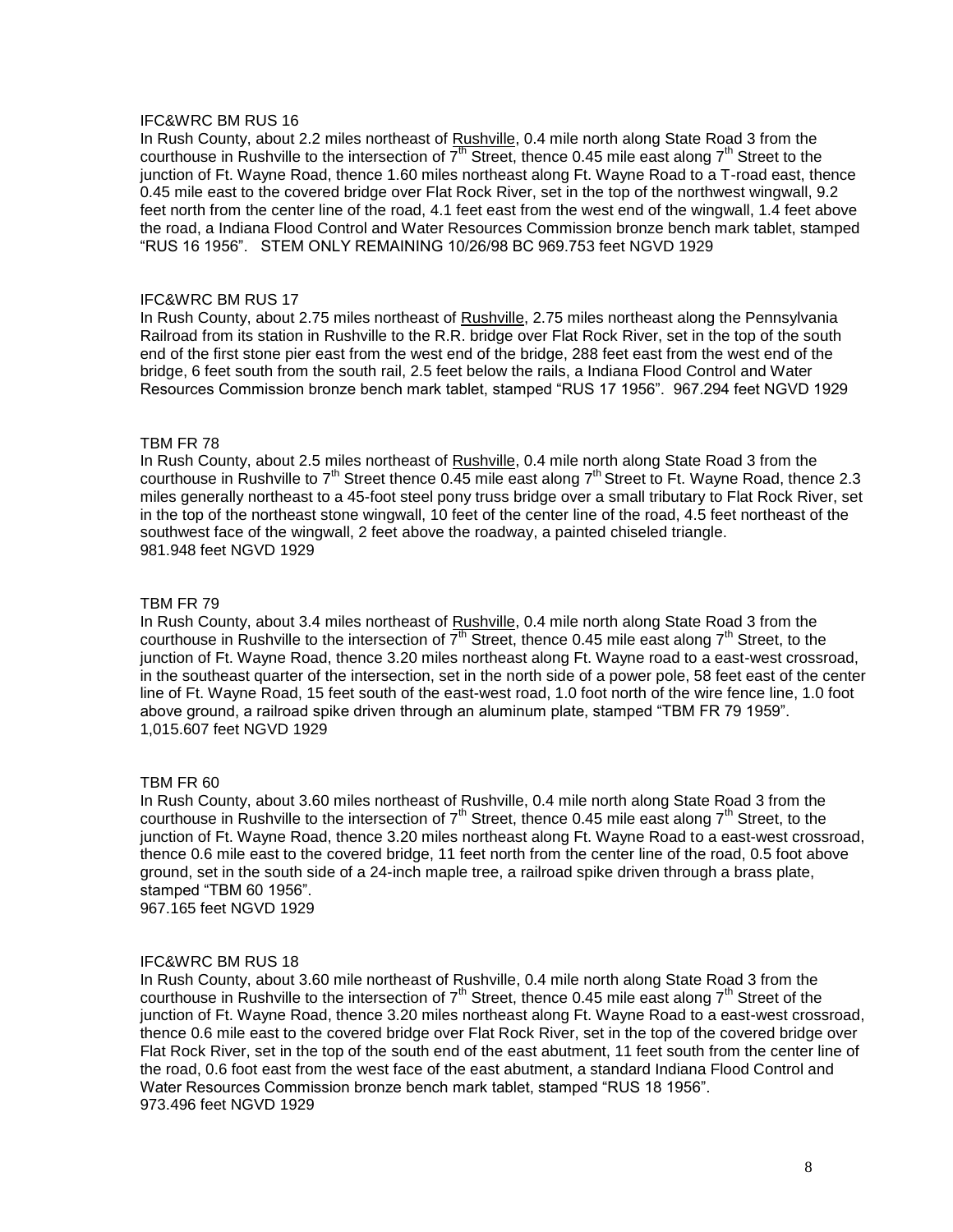In Rush County, about 4.2 miles northeast of Rushville, 0.4 mile north along State Road 3 from the courthouse in Rushville to the intersection of  $7<sup>th</sup>$  Street, thence 0.45 miles east along  $7<sup>th</sup>$  Street, thence 0.45 mile east along  $7<sup>th</sup>$  Street to the junction of Ft. Wayne Road, thence 3.20 miles generally northeast along Ft. Wayne Road to a east-west crossroad, thence 0.45 mile north to a 30-foot concrete bridge over a tributary of Flat Rock River, set in the top of the southwest concrete wingwall, 10 feet west of the center line of the road, 1.0 foot south of the south face of the west guardrail, level with the bridge floor, a painted chiseled triangle.

973.522 feet NGVD 1929

## TBM FR 61

In Rush County, about 1.85 miles northwest of Gings, 1.85 miles northwest along a blacktop road from its crossing of the Pennsylvania Railroad in Gings to a T-road north, set in the northeast corner of the junction, 85 feet east from the center line of the T-road north, 16 feet north from the center line of the blacktop road, 1 foot above ground, set in the south side of a 12-inch two-prong walnut tree, a railroad spike driven vertically through a brass plate stamped "TBM FR 61 1956". 974.035 feet NGVD 1929

## TBM FR 81

In Rush County, about 2.0 miles northwest of Gings, 1.85 miles northwest along a blacktop road form its crossing with the Pennsylvania Railroad in Gings to a T-road north, thence 0.8 miles north to a east-west T-road, in the northwest quarter of the junction, set in the southeast side of a telephone pole, 16 feet west of the extended center line of the T-road south, 14 feet north of the center line of the east-west road, about level with the roads, a railroad spike driven through a brass plate, stamped "TBM FR 81 1959". 1,007.134 feet NGVD 1929

## TBM FR 62

In Rush County, about 1.85 miles northwest of Gings, 1.85 miles northwest along a blacktop road from its crossing of the Pennsylvania Railroad in Gings to a T-road north, thence 0.8 mile north to a east-west Troad, thence 0.3 mile east to the one-span truss bridge over Shankey Creek, 66 feet west from the west end of the bridge, 30.6 feet south from the center line of the road, 6 feet east from the center line of the dirt road along the right, west bank of Shankey Creek, 0.8 foot above ground, set in the west side of a 48 inch sycamore tree, a railroad spike driven vertically through a brass plate, stamped "TBM FR 62 1956". 973.530 feet NGVD 1929

## TBM FR 63

In Rush County, about 1.55 miles northwest of Gings, 1.40 mile north along a paved road from its crossing of the Pennsylvania Railroad in Gings, to a east-west T-road, thence 0.2 mile west and northwest to a T-road west, thence 0.6 mile west and south to a right angle turn west, 45 feet west from a telephone pole #L3G-15-11, 11 feet south from the center line of the road, 0.6 foot above the ground, set in the north side of a 24-inch ash tree, a railroad spike driven vertically through a brass plate, stamped "TBM FR 63 1956".

985.733 feet NGVD 1929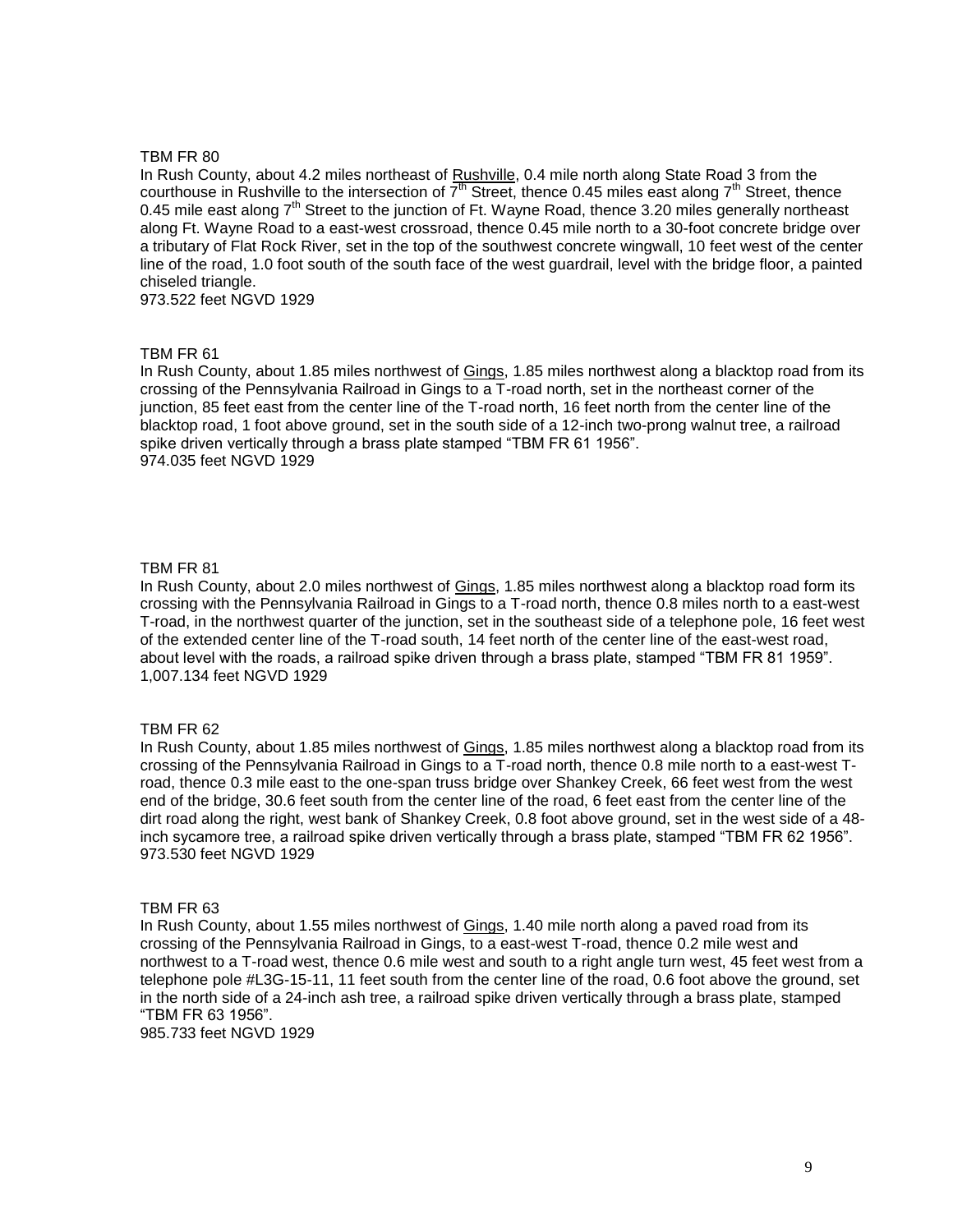In Rush County, about 1.45 miles north of Gings, 1.4 miles north along a paved road from its crossing of the Pennsylvania Railroad in Gings to a east-west T-road, thence 0.15 mile west and northwest to the steel truss bridge over Flat Rock River, set in the top of the southeast wingwall, 15 feet southeast from the southeast corner of the northeast steel truss, 9.6 feet northeast from the center line of the road, a painted chiseled triangle.

987.396 feet NGVD 1929

#### IFC&WRC BM RUS 22

In Rush County, about 1.4 miles north of Gings, 1.4 miles north along a paved road from its crossing of the Pennsylvania Railroad to a east-west T-road, thence 0.1 mile west and northwest to a 65-foot pony truss bridge over a overflow channel for Flat Rock River, set in the top of the northeast end of the southeast abutment, 10.5 feet northeast from the center line of the road, 0.8 foot below the road, 0.6 foot southeast from the northwest face of the southeast abutment, a standard Indiana Flood Control and Water Resources Commission bronze bench mark tablet, stamped "RUS 22 1956". 984.677 feet NGVD 1929

## USC&GS BM B 253

In Rush County, about 1.4 miles north of Gings, 1.4 miles north along a paved road from its crossing of the Pennsylvania Railroad in Gings to a east-west T-road and the Plum Creek Christian Church, set in the southeast corner of the junction, 145 feet northeast from the northeast corner of the church, 27 feet south from the center line of the east-west road, 2.5 feet north of a white wooden witness post, 1.5 feet west of a wire fence line, 0.3 feet above ground, about level with the road, set in the top of a concrete post, a standard USC&GS bench mark tablet, stamped "B 253 1947". *FOUND 10/28/97 BC*

1,005.362 feet NGVD 1929

## USC&GS BM C 253

In Rush County, about 3.5 miles east of Sexton, 3.5 miles east along a gravel road from its crossing of the New York, Chicago and St. Louis Railroad in Sexton to a north-south T-road, set in the southwest corner of the junction, 47 feet south of the east-west road, 17 feet west from the center line of the northsouth rod, 2 feet south from a white wooden witness post, 0.4 foot above ground, a USC&GS bench mark tablet, stamped "C 235 1947".

989.791 feet NGVD 1929

#### IFC&WRC BM RUS 21

In Rush County, about 2.55 miles south of Raleigh, 2.65 miles generally south along a paved and gravel road from the crossroads in Raleigh to a east-west T-road, thence 0.25 mile west to a 25-foot cement overflow bridge for Flat Rock River, set in the top of the southeast wingwall of the bridge, 10 feet south from the center line of the road, 0.6 foot southwest from the southeast corner of the south cement guardrail, about level with the road, a standard Indiana Flood Control and Water Resources Commission bronze bench mark tablet, stamped "RUS 21 1956". 989.537 feet NGVD 1929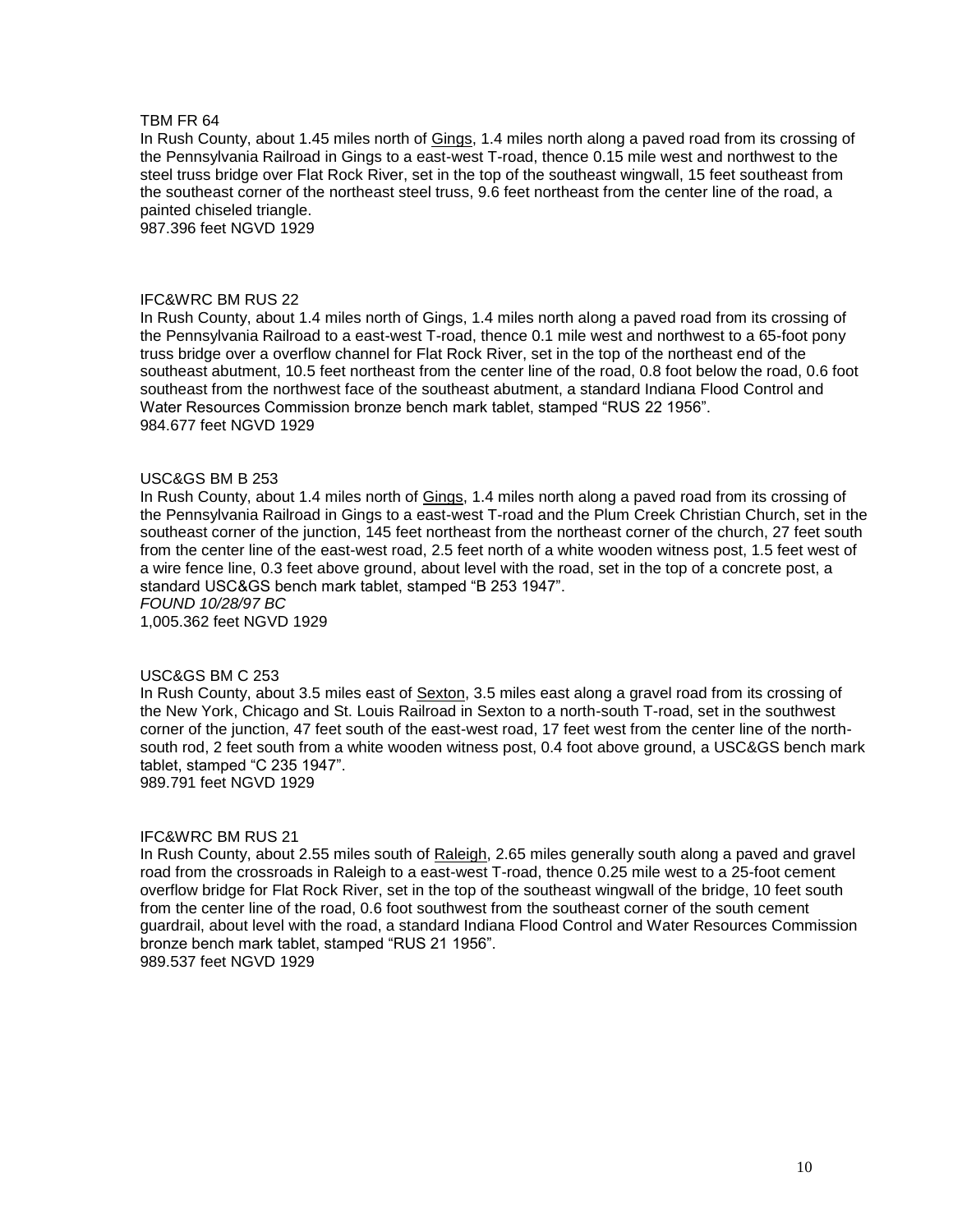## IFC&WRC BM RUS 23

In Rush County, about 2.1 miles south of Raleigh, 2.1 miles generally south along a paved and gravel road from the crossroads in Raleigh to a east-west crossroad, thence 0.03 mile west to a 18-foot cement over- flow bridge for Flat Rock River, set in the top of the southwest wingwall, 9 feet south from the center line of the road, 0.5 foot above the road, 0.2 foot south from the southwest corner of the south cement guardrail, a Indiana Flood Control and Water Resources Commission bronze bench mark tablet, stamped "RUS 23 1956".

991.618 feet NGVD 1929

#### TBM FR 82

In Rush County, about 1.9 miles south of Raleigh, 1.85 miles south along a paved road from the crossroads at Raleigh to a 30-foot steel pony truss bridge over a small tributary of Flat Rock River, at the southeast end of the south steel guard rail, the top of a  $\frac{3}{4}$ -inch round rivet head which holds the base of the east guardrail to the southeast wingwall, 8.0 feet southwest of the center line of the road, 0.4 foot below the road, 0.2 foot south of the face of the east guardrail, a rivet head painted white. 993.490 feet NGVD 1929

## TBM FR 83

In Rush County, about 0.3 mile south of Raleigh, 0.3 mile south along a paved road from the crossroads in Raleigh, set in the west side of a 17-inch box elder (blazed) tree, 16 feet east of the center line of the road, 1.0 foot above the ground, 17-inch tree is in a fence line, a railroad spike driven through an aluminum plate, stamped "TBM FR 83 1959". 1,007.166 feet NGVD 1929

## IFC&WRC BM RUS 25

In Rush County, about 0.2 mile west of Raleigh, 0.2 mile west along a paved road from the crossroads in Raleigh to the three-span concrete bridge over Flat Rock River, set in the top of the east end of the south sidewalk of the bridge, 13 feet south from the center line of the road, 0.8 foot west from the east end of the south sidewalk, 0.6 foot above the road, a standard Indiana Flood Control and Water Resources Commission bronze bench mark tablet, stamped "RUS 25 1956". *FND 10/29/98 BC*

1,012.829 feet NGVD 1929

#### TBM FR 84

In Rush County, about 0.75 mile north of Raleigh, 0.75 mile north along a paved road from the crossroads in Raleigh to a two-story paved road from the crossing in Raleigh to a two-story white farm house, set in the east side of a telephone pole, 46 feet south of the extended center line of the driveway to house, 12 feet west of the center line of the road, 1.1 feet above ground, a railroad spike driven through an aluminum plate, stamped "TBM FR 84 1959".

1,013.601 feet NGVD 1929

#### IFC&WRC BM RUS 26, 1956

In Rush County, about 1.2 miles north of Raleigh, 1.2 miles generally north along a paved winding road from the crossroads in Raleigh to a right-angle turn east, 56 feet north from a power pole, 14 feet north from the center line of the right angle, 7 feet east from a fence corner used as a field entrance, 0.1 foot above the ground, a Indiana Flood Control and Water Resources Commission bronze bench mark tablet, stamped "RUS 29 1956".

1,011.165 feet NGVD 1929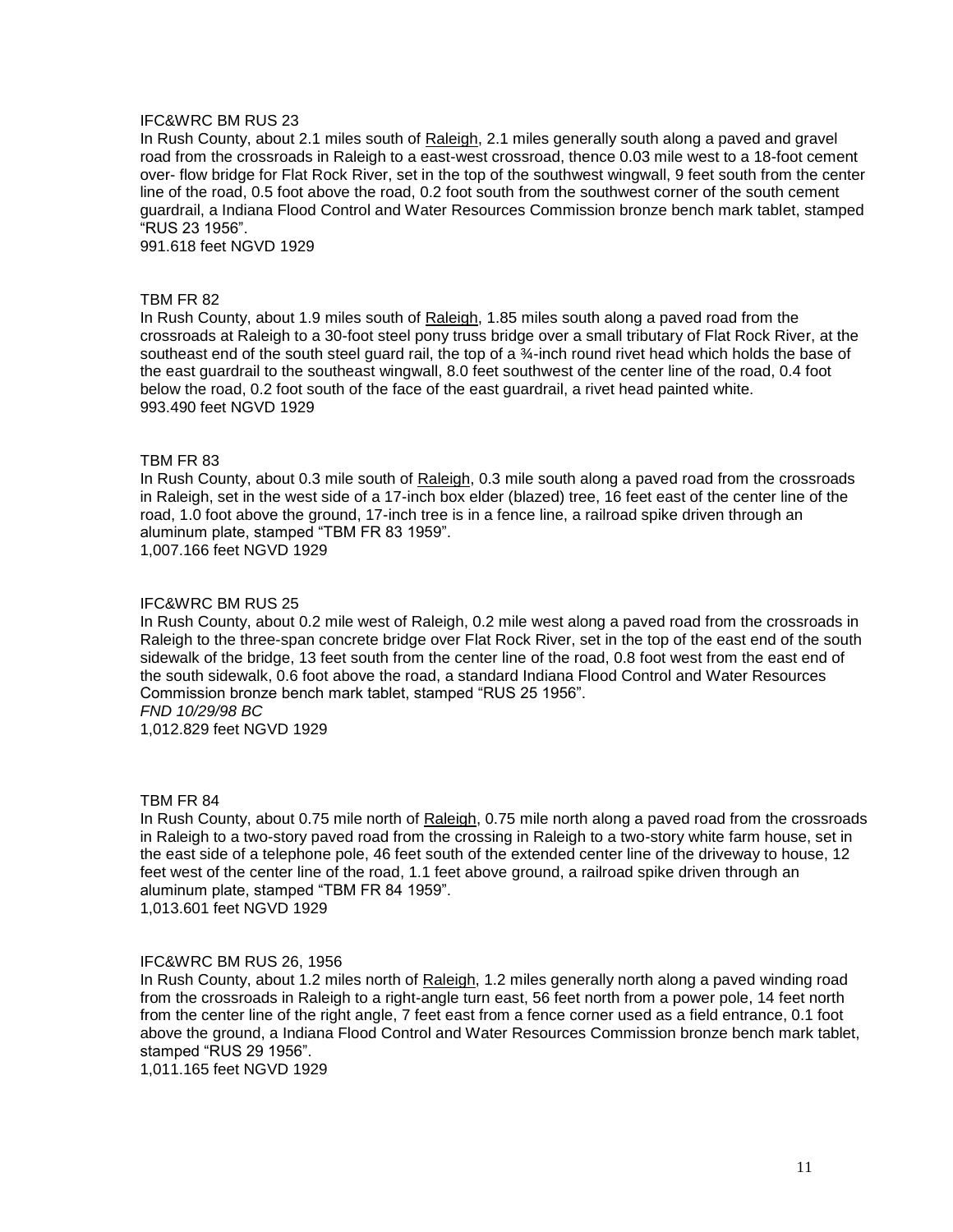In Rush County, 2.2 miles north of Raleigh, 2.16 miles generally north along a winding paved road from the crossroads in Raleigh to a field entrance road, set in the east side of a power pole, 17 feet west of the center line of the road, 7.0 feet south of the extended center line of the field road, 1.0 foot above ground, a railroad spike driven through an aluminum plate, stamped "TBM FR 85 1959". 1,019.108 feet NGVD 1929

## TBM FR 66

In Rush County, about 2.5 miles southwest of Lewisville, Henry County, 0.5 mile west along U.S. Highway 40 from its junction with State Road 103 in Lewisville to an T-road south, thence 2.5 miles south and west to a east-west T-road, set in the northwest quarter of the junction, 20 feet west from the center line of the north-south road, 19 feet north from the center line of the east-west road, 4 feet above the road, set in the top of a 1.5 foot concrete fence corner post, a painted chiseled triangle. 1,028.229 feet NGVD 1929

## TBM FR 86

In Rush County, about 2.0 miles southwest of Lewisville, Henry County, 0.5 mile west along U.S. Highway 40 from its junction with State Road 103 in Lewisville to a T-road south, thence 1.76 miles south to a field entrance road, set in the east side of a power pole, 15 feet west of the center line of the road, 8.0 feet south of the extended center line of the field road, 2.0 feet above the ground, 1.0 foot east of a wire fence line, a railroad spike driven through an aluminum plate, stamped "TBM FR 86 1959". 1,035.337 feet NGVD 1929

## IFC&WRC BM RUS 28

In Henry County, about 1.4 miles south of Lewisville, 0.5 mile west along U.S. Highway 40 from its junction with State Road 103 in Lewisville to a T-road south, thence 1.4 miles south to a east-west crossroad, thence 0.2 mile east to a one-span steel truss bridge over Flat Rock River, set in the top of the north end of the road, 1.3 feet east from the center line of the road, 1.3 feet east from the west face of the east abutment, 1.3 feet below the road, a Indiana Flood Control and Water Resources Commission bronze bench mark tablet, stamped "RUS 28 1956". 1,028.070 feet NGVD 1929

## IFC&WRC BM HAN 25, 1959

In Hancock County, 4.2 miles northeast of Morristown, Shelby County, 0.17 mile northwest along U.S. Highway 52 from the Township School at Morristown to a T-road north (Greenfield Road), 2.2 miles generally north along Greenfield Road to a T-road northeast, 3.2 miles northeast and east along T-road northeast to a crossroad (Hancock-Rush County Line Road), thence 0.3 mile north along county road to a steel truss bridge over Blue River, set in the top at the west end of the north abutment of the bridge, 11 feet west of the center line of the road, 0.7 foot north of the south face of the abutment, 0.7 foot below the roadway, a Indiana Flood Control and Water Resources Commission bronze bench mark tablet, stamped<br>"HAN 25 1959". 855.060 feet NGVD 1929 855.060 feet NGVD 1929

## TBM BR 64

In Hancock County, about 4.4 miles northeast of Morristown, Shelby County, 0.17 mile northwest along U.S. Highway 52 from the Township School at Morristown to a T-road north (Greenfield Road), 2.2 miles generally north along Greenfield Road to a T-road northeast, 3.2 miles northeast and east along T-road northeast to a crossroad (Hancock-Rush County Line Road), thence 0.5 mile north along county road to a crossroad, in the northeast quarter of the intersection, set in the top at the center of the north headwall of the eastern 12-inch circular culvert, 12 feet east of the center line of the east-west road, 2 feet east of the west end of the north guardrail, 1.2 feet above the roadway, a chiseled triangle. 858.775 feet NGVD 1929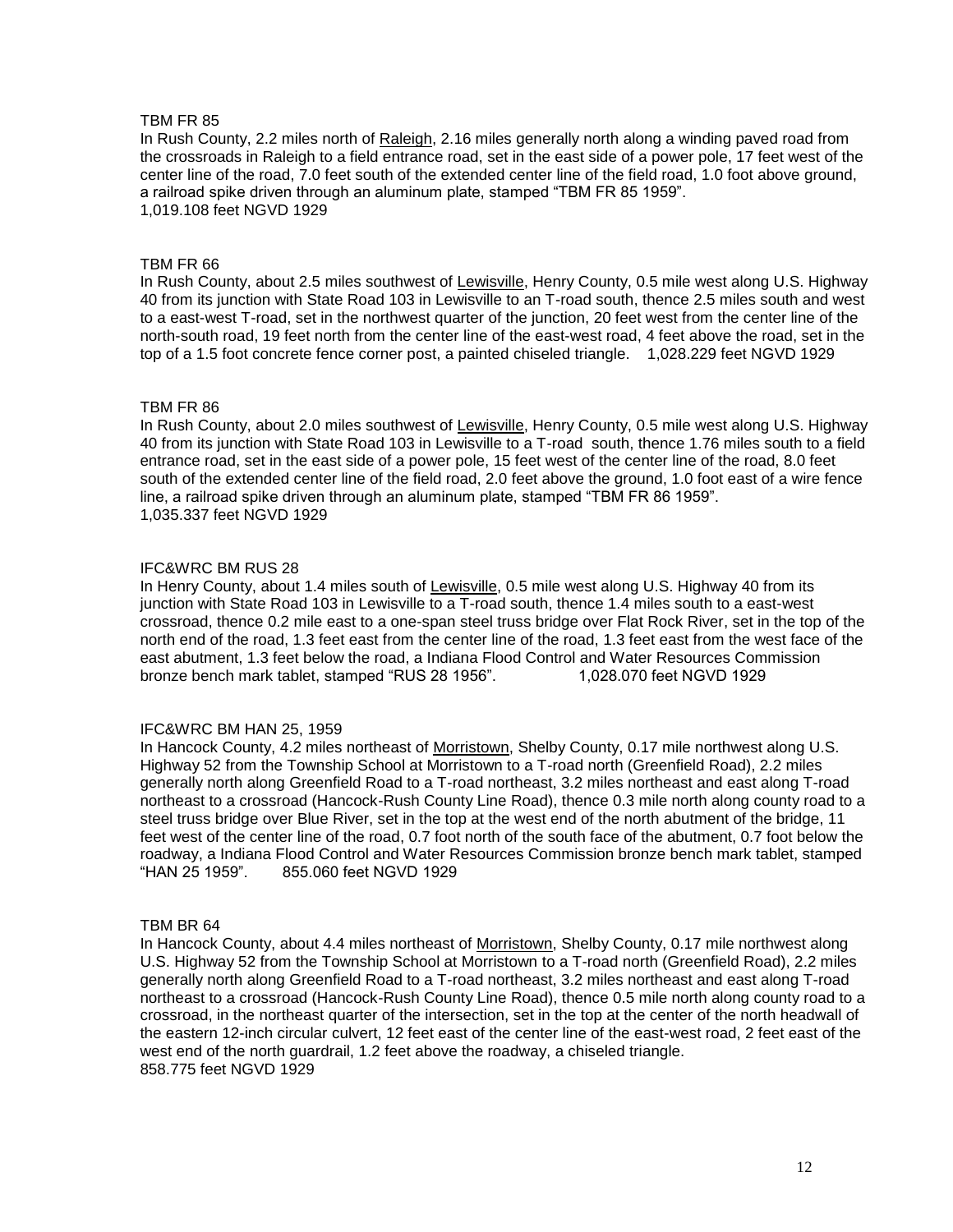In Hancock County, about 3.9 miles northeast of Morristown, Shelby County, 0.17 mile northwest along U.S. Highway 52 from the Township School at Morristown to a T-road north (Greenfield Road), 2.2 miles generally north along Greenfield Road to a T-road northeast, 3.2 miles northeast and east along T-road northeast to a crossroad (Hancock-Rush County Line Road), thence 0.2 mile south to a 1-foot pipe culvert, set in the top at the center of the west headwall of the culvert, 12 feet west of the center line of the road, 1.6 feet south of the north end of the headwall, 1.6 feet above the roadway, a chiseled triangle. 920.044 feet NGVD 1929

## TBM BR 66

In Rush County, about 3.9 miles northeast of Morristown, Shelby County, 0.78 mile southeast along U.S. Highway 52 from the township school in Morristown to a north-south crossroad, thence 1.95 miles north to an east-west T-road, thence 2.95 miles east to an off centered north-south crossroad, (at the corner of Shelby, Hancock and Rush Counties, in the northwest quarter of the T-junction south, set in top of the north headwall of a 12-inch circular culvert, 42 feet west of the center line of the N-S road, 12.3 feet north of the center line of the E-W road, 2.4 feet west of the east edge and 0.5 foot south of the north edge of the headwall, 0.9 foot above roadway, a chiseled triangle, marked "TBM BR 66 1960". 926.823 feet NGVD 1929

## USC&GS BM K244 RESET

In Rush County, about 2.9 miles northeast of Morristown, Shelby County, 0.78 mile southeast along U.S. Highway 52 from the township school in Morristown to a north-south crossroad, thence 1.95 miles north to an east-west T-road, thence 2.95 miles east to an off centered north-south crossroad, (at the corner of Shelby, Hancock and Rush Counties) in the southeast quarter of junction south, set in the top of a concrete post, 33 feet south of the center line of the E-W road, 17 feet east of the center line of the N-S Road, 3.5 feet south of a southwestern gate post, 2.0 feet north from a white wooden witness post, 1.0 foot west of the fence line, 0.4 foot above the ground, a USC&GS bronze bench mark tablet, stamped "K244 1947 RESET 1960".

926.000 feet NGVD 1929

## TBM BR 67

In Rush County, about 3.8 miles southwest of Carthage, 0.3 mile south along South Main Street from the State Bank of Carthage at Carthage to a T-road southwest (Walnut Ridge Road), 0.6 mile southwest and west along Walnut Ridge Road to the gravel T-road southwest (just east of a steel truss bridge over Blue River), 2.72 miles generally southwest to a T-road south, thence 0.42 mile south to the east-west T-road, thence 0.30 mile west to a 9-foot box culvert under the road, set in the top of the south guardrail of the culvert, 8 feet south of the center line of the road, 2.9 feet above the roadway, 1.9 feet east of the west end and 0.4 foot south of the north edge of the guardrail, a chiseled triangle. 914.202 feet NGVD 1929

## TBM BR 68

In Rush County, about 3.6 miles south of Carthage, 0.3 mile south along South Main Street from the State Bank of Carthage at Carthage to a T-road southwest (Walnut Ridge Road), 0.6 mile southwest and west along Walnut Ridge Road to the gravel T-road southwest (just east of a steel truss bridge over Blue River), 2.72 miles generally southwest to a T-road south, thence 0.42 mile south to the east-west T-road, in the northeast quarter of the T-junction, set in the top of the east headwall of a 12-inch pipe culvert, 45 feet north of the center line of the east-west road, 9 feet east of the center line of T-road north, 2 feet south of the north end and 0.4 foot west of the east face of the headwall, at the road level, a chiseled triangle.

916.262 feet NGVD 1929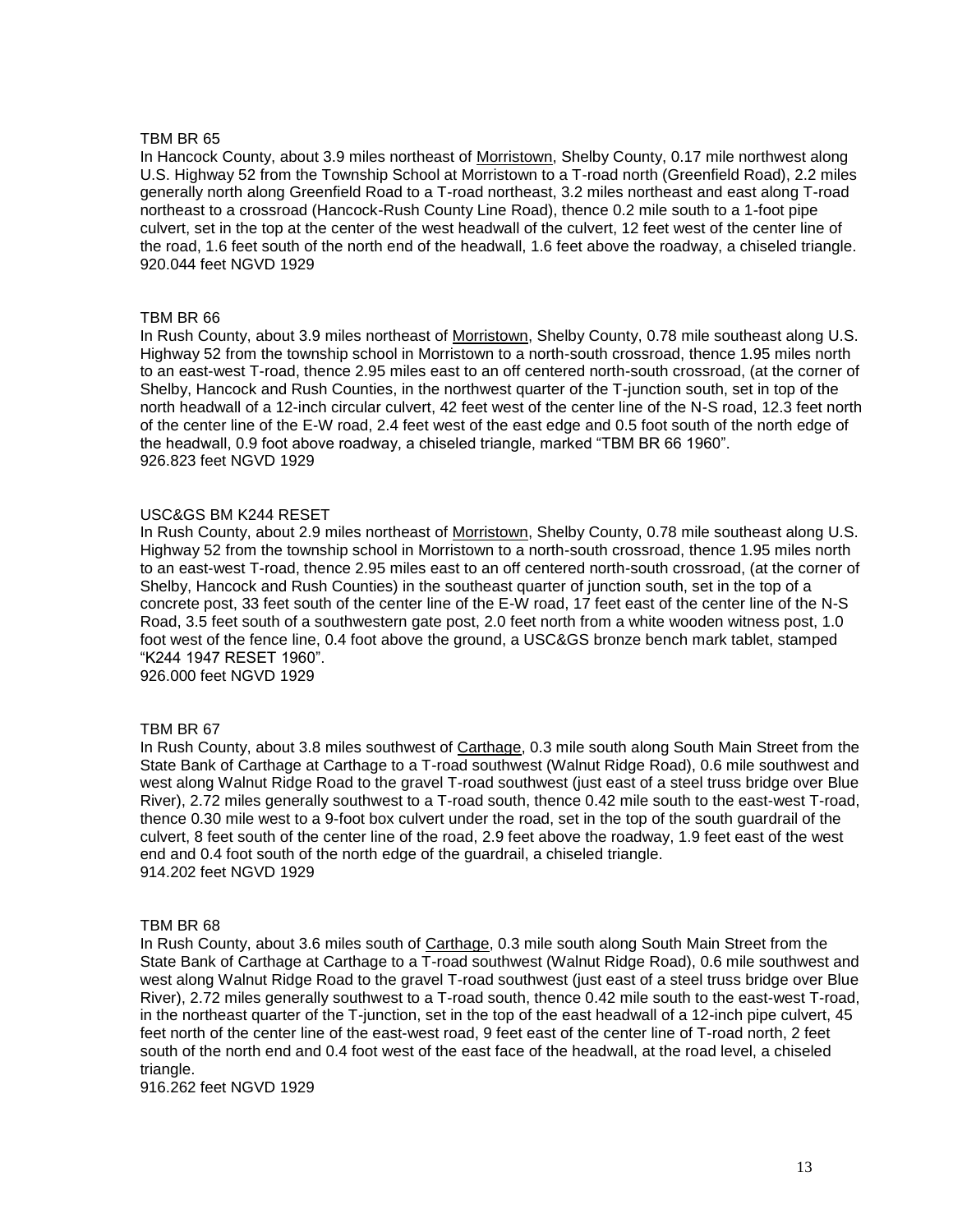## USC&GS BM J244

In Rush County, about 3.6 miles south of Carthage, 0.3 mile south along South Main Street from the State Bank of Carthage at Carthage to a T-road southwest (Walnut Ridge Road), 0.6 mile southwest and west along Walnut Ridge Road to the gravel T-road southwest (just east of a steel truss bridge over Blue River), 2.72 miles generally southwest to a T-road south, thence 0.03 mile east to a T-road south, in the southwest quarter of T-junction, set in top of a concrete post, 26 feet south of the center line of the eastwest road, 16 feet west of the center line of the T-road south, 8 feet south of a wooden fence corner post, 1 foot east of a fence line, 0.4 foot above the ground, about level with the roadway, a USC&GS bronze bench mark tablet, stamped "J244 1947".

915.786 feet NGVD 1929

## USC&GS BM H 244, 1947

In Rush County, about 3.05 miles southwest of Carthage, 0.3 mile south along South Main Street from the State Bank of Carthage at Carthage to a T-road southwest (Walnut Ridge Road), 0.6 mile southwest and west along Walnut Ridge Road to the gravel T-road southwest (just east of a steel truss bridge over Blue River), 2.72 miles generally southwest to a T-road south, thence 1.00 mile east to a north-south crossroad, in the southeast quarter of the intersection, 30.5 feet east of the center line of the N-S road, 17 feet south of the center line of the E-W road, 14.5 feet east of a telephone pole, 12.5 feet east of a fence corner, 1.5 feet north of a fence line, 1.0 foot below the roadway, set in the top of a concrete post projecting 0.5 foot above the ground, a USC&GS bronze bench mark tablet, stamped "H244 1947". 935.999 feet NGVD 1929

#### TBM BR 69, 1960

In Rush County, about 3.3 miles southwest of Carthage, 0.3 mile south along South Main Street from the State Bank of Carthage to a T-road southwest (Walnut Ridge Road), 0.6 mile southwest and west along Walnut Ridge Road to the gravel T-road southwest (just east of a steel truss bridge over Blue River), 2.72 miles generally southwest to a T-road south, continue 0.05 mile west to a T-road north, in the northeast quarter of T-junction, set in the east side of a three-trunk 16-inch elm tree, 190 feet north of the center line of the east-west road, 18 feet east of the center line of the east-west road, 18 feet east of the center line of T-road, 6 feet above the roadway, 3 feet west of a fence line, 0.2 foot above the ground, a railroad spike driven through an aluminum plate, stamped "TBM BR 69 1960". 922.140 feet NGVD 1929

## IFC&WRC BM RUS 29

In Rush County, about 3.1 miles southwest of Carthage, 0.3 mile south along South Main Street from the State Bank of Carthage to a T-road southwest (Walnut Ridge Road), 0.6 mile southwest and west along Walnut Ridge Road to the gravel T-road southwest (just east of a steel truss bridge over Blue River, 2.72 miles generally southwest to a T-road south, 0.3 mile north to a steel truss bridge over Blue River, set in the top at the center of the northwest wingwall of the bridge, 16 feet west of the center line of the northwest face of the wingwall, a Indiana Flood Control and Water Resources Commission bronze bench mark tablet, stamped "RUS 29 1959".

856.030 feet NGVD 1929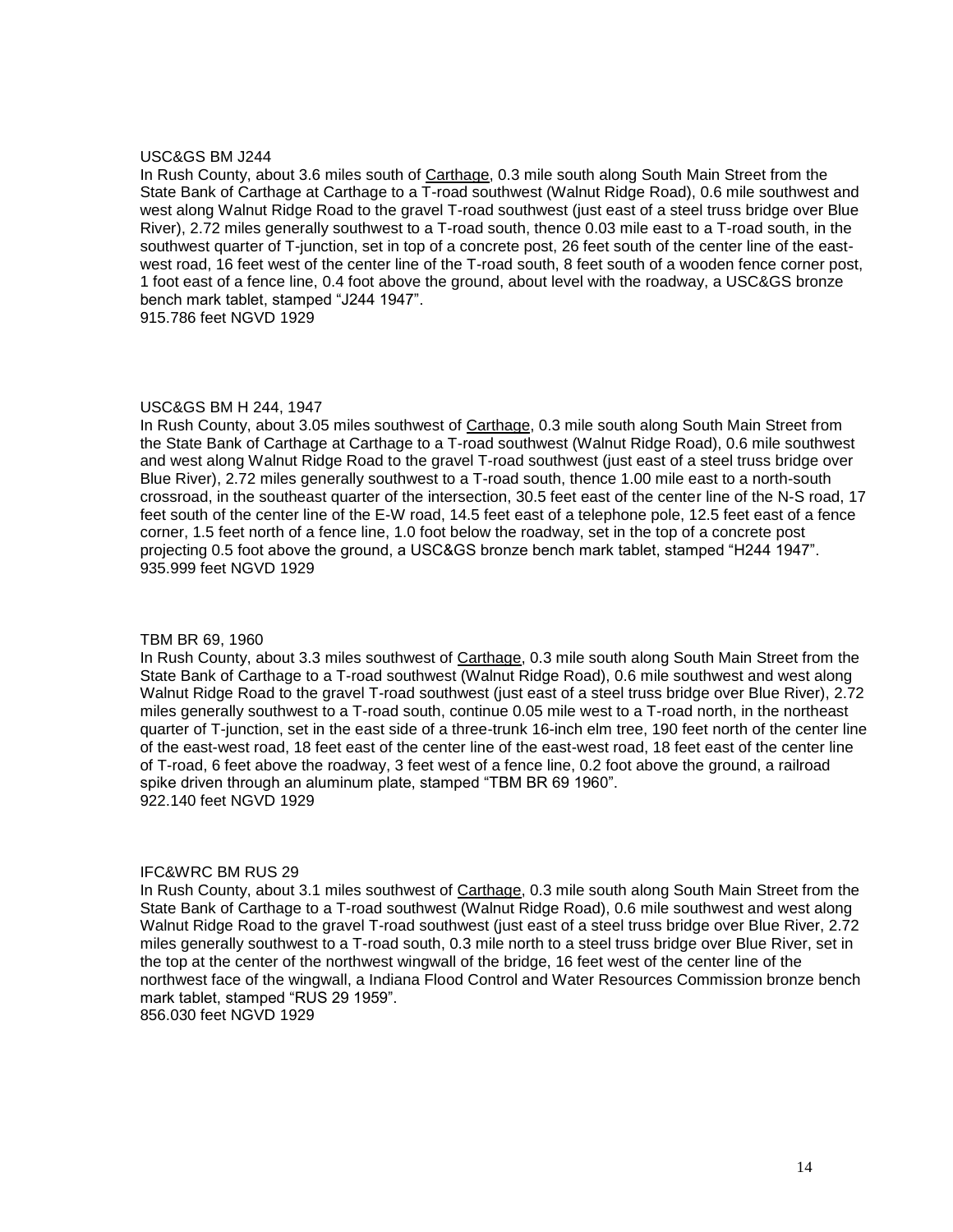## USGS TBM UE 856.9

In Rush County, about 3.1 miles southwest of Carthage, 0.3 mile south along South Main Street from the State Bank of Carthage at Carthage to a T-road southwest (Walnut Ridge Road), 0.6 mile southwest and west along Walnut Ridge Road to the gravel T-road southwest (just east of a steel truss bridge over Blue River), 2.72 miles generally southwest to a T-road south, continue 0.05 mile west to a T-road north, thence 0.3 mile north to a steel truss bridge over Blue River, set in the top at the center of the southeast wingwall of the bridge, 10 feet east of the center line of the road, 1.0 foot southeast of the southeast edge of a metal circular plate on the top of the pipe pier, 1 foot below the roadway, a chiseled square. 856.822 feet NGVD 1929

## TBM BR 70

In Rush County, about 3 miles southwest of Carthage, 0.3 mile south along South Main Street from the State Bank of Carthage to a T-road southwest (Walnut Ridge Road), 0.6 mile southwest and west along Walnut Ridge Road), 0.6 mile southwest and west along Walnut Ridge Road to the gravel T-road southwest (just east of a steel truss bridge over Blue River), thence 2.05 miles generally southwest along T-road, set in the northwest side of the telephone pole #L3A-85, 43.5 feet southwest of Foster B. Wilson mailbox, 16 feet southeast of the center line of the road, 0.6 foot above the ground, a railroad spike driven through an aluminum tag, stamped "TBM BR 70 1960". 935.987 feet NGVD 1929

## TBM BR 71

In Rush County, about 2.4 miles southwest of Carthage, 0.3 mile south along South Main Street from the State Bank of Carthage to a T-road southwest (Walnut Ridge Road), 0.6 mile southwest and west along Walnut Ridge Road to the gravel T-road southwest (just east of a steel truss bridge over Blue River), thence 1.75 miles generally southwest along T-road to a 2.5-foot concrete box culvert under the road, set in the top at the center of the southeast headwall of the culvert, 79 feet southwest of the W. Draper mailbox, 9 feet southeast of the center line of the road, 1.4 feet northeast of the southwest end of the headwall, 0.6 foot above the roadway, a chiseled triangle. 870.382 feet NGVD 1929

#### IFC&WRC BM RUS 30, 1959

In Rush County, about 2.4 miles southwest of Carthage, 0.3 mile south along South Main Street from the State Bank of Carthage at Carthage to a T-road southwest (Walnut Ridge Road), 0.6 mile southwest and west along Walnut Ridge Road to the gravel T-road southwest (just east of a steel truss bridge over Blue River), thence 1.75 miles generally southwest along T-road to a 2.5-foot concrete box culvert under the road, set in the top at the center of the northwest headwall of the culvert, 79 feet southwest from W. Draper mailbox, 11 feet north of the center line of the road, 2.2 feet northeast of the southwest end of the headwall, 0.3 foot above the roadway, a Indiana Flood Control and Water Resources Commission bronze bench mark tablet, stamped "RUS 30 1959".

869.735 feet NGVD 1929

#### IFC&WRC BM RUS 31, 1959

In Rush County, about 1.8 miles southwest of Carthage, 0.3 mile south along South Main Street from the State Bank of Carthage at Carthage to a T-road southwest (Walnut Ridge Road), 0.6 mile southwest and west along Walnut Ridge Road to the gravel T-road southwest (just east of a steel truss bridge over Blue River), thence 1.08 miles generally southwest along T-road to a 10-foot box culvert under Circle Run Creek, set in the top at the center of the northeast end of the southeast headwall of the culvert, 9 feet southeast of the center line of the road, 2.3 feet above the roadway, 1.8 feet southwest of the northeast end of the headwall, a Indiana Flood Control and Water Resources Commission bronze bench mark tablet, stamped "RUS 31 1959".

859.827 feet NGVD 1929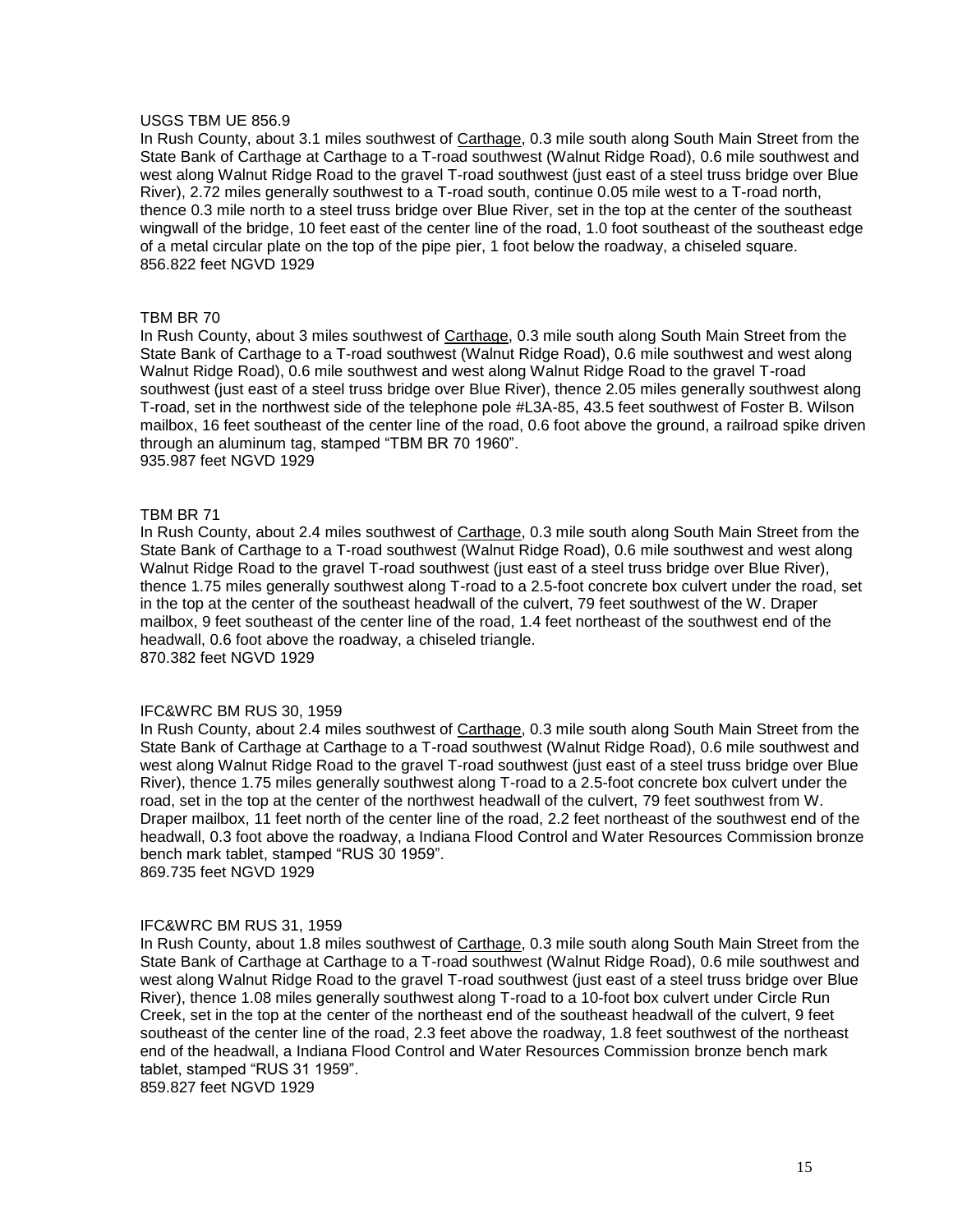In Rush County, about 1.8 miles southwest of Carthage, 0.3 mile south along South Street from the State Bank of Carthage at Carthage to a T-road southwest (Walnut Ridge Road), 0.6 mile southwest and west along Walnut Ridge Road to the gravel T-road southwest (just east of a steel truss bridge over Blue River, thence 1.08 miles generally southwest along T-road to a 10-foot box culvert over Circle Run Creek, set in the top at the center of the northeast end of the northwest headwall of the culvert, 9.5 feet northwest of the center line of the road, 3.1 feet southwest of the northeast end of the headwall, 2.3 feet above the roadway, a chiseled triangle.

859.832 feet NGVD 1929

## TBM BR 73

In Rush County, about 1.5 miles southwest of Carthage, 0.3 mile south along South Main Street from the State Bank of Carthage at Carthage to a T-road southwest (Walnut Ridge Road), 0.6 mile southwest and west along Walnut Ridge Road to the gravel T-road southwest (just east of a steel truss bridge over Blue River), thence 0.61 mile along T-road southwest to a right angle turn west and Kennett and Grizzel residence, set in the southwest side of the power pole #1, 10 feet south of the center line of the east-west road, 5 feet west of the extended center line of the north-south road, 1.0 foot above the ground, a railroad spike driven through an aluminum tag, stamped "TBM BR 73 1960". 870.324 feet NGVD 1929

## IFC&WRC BM RUS 32, 1959

In Rush County, about 1.2 miles southwest of Carthage, 0.3 mile south along South Main Street from the State Bank of Carthage at Carthage to a T-road southwest (Walnut Ridge Road), 0.6 mile southwest and west along Walnut Ridge Road to the gravel T-road southwest (just east of a steel truss bridge over Blue River), thence 0.45 mile along T-road southwest to a 10-foot box culvert over a small stream, set in the top at the center of the north end of the east headwall of the culvert, 9.5 feet east of the center line of the road, 2.2 feet above the roadway, 1.7 feet south of the north end of the headwall, a Indiana Flood Control and Water Resources Commission bronze bench mark tablet, stamped "RUS 32 1959". 864.381 feet NGVD 1929

## TBM BR 74

In Rush County, about 1.2 miles southwest of Carthage, 0.3 mile south along South Main Street from the State Bank of Carthage at Carthage to a T-road southwest (Walnut Ridge Road), 0.65 mile southwest and west along Walnut Ridge Road to the steel truss bridge over Blue River, set in the top at the center of the northwest end of the southeast wingwall of the bridge, 10 feet south of the center line of the road, 1.7 feet southwest of the east end of the south steel guardrail of the bridge, 1.6 feet south of south edge of bridge floor, 0.6 foot east of the west face of the east abutment, 0.4 foot below the roadway, a standard Indiana Flood Control and Water Resources Commission bronze bench mark tablet, stamped "RUS 33 1959".

867.223 feet NGVD 1929

## IFC&WRC BM RUS 33, 1959

In Rush County, about 0.9 mile southwest of Carthage, 0.3 mile south along South Main Street from the State Bank of Carthage at Carthage to a T-road southwest (Walnut Ridge Road), 0.65 mile southwest and west along Walnut Ridge Road to the steel truss bridge over Blue River, set in the top at the center of the northwest end of the southeast wingwall of the bridge, 10 feet south of the center line of the road, 1.7 feet southwest of the east end of the south steel guardrail of the bridge, 1.6 feet south of edge of bridge floor, 0.6 foot east of the west face of the east abutment, 0.4 foot below the roadway, a Indiana Flood Control and Water Resources Commission bronze bench mark tablet, stamped "RUS 33 1959". 867.223 feet NGVD 1929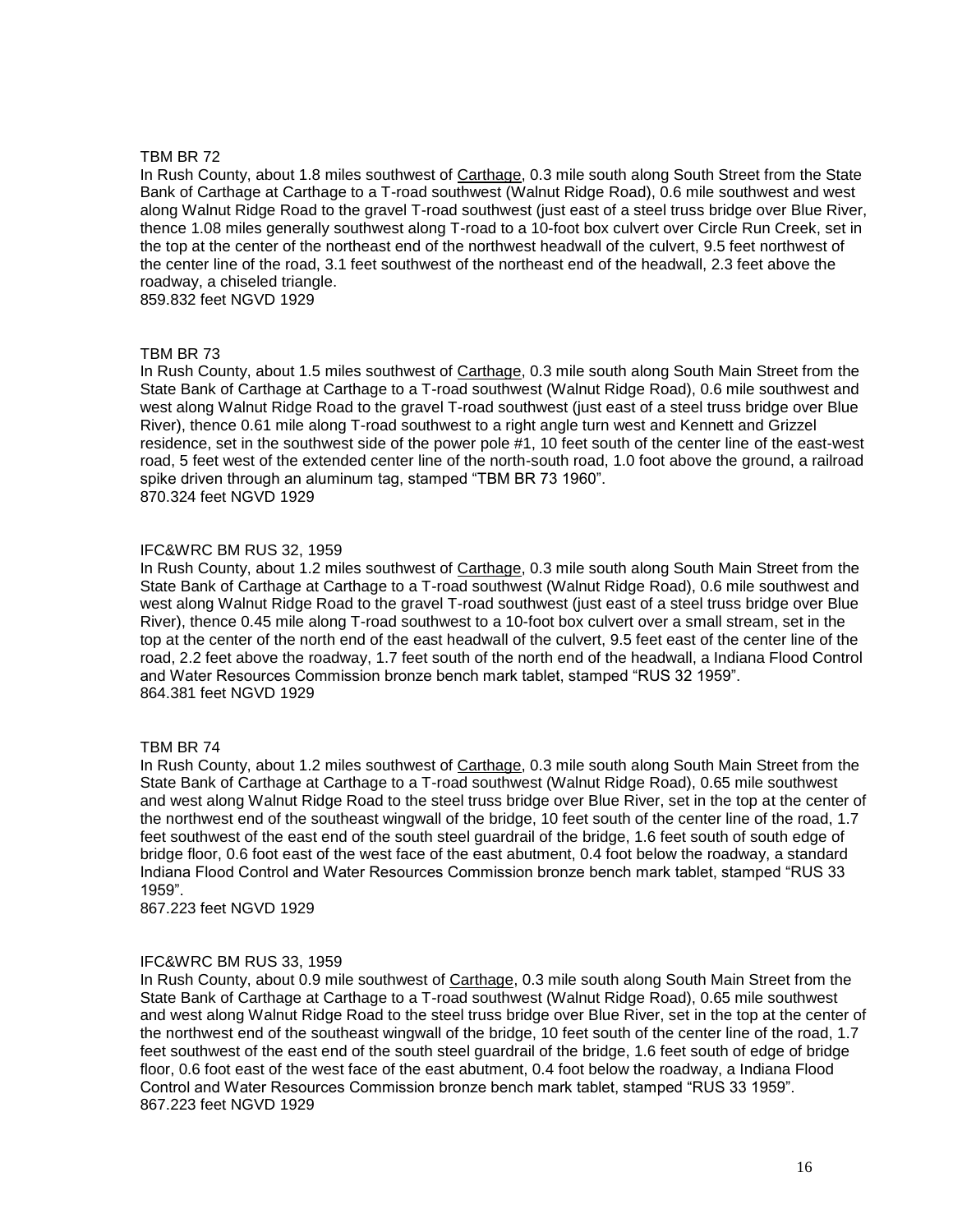In Rush County, about 0.9 mile southwest of Carthage, 0.3 mile south along South Main Street from the State Bank of Carthage at Carthage to a T-road southwest (Walnut Ridge Road), 0.6 mile southwest and west along Walnut Ridge Road to a gravel T-road southwest (just east of steel truss bridge over Blue River), set in the top of the south concrete headwall of a 12-inch pipe culvert under the gravel road southwest, 120 feet southwest along gravel road from its junction with blacktop road, 32 feet south of the center line of the blacktop road, 8 feet south of the center line of the gravel road, 1.1 feet east of the west edge and 0.7 foot north of the south edge of headwall, 0.2 feet above the roadway, a chiseled triangle. 880.150 feet NGVD 1929

## TBM BR 76

In Rush County, at Carthage, 0.3 mile south along South Main Street from the State Bank of Carthage at Carthage to a T-road southwest (Walnut Ridge Road), set in the southeast side of the power pole #8112176, 180 feet southwest along Walnut Ridge Road from its junction with South Main Street, 32 feet southeast of the southeast corner of CCA Container Corporation storehouse, 14 feet northwest of the center line of Walnut Ridge Road, 0.5 foot above the ground, a railroad spike driven through an aluminum tag, stamped "TBM BR 76 1960".

880.607 feet NGVD 1929

#### IFC&WRC BM RUS 34, 1959

In Rush County, at Carthage, in the southwest quarter of the intersection of South Main Street and Henley Street, set in the top at the south end of the west abutment of the Henley Street Bridge over Boyd Brook, 83 feet west of the South Main Street, 12 feet south of the center line of Henley Street, 2.0 feet below the roadway, 0.6 foot north of the south face and 0.3 foot west of the east face of the west abutment, a Indiana Flood Control and Water Resources Commission bronze bench mark tablet, stamped "RUS 34 1959".

870.751 feet NGVD 1929

#### TBM BR 77

In Rush County, at Carthage, in the northwest quarter of the intersection of South Main Street and Henley Street, set in the top at the center of the east end at the north guardrail of the Henley Street Bridge over Boyd Brook, 60 feet west of the center line of the South Main Street, 9 feet north of the center line of Henley Street, 2 feet above the roadway, 1 foot west of the east end of the north concrete guardrail, a chiseled triangle.

874.887 feet NGVD 1929

#### USC&GS BM R 43

In Rush County, at Carthage, at the New York Central 45-foot Railroad bridge over Carthage Creek, set in the top at the center of the east end of the south abutment of the bridge, 248 feet south of the southeast corner of the Railroad Station at Carthage, 9.5 feet east of the east rail of the track, 1.7 feet east of the east face of the east headwall, 3 feet below the track, a USC&GS bronze bench mark tablet, stamped "R 43 1934".

885.694 feet NGVD 1929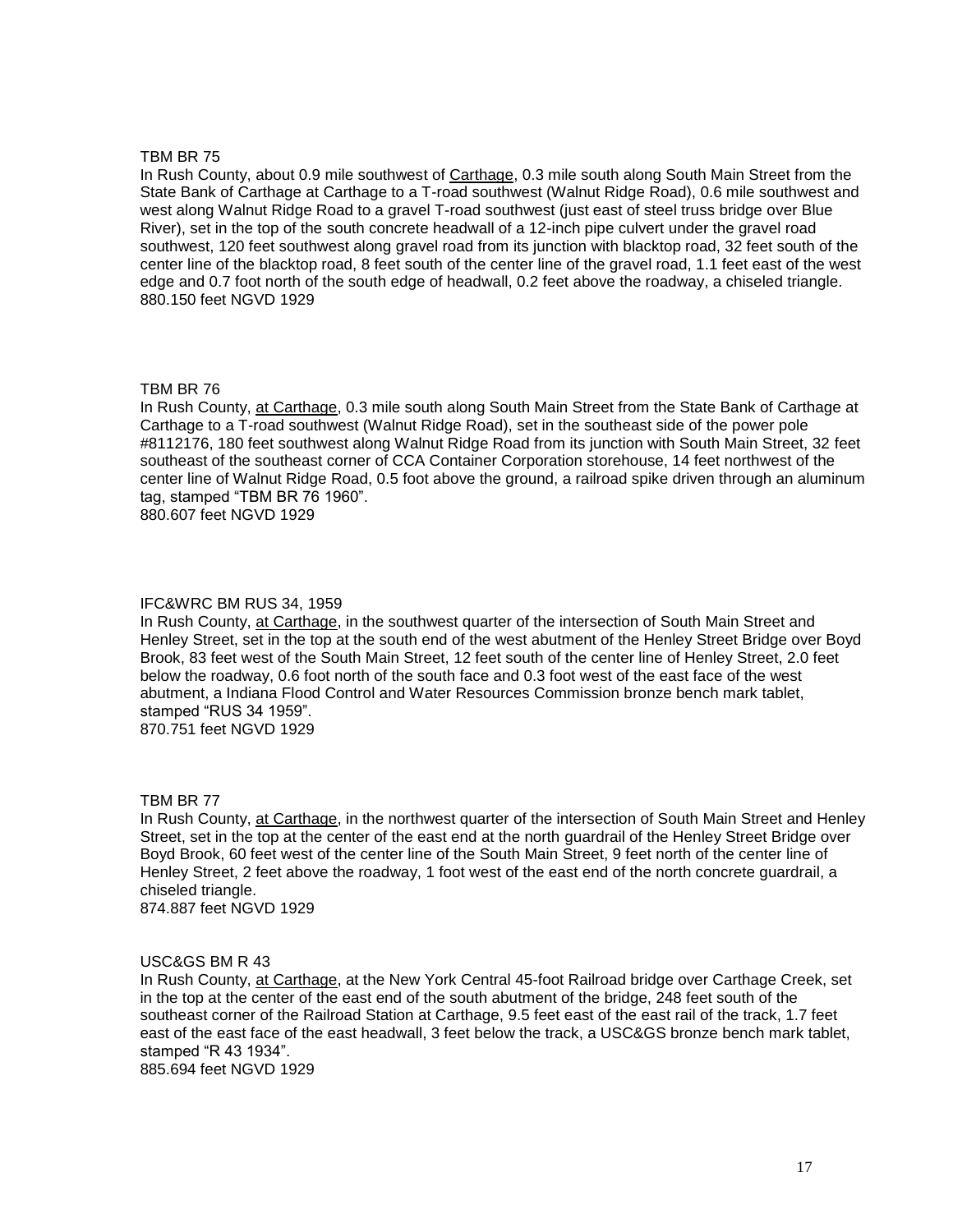In Rush County, at Carthage, at the New York Central Railroad Station at Carthage, set in top of the northeast corner of a concrete footing of a signal tower, 22.7 feet south of the northeast corner of the Railroad Station, 14.5 feet west of the west rail of the track, 3.9 feet east of the east most wall of the track, 3.9 feet east of the east most wall of the track, 3.9 feet east of the east most wall of the Station Building, 0.2 foot above the ground, a chiseled triangle. 887.158 feet NGVD 1929

## IFC&WRC BM RUS 35

In Rush County, about 0.4 mile northwest of Carthage, 0.30 mile north along North Main Street from the State Bank of Carthage at Carthage to the intersection of West 5<sup>th</sup> Street, 0.3 mile west along 5<sup>th</sup> Street to a concrete bridge over Blue River, set in the top at the concrete bridge over Blue River, set in the top at the north end of the east abutment of the bridge, 15 feet north of the center line of the road, 2 feet north of the north face of the concrete bridge curb, 0.7 foot east of the west face of the abutment, 0.5 foot above the roadway, a Indiana Flood Control and Water Resources Commission bronze bench mark tablet, stamped "RUS 35 1959".

877.120 feet NGVD 1929

## USGS RM 7

In Rush County, about 0.3 mile northwest of Carthage, 0.30 mile north along North Main Street from the State Bank of Carthage at Carthage to the intersection of West 5<sup>th</sup> Street, 0.3 mile west along 5<sup>th</sup> Street to a concrete bridge over Blue River, set in the top at the north end of the west bridge pier, 60 feet east of the west end of the bridge, 14 feet north of the center line of the bridge, 5 feet below the roadway, 1 foot east of the west edge and 0.4 foot south of the north edge of the pier, a chiseled triangle. 877.718 feet NGVD 1929

#### TBM BR 79

In Rush County, at Carthage, 0.5 north along North Main Street from the State Bank of Carthage at Carthage to a 15-foot concrete North Main Street bridge over a drain, set in the top at the center of the south end of the east guardrail, 9 feet east of the center line of the road, 2.4 feet above the roadway, 1 foot north of the south end of the guardrail, a chiseled triangle. 879.219 feet NGVD 1929

#### TBM BR 80

In Rush County, about 0.7 mile north of Carthage, 0.67 mile north along North Main Street from the State Bank at Carthage at Carthage to the New York Central Railroad crossing, 0.1 mile north along the tracks to the N.Y.C. R.R. Bridge over the Blue River overflow, set in the top at the east end of the south abutment, 6 feet east of the east rail of the tracks, 1.3 feet west of the east edge of the horizontal top of the abutment, 1.0 foot south of the north face of the abutment, 0.2 foot below the tracks, the highest point of a steel rod set in the concrete.

878.802 feet NGVD 1929

#### IFC&WRC BM RUS 36, 1959

In Rush County, about 0.8 mile north of Carthage, 0.67 mile north along North Main Street from the State Bank of Carthage at Carthage to the New York Central Railroad crossing, 0.15 miles north along the tracks of the N.Y.C. R.R. bridge over Blue River, set in the top at the west end of the first pier north of the south end of the bridge, 51 feet north of the south end of the bridge, 6.5 feet below the rails, 3 feet west of the west rail, 2.9 feet north of the south edge and the west rail, 2.9 feet north of the south edge and 2.2 feet east of the west face of the top of the pier, a Indiana Flood Control and Water Resources Commission bronze bench mark tablet, stamped "RUS 36 1959". 872.364 feet NGVD 1929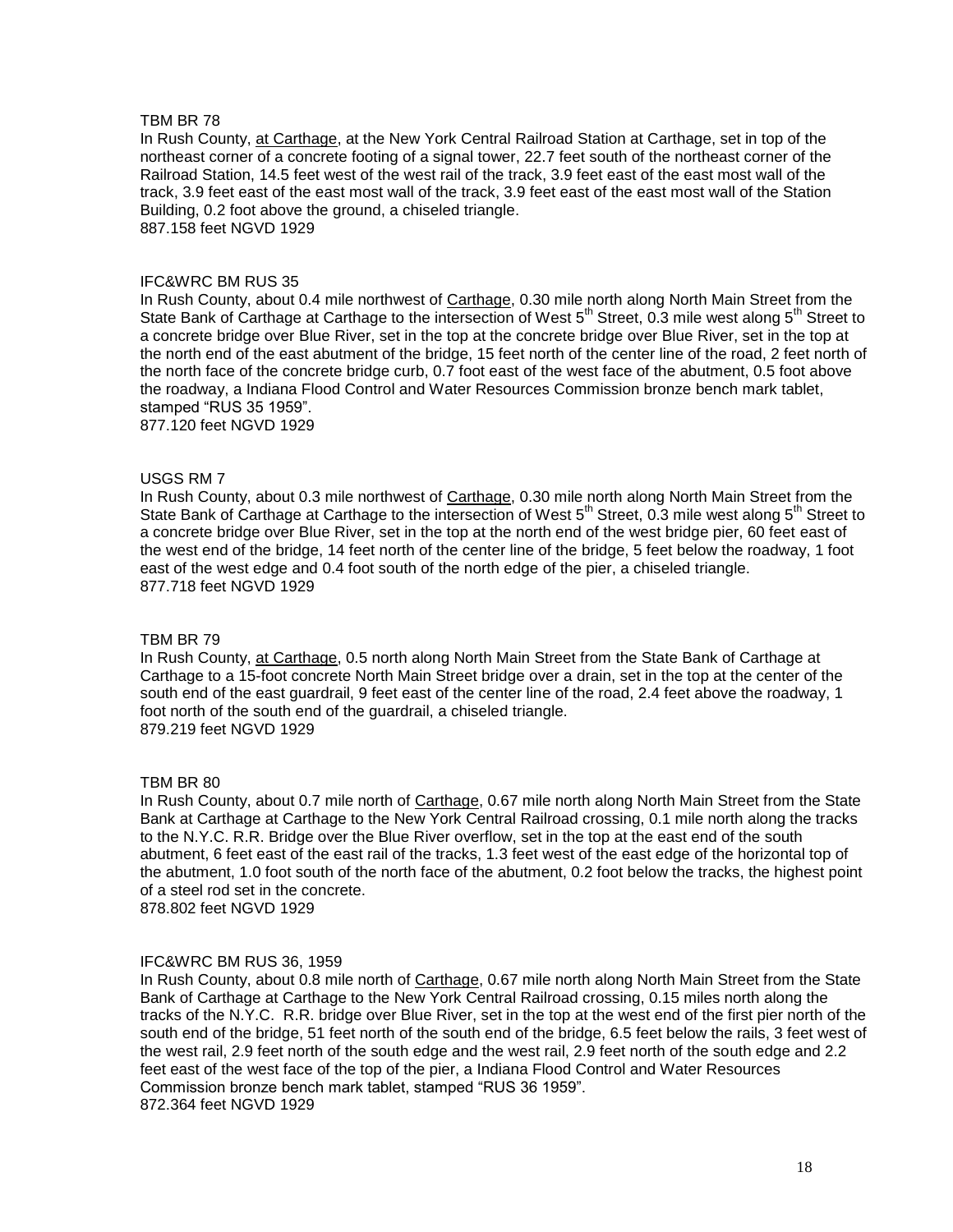In Rush County, about 1.1 miles northeast of Carthage, 1.1 miles north along North Main Street from the State Bank in Carthage at Carthage, set in the southeast side of a power pole #536/332, about 0.1 mile northeast along blacktop road from a barn on the west side of the road ( $6<sup>th</sup>$  power pole from the barn), 18 feet northwest of the center line of the road, 2 feet southeast of a fence line, 2 feet above the ground, a railroad spike driven through an aluminum tag, stamped "TBM BR 81 1960". 885.993 feet NGVD 1929

## IFC&WRC BM RUS 37

In Rush County, 1.4 miles northeast of Carthage, 1.4 miles northeast along North Main Street and a paved road from the State Bank of Carthage to the Carthage Cemetery, set in the top of a concrete post, 17 feet southeast of the center line of the paved road, 15 feet southwest of the center line of the cemetery drive, 3.5 feet southwest of the southwest stone entrance post, 2 feet northwest of a fence line, 0.2 foot above the ground, a Indiana Flood Control and Water Resources Commission bronze bench mark tablet, stamped "RUS 37 1960".

908.451 feet NGVD 1929

## TBM BR 82

In Rush County, about 1.6 miles northeast of Carthage, 1.61 miles northeast along North Main Street and a paved road from the State Bank of Carthage at Carthage, set in the west side of the telephone pole #7- 25, 90 feet northeast of the center line of a driveway to Elmer French residence, 16 feet east of the center line of the paved road, 6 feet northeast of the north gate post of an entrance to a field, 1.5 feet above the ground, 1.0 foot northwest of a fence line, a railroad spike driven through an aluminum tag, stamped "TBM BR 82 1960".

907.872 feet NGVD 1929

## TBM BR 83

In Rush County, 2.3 miles northeast of Carthage, 2.30 miles northeast along North Main Street and a paved road from the State Bank of Carthage at Carthage to a 50-foot bridge over Three-mile Creek, set in the top at the center of the west guardrail of the bridge, 16 feet south of the north end of the west guardrail, 14 feet west of the center line of the road, 2.6 feet above the roadway, a chiseled triangle. 889.375 feet NGVD 1929

#### IFC&WRC BM RUS 38

In Rush County, 2.3 miles northeast of Carthage, 2.30 miles northeast along North Main Street and a paved road from the State Bank of Carthage at Carthage to a 50-foot bridge over Three-mile Creek, set in the top at the east end of the south abutment of the bridge, 14 feet east of the center line of the road, 0.9 foot east of the east face of the east concrete handrail, 0.6 foot south of the north face of the abutment, 0.4 foot above the roadway, a Indiana Flood Control and Water Resources Commission bronze bench mark tablet, stamped "RUS 38 1959". 886.654 feet NGVD 1929 **REPORTED DESTROYED BY INDOT SEE PAGE 34**

## TBM BR 84

In Rush County, about 3 miles northeast of Carthage, 2.9 miles northeast along North Main Street and a paved road from the State Bank of Carthage at Carthage to Collie Stephens residence, set in the west side of the power pole #27, 45 feet north of the center line of the Stephens drive to the barn yard, 20 feet north of the north corner post at the drive, 18 feet east of the center line of the paved road, 1.8 feet above the ground, 1 foot west of a fence line, a railroad spike driven through an aluminum tag, stamped "TBM BR 84 1960". 935.366 feet NGVD 1929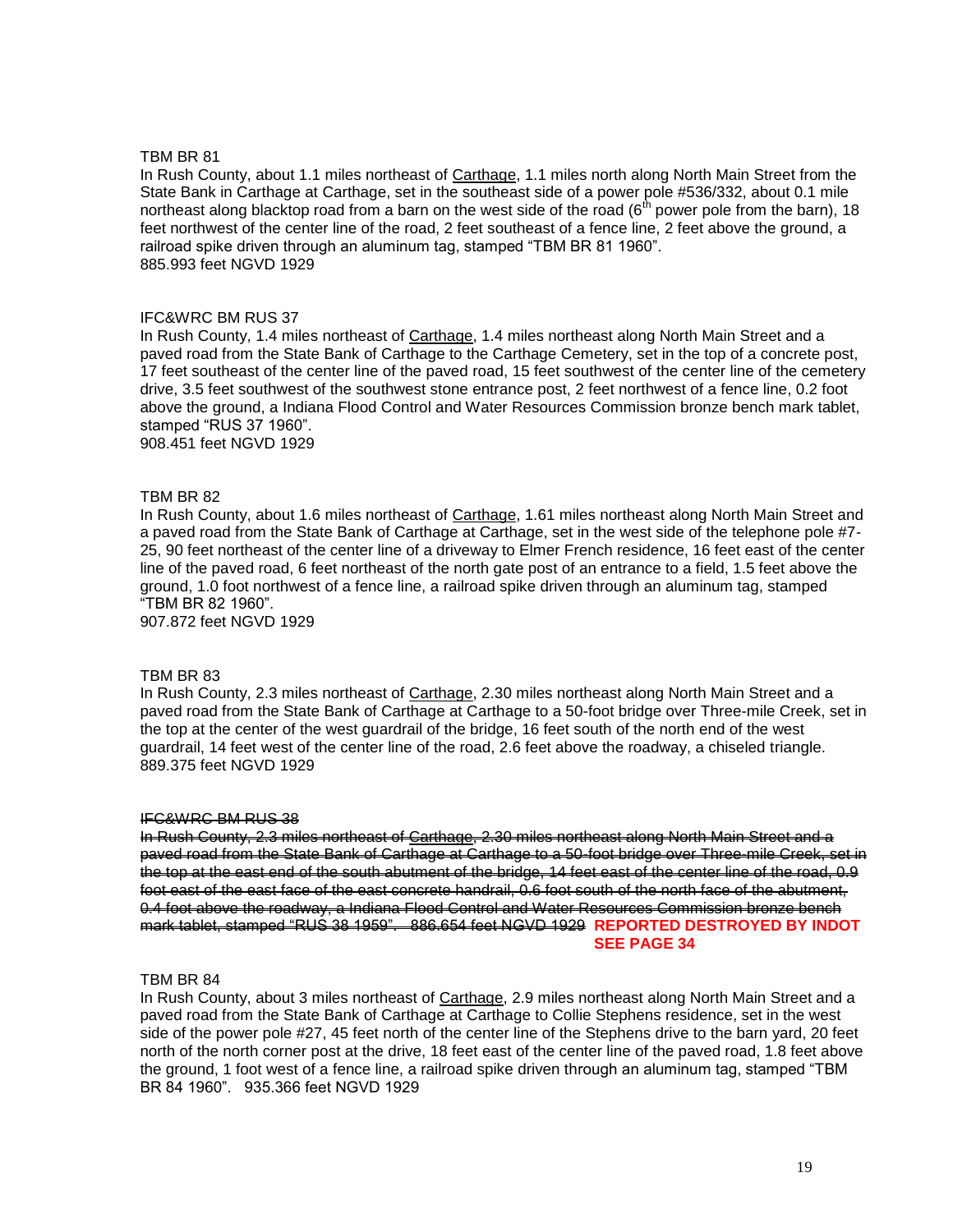## IFC&WRC BM RUS 39, 1959

In Rush County, about 3.2 miles northeast of Carthage, 3.42 miles northeast along North Main Street and a paved road from the State Bank of Carthage at Carthage to a T-road south, in the northeast quarter of the T-junction, set in the top of a concrete post, 47 feet southwest of the center line of a driveway northwest, 30 feet north of the junction point, 18 feet northwest of the center line of the paved road, 7 feet east of the extended center line of the T-road south, 2.0 feet southwest of a (single cable) telephone pole, 0.3 foot above the ground, a standard Indiana Flood Control and Water Resources Commission bronze bench mark tablet, stamped "RUS 39 1959". 937.611 feet NGVD 1929

## TBM BR 85

In Rush County, 3.3 miles northeast of Carthage, 3.56 miles northwest along North Main Street and a paved road from the State Bank of Carthage at Carthage to the residence of Jack Morrow, set in the southeast side of a telephone pole, 0.14 mile northeast along paved road from the gravel T-road south junction, 30 feet northeast of the Morrow mailbox, 19 feet northwest of the center line of the paved road, 0.4 foot above the ground, a railroad spike driven through an aluminum tag, stamped "TBM BR 85 1960". 940.159 feet NGVD 1929

## TBM BR86

In Rush County, 0.95 mile south of Knightstown, Henry County, 0.93 mile south along State Road 140 from its junction with U.S. Highway 40 at Knightstown to a T-road southwest (Carthage Road), 0.1 mile southwest along Carthage Road to the residence of Hans Buehler, set in the southeast side of a telephone pole, 120 feet northeast of the center line of Buehler's driveway, 20 feet northwest of the center line of the Carthage Road, 1.4 feet above the ground, a railroad spike driven through an aluminum tag, stamped "TBM BR 86 1960".

974.759 feet NGVD 1929

#### TBM BR87

In Rush County, 0.65 mile south of Knightstown, Henry County, 0.65 mile south of Knightstown, Henry County, 0.67 mile south along State Road 140 from its junction with U.S. Highway 40 at Knigtstown the S.R. 140 steel truss bridge over Blue River, set in the top of the west end of the south concrete bridge seat, 11 feet west of the center line of the road, 5.0 feet below the roadway, 1.9 feet east of the west edge and 1.6 feet south of the north face of the bridge seat, a chiseled triangle. 896.036 feet NGVD 1929

#### TBM BR 88

In Henry County, 0.4 mile south of Knightstown, 0.47 mile south along State Road 140 from its junction with U.S. Highway 40 at Knightstown to a T-road northeast, 0.12 mile northeast along T-road to a T-road east, 126 feet east along T-road east to a 50-foot concrete bridge, set in the top at the center of the west end of the south guardrail, 10 feet south from the center line of the bridge, 2.7 feet above the roadway, 1.6 feet east of the west end of the guardrail, a chiseled triangle. 896.510 feet NGVD 1929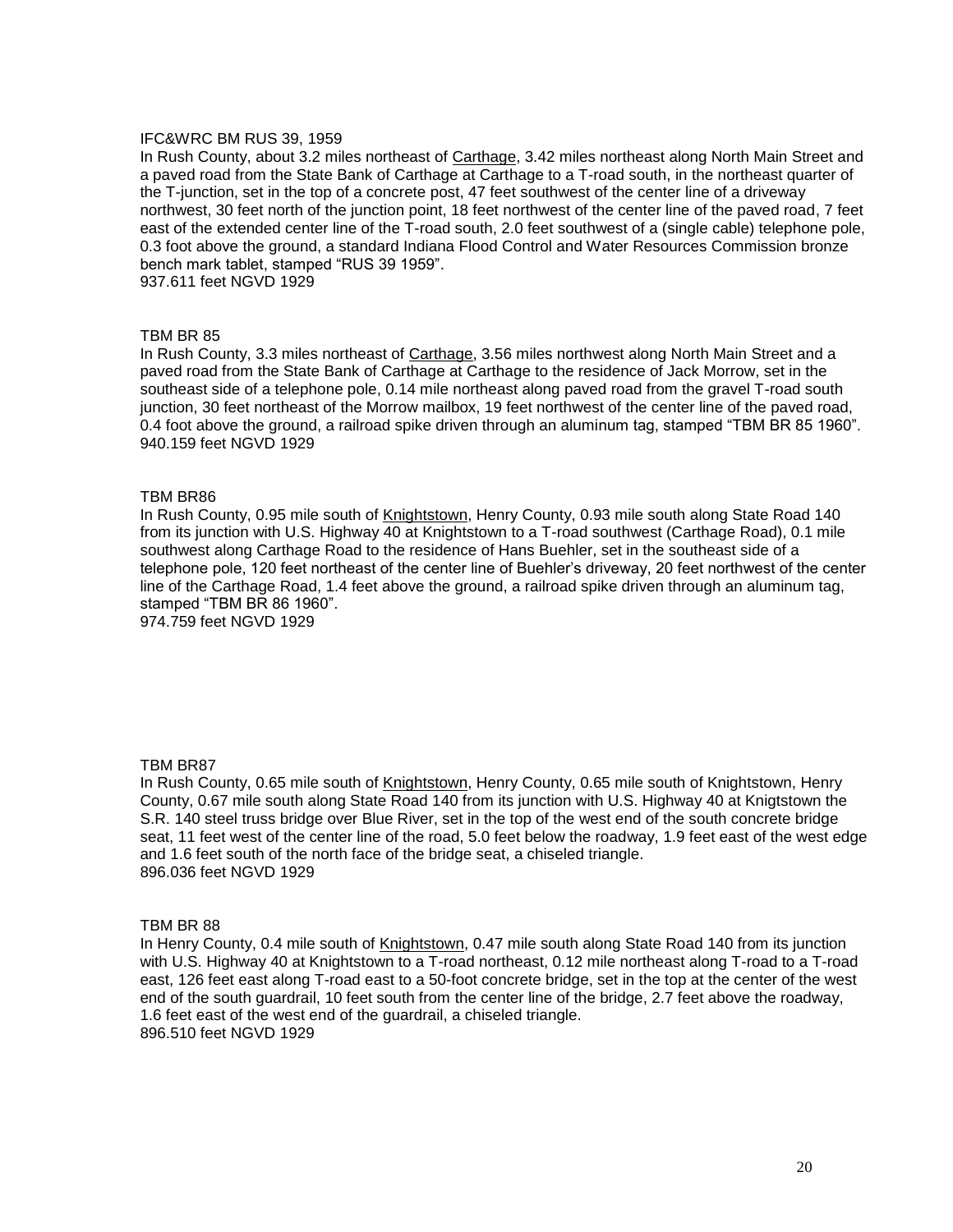In Shelby County, about 3.5 miles northeast of Rays Crossing, 1.5 miles north then west then north along a paved road (Morristown-Rays Crossing road) from it's intersection with State Road 44 at Rays Crossing to a east-west T-road, thence 0.55 mile east to a T-road north, thence 2.05 miles north to a east-west crossroad, thence 1.55miles east along a gravel and paved road to a 10-foot box culvert under the road, about 0.2 mile east of a north-south crossroad, set in top of the west end of the north concrete headwall of culvert, 10-feet north from center line of road, 1.8 feet east from west face of north headwall, 1.0 foot above road, a painted chiseled triangle.

848.544 feet NGVD 1929

## TBM LBR 29

In Shelby County, about 3.9 miles northeast of Rays Crossing, 4.0 miles southwest of Arlington, Rush County, 2.1 miles northwest along U.S. Highway 52 from the Post Office at Arlington to a T-road south, thence 2.85 miles south to a Y-road southwest-south-east, thence 0.98 mile west to a T-road south, thence 0.5 mile south along the County Line Road to a driveway and a 30-inch poplar tree, set in the west side of the tree, 30 feet south of the driveway, 21 feet west of the center line of the road, 0.2 foot above the road, a railroad spike driven through an aluminum plate, stamped "TBM LBR 29 1960". 850.809 feet NGVD 1929

## IFC&WRC BM RUS 41

In Rush County, about 4.1 miles southwest of Arlington, 2.1 miles northwest along U.S. Highway 52 from the Post Office at Arlington to a T-road south, thence 2.85 miles south to a Y-road southwest-southeast, thence 0.98 mile west to a T-road south, thence 0.65 mile south along the County Line Road to a steel truss bridge over Little Blue River, set in top at the east end of the north abutment of the bridge, 10 feet east of the center line of the road, 1.1 feet below the road, 0.8 foot north of the south face of the north abutment, a Indiana Flood Control and Water Resources Commission bronze bench mark tablet, stamped "RUS 41 1959".

849.911 feet NGVD 1929

## TBM LBR 30

In Rush County, about 3.6 miles southwest of Arlington, 2.1 miles northwest along U.S. Highway 52 from the Post Office at Arlington to a T-road south, thence 2.85 miles south to a Y-road southwest-southeast, thence 0.8 mile west to a 90-foot pony truss bridge over Little Blue River, set in the top at the south end of the east bridge seat, 9.5 feet south of the center line of the bridge, 2.0 feet west of the east end of the south steel truss, 0.8 foot below the road, a chiseled triangle, marked "TBM". 854.172 feet NGVD 1929

#### TBM LBR 31, 1960

In Rush County, 3.0 miles southwest of Arlington, 2.1 miles northwest along U.S. Highway 52 from the Post Office at Arlington to a T-road south, thence 2.85 miles south to a Y-road southwest-southeast, thence 0.17 mile west to a power-telephone pole combination, set in the north side of the pole, 117 feet west of a fence corner of the south side of the road, 17.3 feet north of the center line of the road, 0.6 foot above the ground, a railroad spike driven through an aluminum plate, stamped "TBM LBR 31 1960". 898.314 feet NGVD 1929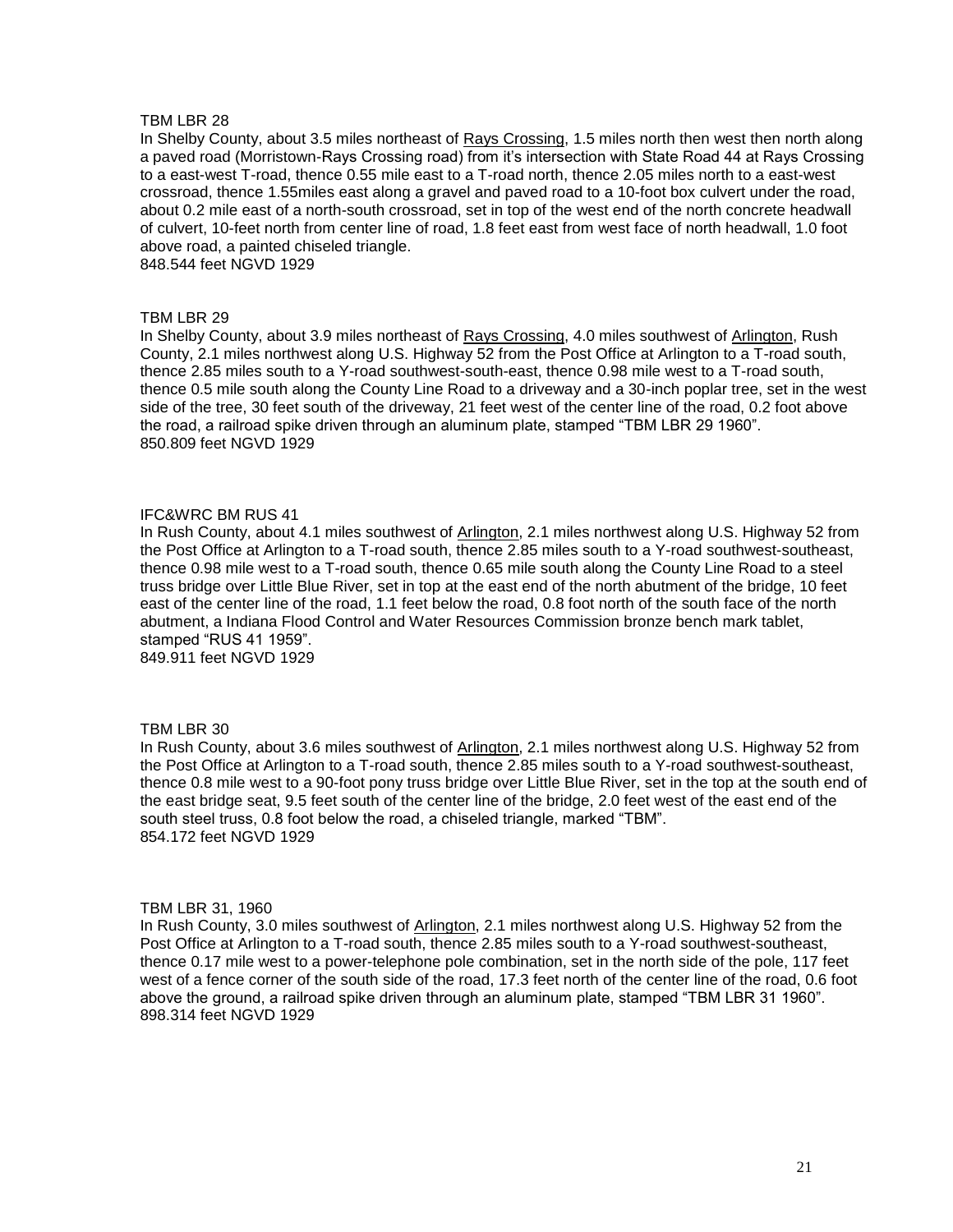In Rush County, about 2.9 miles southwest of Arlington, 2.1 miles northwest along U.S. Highway 52 from the Post Office at Arlington to a T-road south, thence 2.7 miles south to a 3-span concrete bridge over Little Blue River, set in the top at the north end of the west concrete guardrail base, 12 feet west of the center line of the road, 2.2 feet south of the north end of the west guardrail, 0.6 foot above ground, a chiseled triangle, marked "TBM".

868.542 feet NGVD 1929

#### IFC&WRC BM RUS 43 RESET

In Rush County, about 2.9 miles southwest of Arlington, 2.1 miles northwest along U.S. Highway 52 from the Post Office at Arlington to a T-road south, thence 2.7 miles south to a 3-span concrete bridge over Little Blue River, set in top of the south end of the east concrete curbing of the bridge, 10 feet east of the center line of the road, 2.4 feet north of the south end of the east curbing, 0.8 foot above the road, a standard Indiana Flood Control and Water Resources Commission bronze bench mark tablet, stamped "RUS 43 1959 RESET 1960". 868.544 feet NGVD 1929

## TBM LBR 33

In Rush County, about 2.75 miles southwest of Arlington, 2.1 miles northwest along U.S. Highway 52 from the Post Office at Arlington to a T-road south, thence 2.85 miles south to a Y-road southwestsoutheast, thence 0.4 mile east to a line of trees on the south side of the road and a house on the north side of the road, set in the northwest side of the  $3<sup>rd</sup>$  tree east of the west most tree, 14.5 feet south of the center line of the road, 0.3 foot north of a fence line, 0.3 foot above the road, a railroad spike driven through an aluminum plate, stamped "TBM LBR 33 1960". 906.013 feet NGVD 1929

#### TBM LBR 34

In Rush County, about 2.4 miles southwest of Arlington, 1.80 miles generally south along a paved road (Homer-Carthage road) from the Post Office at Arlington to a T-road west, thence 1.25 miles west and south to a east-west T-road, set in the west side of a power pole #16, in the northwest quarter of the junction, 33.6 feet north of the center line of the east-west road, 13.7 feet west of the center line of the north-south road, 0.7 foot above the road, a railroad spike driven through an aluminum plate, stamped "TBM LBR 34 1960".

919.176 feet NGVD 1929

## TBM LBR 35

In Rush County, about 1.9 miles southwest of Arlington, 1.80 miles generally south along a paved road (Homer-Carthage road) from the Post Office at Arlington to a T-road west, thence 0.57 mile west to a power pole on the south side of the road, set in the south side of the power pole, 15.5 feet north of a fence line, 1.1 feet above the road, a railroad spike driven through an aluminum plate, stamped "TBM LBR 35 1960".

917.815 feet NGVD 1929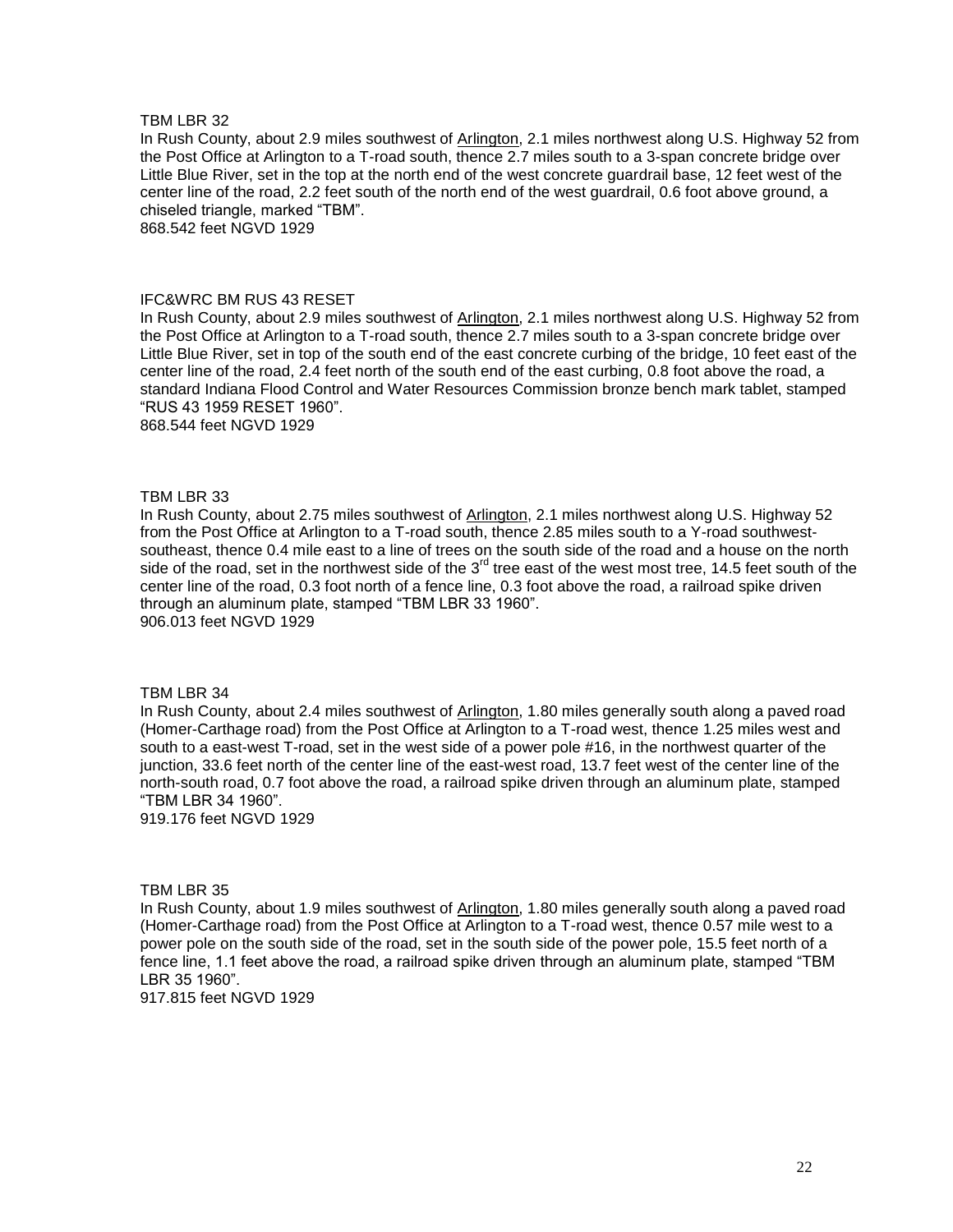## USC&GS BM U 244

In Rush County, about 1.75 miles south of Arlington, 1.80 miles generally south along a paved road (Homer-Carthage Road) from the Post Office at Arlington to a T-road west, set in top of a concrete post, in the northwest quarter of the junction, 39 feet north of the center line of the T-road west, 18.5 feet west of the center line of the north-south road, 1.5 feet south of a white wooden witness post, 1.0 foot east of a fence line, 1.0 foot below the road, 0.3 foot above ground, a USC&GS bench mark tablet stamped "U 244 1947".

921.445 feet NGVD 1929

## TBM LBR 36

In Rush County, about 1.5 miles south of Arlington, 1.55 miles generally south along a paved road (Homer-Carthage road) from the Post Office at Arlington to the Ruckers residence and a power pole, set in the west side of power pole #267-895, 13 feet east of the center line of the road, 9 feet south of the Ruckers mailbox, 0.5 foot above the ground, a railroad spike driven through an aluminum plate, stamped "TBM LBR 36 1960".

918.426 feet NGVD 1929

## TBM LBR 37

In Rush County, about 0.85 mile southwest of Arlington, 0.91 mile generally south along a paved road (Homer-Carthage road) from the Post Office at Arlington to a power pole on the east side of the road, set in the west side of power pole #267-915, 14.2 feet east of the center line of the road, 1.3 feet west of a fence line, 0.5 foot above the road, a railroad spike driven through an aluminum plate, stamped "TBM LBR 37 1960".

915.284 feet NGVD 1929

#### USC&GS BM T244

In Rush County, about 0.75 miles southwest of Arlington, 0.80 mile south and west along a paved road (Homer-Carthage road) from the Post Office at Arlington to a right-angle turn south and a farm road on west, set in the top of a concrete post, in the southwest quarter of the junction, 43.5 feet south of the center line of the farm road, 16 feet west of the center line of the paved road, 1.5 feet below the road, 0.3 foot above ground, a USC&GS bench mark tablet, stamped "T244 1947". (IFC&WRC Elev. 916.532 feet)

916.570 feet NGVD 1929

## TBM LBR 38

In Rush County, about 0.4 mile south of Arlington, 0.3 mile south along a paved road (Homer-Carthage road) from the Post Office at Arlington to a 140-foot concrete bridge over Little Blue River, set in the top at the south end of the west curb of the bridge, 4.9 feet north of the south end of the west curb, 0.5 foot above the road, a chiseled triangle, marked "TBM". 900.143 feet NGVD 1929

### IFC&WRC BM RUS 44, 1959

In Rush Country, about 0.4 mile south of Arlington, 0.3 mile south along a paved road (Homer-Carthage road) from the Post Office at Arlington to a 140-foot concrete bridge over Little Blue River, set in top of the northeast wingwall of the bridge, 16 feet east of the center line of the road, 1.4 feet west of the east end of the wingwall, 0.7 foot above the road, a standard Indiana Flood Control and Water Resources Commission bronze bench mark tablet, stamped "RUS 44 1959". 899.712 feet NGVD 1929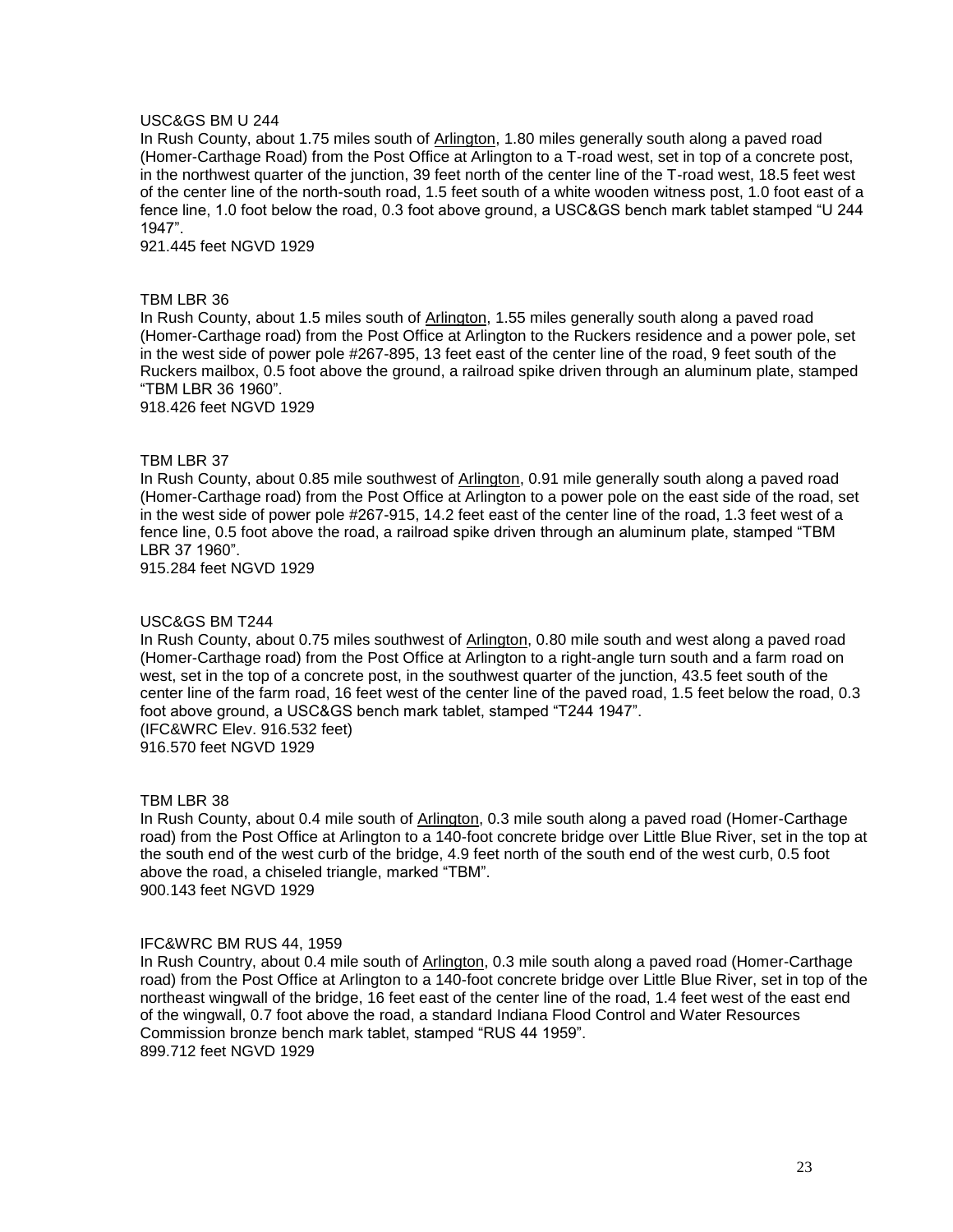In Rush County, about 0.4 mile southeast of Arlington, 0.35 mile southeast along U.S. Highway 52 from the Post Office in Arlington to the U.S. Highway 52 concrete bridge over Little Blue River, set in the top of the southwest sidewalk of the bridge, 33 feet southeast of the northwest end of the southeast sidewalk, 0.8 foot above the road, 15 feet southwest of the center of the highway, a chiseled triangle, marked "TBM".

899.234 feet NGVD 1929

## ISHC BM RUS G-6

In Rush County, about 0.4 mile southeast of Arlington, 0.35 mile southeast along U.S. Highway 52 from the Post Office in Arlington to the U.S. Highway 52 concrete bridge over Little Blue River, set in top at the northwest end of the northeast sidewalk of the bridge, 18 feet northeast of the center line of the highway, 5 feet southeast of the northwest end of the sidewalk, 0.8 foot above the highway, a standard ISHC bench mark tablet, stamped "RUS G-6". 899.307 feet NGVD 1929

## USC&GS BM S 244

In Rush County, at Arlington, 0.1 mile north of the Post Office, at the crossing of a paved road and the Baltimore and Ohio Railroad, set vertically in the west face of the northwest corner of a building, 25 feet east of the center line of the street, 2.6 feet above ground, 1.5 feet south of the northwest corner of the building, a standard USC&GS bench mark tablet, stamped "S 244 1947". 921.835 feet NGVD 1929

## IFC&WRC BM RUS 40 RESET 1972

In Rush County, in the  $NE \frac{1}{4}$ , Sec. 4, T. 15 N., R. 9 E., about 0.6 mile south of Knightstown, 0.6 miles south along State Road 140 from its junction with U.S. Highway 40 in Knightstown to the bridge over Big Blue River, set in the top of the west end of the north bridge seat, 21 feet south from the north end of the bridge, 19 feet west from the center line of the highway, 3.5 feet below the highway, 0.6 foot north from the south face of the bridge seat, a standard Indiana Flood Control and Water Resources Commission brass bench mark tablet, stamped "RUS 40 RESET 1972". 891.850 feet NGVD 1929

#### ISHC BM

In Henry County, in the SE ¼, Sec. 33, T. 16 N., R. 9 E., at Knightstown, 0.35 mile south along Washington Street from its intersection with Main Street in Knightstown to a T-road east, thence 0.02 mile east to a concrete bridge over Big Blue River, set in the top of the southwest wingwall of the bridge, 16.2 feet south from the center line of the road, 0.8 foot east from the west end of the wingwall, about level with the roadway, a standard Indiana State Highway Commission brass bench mark tablet, not stamped. 899.220 feet NGVD 1929

#### IFC&WRC BM RUS 45, 1972

In Rush County, in the  $W \frac{1}{2}$ , Sec. 29, T. 12 N., R. 9 E., about 1.7 miles south of Moscow, 2.0 miles generally south along a paved road from the Moscow Christian Church in Moscow to an east-west Troad, thence 0.1 mile east to a concrete arch bridge over Flatrock River, set in the top of the east end of the north concrete guardrail, 8.9 feet north from the center line of the road, 8.0 feet west from the east end of the guardrail, 4.0 feet above the roadway, a standard Indiana Flood Control and Water Resources Commission brass bench mark tablet, stamped "RUS 45 1972". 847.915 feet NGVD 1929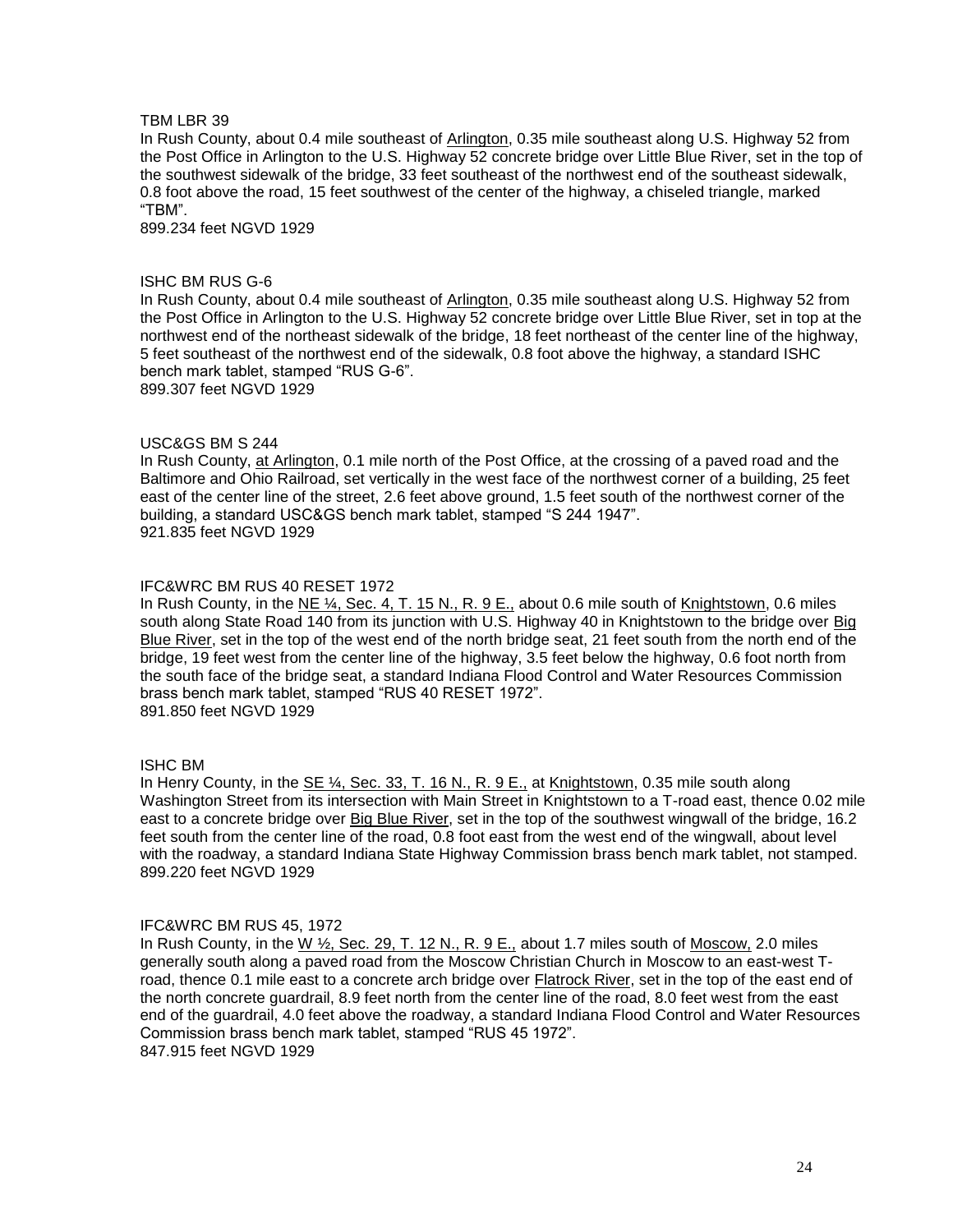## IFC&WRC BM RUS 4 RESET 1972

In Rush County, in the E ½, Sec. 8, T. 12 N., R. 9 E., about 3.3 miles west of Milroy, 3.2 miles west along State Road 244 from its intersection with State Road 3 west of Milroy to a north-south crossroad, thence 0.5 mile north to a T-road east, set in top of a concrete post in the southeast quarter of the junction 16.0 feet west from the center line of the road, 12 feet south from the extended center line of the T-road east, 1.6 feet from power pole No. D14547, 13 feet north from the center line of a farm lane, 0.1 foot above ground, a Indiana Flood Control and Water Resources Commission brass bench mark tablet, stamped "RUS 4 RESET 1972". 924.661 feet NGVD 1929

## IFC&WRC TBM FR 71, 1959

In Rush County, in the SW ¼, Sec. 33, T. 13 N., R. 9 E., about 1.8 miles northeast of Gowdy, 1.7 miles east along a paved road from the crossroads in Gowdy to a T-road north, thence 0.6 mile generally north to the B. Hungerford residence, set in the east side of a power pole, 43 feet north of the center line of the road, 13 feet west from the center line of the road, 1.0 foot above the ground, a railroad spike driven through an aluminum plate, stamped "TBM FR 71 1959". 958.155 feet NGVD 1929

## USGS BM 5 DRD 1957

In Rush County, in the  $E \frac{1}{2}$ , Sec. 33, T. 13 N., R. 9 E., about 1.6 miles northeast of Gowdy, 1.0 mile generally north along a paved road from the crossroads in Gowdy to an east-west crossroad, thence 2.3 miles east to a T-road north, set in top of a concrete post in the northwest quarter of the junction, 44 feet west from the center line of the T-road north, 16.7 feet north from the center line of the east-west road, 0.2 foot above the ground, a standard U.S. Geological Survey brass bench mark tablet, stamped "5 DRD 1957". 950.008 feet NGVD 1929

## IFC&WRC BM RUS 6 RESET 1972

In Rush County, in the SW 1/4, Sec. 34, T. 13 N., R. 9 E., about 2.6 miles northeast of Gowdy, 1.7 miles east along a paved road from the crossroads in Gowdy to a T-road north, thence 1.1 miles generally north along a winding road to an east-west T-road, thence 0.8 mile east to a right angle turn north, set in top of a concrete post in the northwest quarter of the turn, 55 feet west from the center line of the turn north, 15 feet north from the center line of the east-west turn, 3-feet south of a fence line, 0.6 foot above the ground, a Indiana Flood Control and Water Resources Commission brass bench mark tablet, stamped "RUS RESET 1972". 961.244 feet NGVD 1929

## IFC&WRC BM RUS 7 RESET 1972

In Rush County, in NW ¼, Sec. 26, T. 13 N., R. 9 E., about 4.8 miles southwest of Rushville, 5.2 miles south along State Road 3 from the Courthouse in Rushville to an east-west crossroad, thence 1.8 miles west to a concrete arch bridge over Flatrock River, set in the top of the east end of the north guardrail base, 91.5 feet west from the east end of the north guardrail base, 91.5 feet west from the east end of the bridge, 9.0 feet north from the center line of the road, 0.1 foot above the bridge floor, a standard Indiana Flood Control and Water Resources Commission brass bench mark tablet, stamped "RUS 7 RESET 1972". 942.515 feet NGVD 1929

## IFC&WRC BM RUS 15 RESET 1972

In Rush County, in the SE ¼, Sec. 32, T. 14 N., R. 10E., at Rushville, at the junction of Fort Wayne Road and Tenth Street at a cemetery entrance, set in the top of the southeast end of the northeast headwall of a 12-inch pipe culvert under the cemetery entrance road, 100 feet southwest from the extended center line of Tenth Street, 20 feet southeast from the center line of Forth Wayne Road, 13.3 feet northeast from the center line of the cemetery entrance road, 0.9 foot northwest from the southeast end of the headwall, a standard Indiana Flood Control and Water Resources Commission brass bench mark tablet, stamped "RUS 15 RESET 1972". 977.183 feet NGVD 1929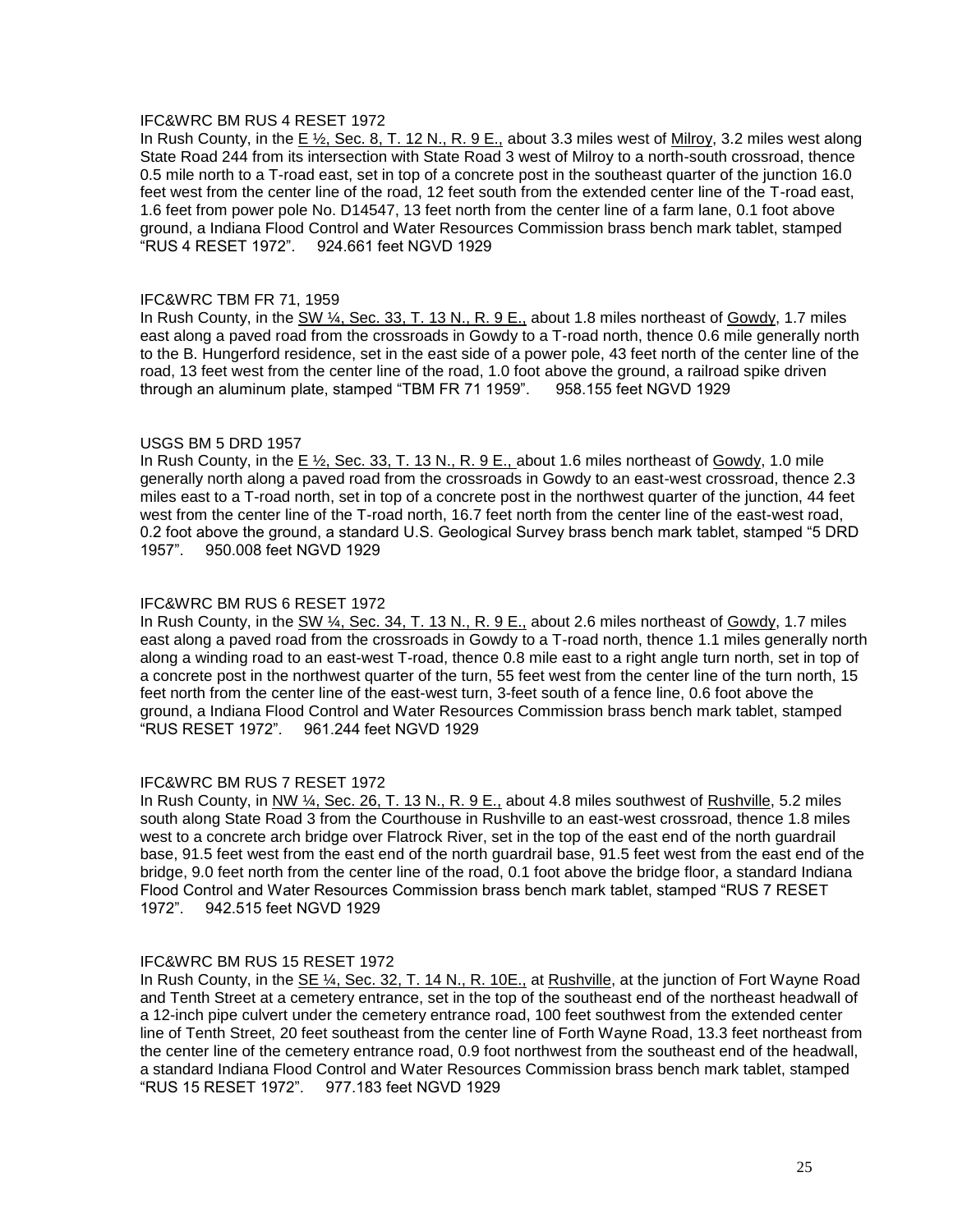## IFC&WRC BM RUS 19 RESET 1972

In Rush County, in the SW  $\frac{1}{4}$ , Sec. 10, T. 14 N., R. 10 E., about 1.7 miles northwest of Gings, 1.7 miles northwest along a paved road from its crossing of the Penn Central Railroad in Gings to a concrete bridge over Flatrock River, set in the top of the northwest wingwall of the bridge, 12.5 feet north from the centerline of the road, 0.8 foot west from the east face of the west bridge abutment, 0.8 foot west from the east face of the west bridge abutment, about level with the roadway, a standard Indiana Flood Control and Water Resources Commission brass bench mark tablet, stamped "RUS 19 RESET 1972". 977.094 feet NGVD 1929

## IFC&WRC BM RUS 20 RESET 1972

In Rush County, in the  $S\frac{1}{2}$ , Sec. 3, T. 14 N., R. 10 E., about 1.8 miles northwest of Gings, 2.5 miles northwest along a paved road from its crossing of the Penn Central Railroad in Gings to a north-south crossroad, thence 0.7 mile north to a T-road east, thence 0.8 mile east to a concrete bridge over Shankatank Creek, set in the top of the northwest wingwall of the bridge, 14.5 feet north from the center line of the road, 0.6 foot west from the east face of the wingwall, about 0.1 foot below the roadway, a standard Indiana Flood Control and Water Resources Commission brass bench mark tablet, stamped "RUS 20 RESET 1972".

975.789 feet NGVD 1929

## IFC&WRC BM RUS 24 RESET 1972

In Rush County, in the  $N/M$   $\frac{1}{4}$ , Sec. 25, T. 15N., R. 10 E., about 1.1 miles south of Raleigh, 1.1 miles south along a paved road from the crossroads in Raleigh to an east-west crossroads, thence 0.1 mile west to a concrete bridge over Flatrock River, set in the top of the south end of the west concrete abutment of the bridge, 11.5 feet south from the center line of the road, 1.5 feet below the roadway, 0.6 foot east from the west face of the abutment, a standard Indiana Flood Control and Water Resources Commission brass bench mark tablet, stamped "RUS 24 RESET 1972". 998.350 feet NGVD 1929

#### IFC&WRC TBM FR 65, 1956

In Rush County, in the NW ¼, Sec. 25, T. 15N., R. 10 E., about 1.05 miles south of Raleigh, 1.05 miles south along a paved and gravel road from the crossroads in Raleigh to an east-west crossroad, set in the northeast side of a 16-inch locust tree in the southeast corner of the crossing, 28 feet east from the center line of the north-south road, 16 feet south from the center line of the east-west road, 1 foot above the ground, a railroad spike driven through a brass plate, stamped "TBM FR 65 1956". 1000.382 feet NGVD 1929

#### IFC&WRC BM RUS 27 RESET 1972

In Rush County, in the NE  $\frac{1}{4}$ , Sec. 12, T. 15 N., R. 10 E., about 2.4 miles southwest of Lewisville, Henry County, 0.5 mile west along U.S. Highway 40 from its junction with State Road 103 in Lewisville to a Troad south, thence 2.5 miles south and west to an east-west T-road, thence 0.4 mile east to a concrete bridge over Flatrock River, set in the top of the southwest corner of the concrete bridge floor, 10.0 feet south from the center line of the road, 0.9 foot east from the west end of the bridge, 0.7 foot north from the south face of bridge, a Indiana Flood Control and Water Resources Commission brass bench mark tablet, stamped "RUS RESET 1972".

1,018.364 feet NGVD 1929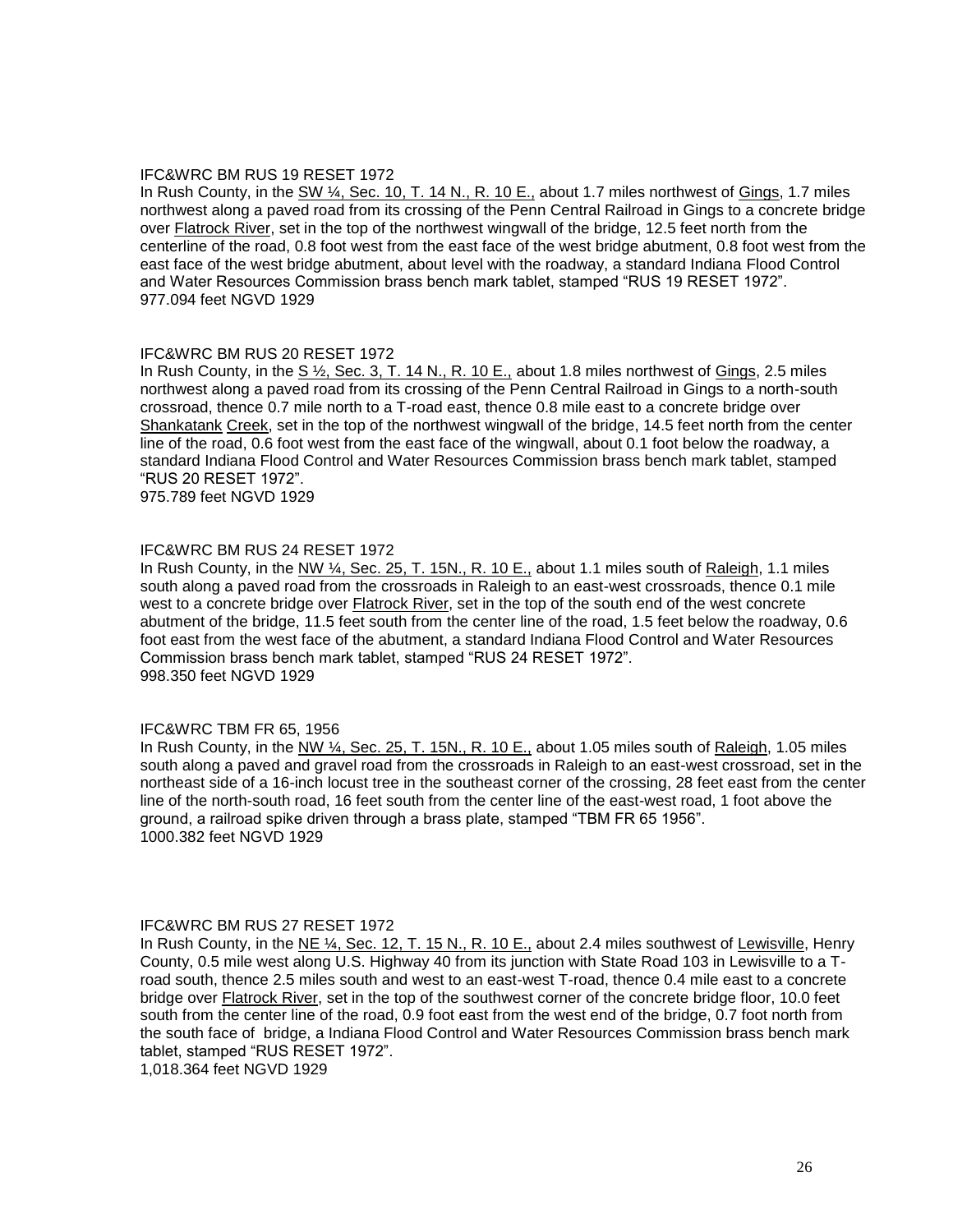## IFC&WRC BM RUS 42 RESET 1972

In Rush County, in the NW ¼, Sec. 3, T. 13 N., R. 8 E., about 3.6 miles southwest of Arlington, 2.1 miles northwest along U.S. Highway 52 from the Post Office in Arlington to a T-road south, thence 2.8 miles south to a Y-road southeast-southwest, thence 0.8 miles southwest to a concrete bridge over Little Blue River, set in the top of the southeast wingwall of the bridge, 12.0 feet south from the center line of the road, 0.5 foot east from the west face of the wingwall, about 0.1 foot below the bridge floor, a Indiana Flood Control and Water Resources Commission brass bench mark tablet, stamped "RUS 42 RESET 1972".

855.212 feet NGVD 1929

## NGS BM F 257, RESET 1985 (text and elevation not verified)

In Rush County, Rushville Quad., in the SW  $\frac{1}{4}$  of Section 5, T. 13 N., R. 10 E., 2<sup>nd</sup> PM; about 0.2 mile south of Rushville; at the State Road 3 and 52 bridge over Flatrock River; set in the top of a concrete post, 96.5 feet west of the centerline of State Road 3 and 52, 52.7 feet southwest of the centerline of a paved drive, 36.0 feet southwest of the most southwesterly wood guardrail post, 4.2 feet north of most easterly billboard sign post, 0.2 foot above the ground; a National Geodetic Survey bench mark tablet, stamped "F 257 RESET 1985".

THIRD ORDER

291.73 meters NGVD 1929 956.86 feet NGVD 1929

DOT BM Not Stamped (text and elevation not verified)

In Rush County, Rushville Quad., in the NW  $\frac{1}{4}$  of Section 26, T. 13 N., R. 9 E., 2<sup>nd</sup> PM; about 4.0 miles southwest of Rushville; at the 415 South Road bridge over Flatrock River; set in the top of the northwest concrete bridge abutment, 13.5 feet north of the centerline of 415 South Road, 1.0 foot east of the west face of the abutment, 0.7 foot north of the north face of the concrete guardrail, level with the road; a Indiana Department of Highways bench mark tablet, not stamped. THIRD ORDER 286.95 meters NGVD 1929 941.195 feet NGVD 1929

DNR BM RUSH 50, 1998 (text and elevation not verified)

In Rush County, Adams Quad., in the SW  $\frac{1}{4}$  of Section 29, T. 12 N., R. 9 E., 2<sup>nd</sup> PM; about 5.0 miles north of Adams; at the 1050 South Road bridge over Flatrock River; set in the top of the concrete bridge approach, near the southwest corner of the bridge, 23.3 feet east of the west end of the bridge approach, 11.5 feet south of the centerline of 1050 South Road, 1.1 feet west of the west end of the concrete bridge deck, 0.7 foot north of the south edge of the concrete bridge approach; a Indiana Department of Natural Resources control station tablet, stamped "RUSH 50 1998". THIRD ORDER 259.26 meters NGVD 1929 850.370 feet NGVD 1929

## USC&GS BM K 244 RESET 1960

In Rush County, Morristown Quad., about 3.9 miles northeast of Morristown; 0.78 mile southeast along U.S. Highway 52 from the township school in Morristown to a north-south crossroad, thence 1.95 miles north to an east-west T-road, thence 2.95 miles east to an off centered northsouth crossroad, (at the corner of Shelby, Hancock and Rush Counties), in the southeast quarter of the junction south; set in the top of a concrete post, 33 feet south of the center line of the E-W road, 17 feet east of the center line of the N-S road, 3.5 feet south of the southwestern gate post, near a Carsonite NGS witness post, 1.0 foot west of the fence line 0.4 foot above the ground; a US Coast & Geodetic Survey bronze bench mark tablet, stamped "K 244 1947 RESET 1960".

#### *Recovered June 2, 2010 RWW*

926.000 feet NGVD 1929 282.245 meters NGVD. 1929 925.595 feet NAVD 1988 282.122 meters NAVD 1988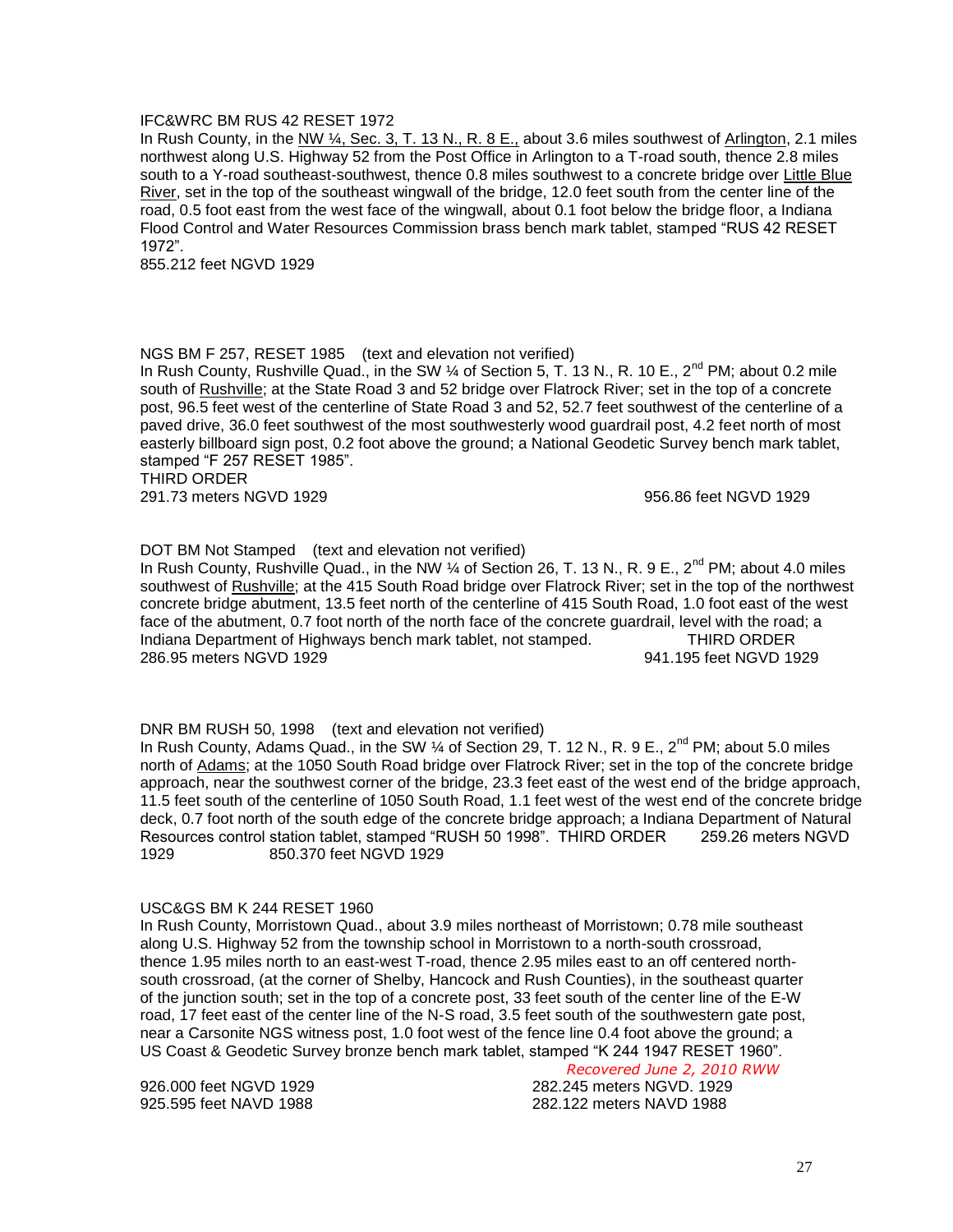| B2 RESET<br>764.791 NAVD 1988<br>796.498 NAVD 1988<br>USGS TT 8 RJH<br>USGS TT 7 RJH<br>837.451 NAVD 1988<br>P239<br>831.147 NAVD 1988<br>835.782 NAVD 1988<br>S242<br>839.523 NAVD 1988<br>R242<br>832.429 NAVD 1988<br>Q242<br>915.379 NAVD 1988<br>J244<br>R43<br>885.280 NAVD 1988<br>N252<br>906.730 NAVD 1988<br>V251<br>1007.747 NAVD 1988<br>U251<br>994.827 NAVD 1988<br>976.514 NAVD 1988<br>G251<br>1016.189 NAVD 1988<br>NEW CASTLE MAGNETIC<br>1061.261 NAVD 1988<br>VAN NUYS RM1<br>1062.029 NAVD 1988<br>VAN NUYS RM2<br>1061.877 NAVD 1988<br>VAN NUYS<br>1061.786 NAVD 1988<br>B251<br>1067.901 NAVD 1988<br>A251<br>Y250<br>1096.445 NAVD 1988<br>H244<br>935.592 NAVD 1988<br>M244<br>886.009 NAVD 1988<br>920.161 NAVD 1988<br>L244 RESET<br>758.537 NAVD 1988<br>BR33<br>771.957 NAVD 1988<br>SHE34<br>772.590 NAVD 1988<br><b>BR34</b><br>797.678 NAVD 1988<br><b>BR35</b><br>ISHC SHE G 14<br>798.560 NAVD 1988<br><b>BR36</b><br>784.247 NAVD 1988<br><b>USGS UE 784.6</b><br>784.225 NAVD 1988<br>SHE38<br>783.599 NAVD 1988<br><b>BR37</b><br>777.449 NAVD 1988<br>778.217 NAVD 1988<br>SHE39<br>784.299 NAVD 1988<br>BR38<br>785.698 NAVD 1988<br>SHE39 RESET<br>790.208 NAVD 1988<br><b>BR39</b><br>790.345 NAVD 1988<br>BR40<br>USGS 8 COM<br>790.801 NAVD 1988<br>792.525 NAVD 1988<br>BR41<br>BR42<br>798.889 NAVD 1988<br>SHE40<br>799.103 NAVD 1988<br>802.552 NAVD 1988<br>BR43<br>802.455 NAVD 1988<br>USGS UE 803<br>840.133 NAVD 1988<br>BR44<br>833.239 NAVD 1988<br>BR45<br><b>BR46</b><br>842.624 NAVD 1988<br>842.544 NAVD 1988<br>SHE41<br>813.081 NAVD 1988<br>BR47<br>SHE42<br>813.777 NAVD 1988<br>813.169 NAVD 1988<br><b>BR48</b><br>811.609 NAVD 1988<br><b>BR49</b><br>818.343 NAVD 1988<br>SHE43<br><b>BR50</b><br>820.149 NAVD 1988<br>SHE44<br>819.469 NAVD 1988<br>817.728 NAVD 1988<br>SHE44 RESET | Big Blue River Shelby, Hancock, Rush, & Henry Counties |  |  |
|----------------------------------------------------------------------------------------------------------------------------------------------------------------------------------------------------------------------------------------------------------------------------------------------------------------------------------------------------------------------------------------------------------------------------------------------------------------------------------------------------------------------------------------------------------------------------------------------------------------------------------------------------------------------------------------------------------------------------------------------------------------------------------------------------------------------------------------------------------------------------------------------------------------------------------------------------------------------------------------------------------------------------------------------------------------------------------------------------------------------------------------------------------------------------------------------------------------------------------------------------------------------------------------------------------------------------------------------------------------------------------------------------------------------------------------------------------------------------------------------------------------------------------------------------------------------------------------------------------------------------------------------------------------------------------------------------------------------------------------------------------------------------------------------------------------------------------------------------------|--------------------------------------------------------|--|--|
|                                                                                                                                                                                                                                                                                                                                                                                                                                                                                                                                                                                                                                                                                                                                                                                                                                                                                                                                                                                                                                                                                                                                                                                                                                                                                                                                                                                                                                                                                                                                                                                                                                                                                                                                                                                                                                                          |                                                        |  |  |
|                                                                                                                                                                                                                                                                                                                                                                                                                                                                                                                                                                                                                                                                                                                                                                                                                                                                                                                                                                                                                                                                                                                                                                                                                                                                                                                                                                                                                                                                                                                                                                                                                                                                                                                                                                                                                                                          |                                                        |  |  |
|                                                                                                                                                                                                                                                                                                                                                                                                                                                                                                                                                                                                                                                                                                                                                                                                                                                                                                                                                                                                                                                                                                                                                                                                                                                                                                                                                                                                                                                                                                                                                                                                                                                                                                                                                                                                                                                          |                                                        |  |  |
|                                                                                                                                                                                                                                                                                                                                                                                                                                                                                                                                                                                                                                                                                                                                                                                                                                                                                                                                                                                                                                                                                                                                                                                                                                                                                                                                                                                                                                                                                                                                                                                                                                                                                                                                                                                                                                                          |                                                        |  |  |
|                                                                                                                                                                                                                                                                                                                                                                                                                                                                                                                                                                                                                                                                                                                                                                                                                                                                                                                                                                                                                                                                                                                                                                                                                                                                                                                                                                                                                                                                                                                                                                                                                                                                                                                                                                                                                                                          |                                                        |  |  |
|                                                                                                                                                                                                                                                                                                                                                                                                                                                                                                                                                                                                                                                                                                                                                                                                                                                                                                                                                                                                                                                                                                                                                                                                                                                                                                                                                                                                                                                                                                                                                                                                                                                                                                                                                                                                                                                          |                                                        |  |  |
|                                                                                                                                                                                                                                                                                                                                                                                                                                                                                                                                                                                                                                                                                                                                                                                                                                                                                                                                                                                                                                                                                                                                                                                                                                                                                                                                                                                                                                                                                                                                                                                                                                                                                                                                                                                                                                                          |                                                        |  |  |
|                                                                                                                                                                                                                                                                                                                                                                                                                                                                                                                                                                                                                                                                                                                                                                                                                                                                                                                                                                                                                                                                                                                                                                                                                                                                                                                                                                                                                                                                                                                                                                                                                                                                                                                                                                                                                                                          |                                                        |  |  |
|                                                                                                                                                                                                                                                                                                                                                                                                                                                                                                                                                                                                                                                                                                                                                                                                                                                                                                                                                                                                                                                                                                                                                                                                                                                                                                                                                                                                                                                                                                                                                                                                                                                                                                                                                                                                                                                          |                                                        |  |  |
|                                                                                                                                                                                                                                                                                                                                                                                                                                                                                                                                                                                                                                                                                                                                                                                                                                                                                                                                                                                                                                                                                                                                                                                                                                                                                                                                                                                                                                                                                                                                                                                                                                                                                                                                                                                                                                                          |                                                        |  |  |
|                                                                                                                                                                                                                                                                                                                                                                                                                                                                                                                                                                                                                                                                                                                                                                                                                                                                                                                                                                                                                                                                                                                                                                                                                                                                                                                                                                                                                                                                                                                                                                                                                                                                                                                                                                                                                                                          |                                                        |  |  |
|                                                                                                                                                                                                                                                                                                                                                                                                                                                                                                                                                                                                                                                                                                                                                                                                                                                                                                                                                                                                                                                                                                                                                                                                                                                                                                                                                                                                                                                                                                                                                                                                                                                                                                                                                                                                                                                          |                                                        |  |  |
|                                                                                                                                                                                                                                                                                                                                                                                                                                                                                                                                                                                                                                                                                                                                                                                                                                                                                                                                                                                                                                                                                                                                                                                                                                                                                                                                                                                                                                                                                                                                                                                                                                                                                                                                                                                                                                                          |                                                        |  |  |
|                                                                                                                                                                                                                                                                                                                                                                                                                                                                                                                                                                                                                                                                                                                                                                                                                                                                                                                                                                                                                                                                                                                                                                                                                                                                                                                                                                                                                                                                                                                                                                                                                                                                                                                                                                                                                                                          |                                                        |  |  |
|                                                                                                                                                                                                                                                                                                                                                                                                                                                                                                                                                                                                                                                                                                                                                                                                                                                                                                                                                                                                                                                                                                                                                                                                                                                                                                                                                                                                                                                                                                                                                                                                                                                                                                                                                                                                                                                          |                                                        |  |  |
|                                                                                                                                                                                                                                                                                                                                                                                                                                                                                                                                                                                                                                                                                                                                                                                                                                                                                                                                                                                                                                                                                                                                                                                                                                                                                                                                                                                                                                                                                                                                                                                                                                                                                                                                                                                                                                                          |                                                        |  |  |
|                                                                                                                                                                                                                                                                                                                                                                                                                                                                                                                                                                                                                                                                                                                                                                                                                                                                                                                                                                                                                                                                                                                                                                                                                                                                                                                                                                                                                                                                                                                                                                                                                                                                                                                                                                                                                                                          |                                                        |  |  |
|                                                                                                                                                                                                                                                                                                                                                                                                                                                                                                                                                                                                                                                                                                                                                                                                                                                                                                                                                                                                                                                                                                                                                                                                                                                                                                                                                                                                                                                                                                                                                                                                                                                                                                                                                                                                                                                          |                                                        |  |  |
|                                                                                                                                                                                                                                                                                                                                                                                                                                                                                                                                                                                                                                                                                                                                                                                                                                                                                                                                                                                                                                                                                                                                                                                                                                                                                                                                                                                                                                                                                                                                                                                                                                                                                                                                                                                                                                                          |                                                        |  |  |
|                                                                                                                                                                                                                                                                                                                                                                                                                                                                                                                                                                                                                                                                                                                                                                                                                                                                                                                                                                                                                                                                                                                                                                                                                                                                                                                                                                                                                                                                                                                                                                                                                                                                                                                                                                                                                                                          |                                                        |  |  |
|                                                                                                                                                                                                                                                                                                                                                                                                                                                                                                                                                                                                                                                                                                                                                                                                                                                                                                                                                                                                                                                                                                                                                                                                                                                                                                                                                                                                                                                                                                                                                                                                                                                                                                                                                                                                                                                          |                                                        |  |  |
|                                                                                                                                                                                                                                                                                                                                                                                                                                                                                                                                                                                                                                                                                                                                                                                                                                                                                                                                                                                                                                                                                                                                                                                                                                                                                                                                                                                                                                                                                                                                                                                                                                                                                                                                                                                                                                                          |                                                        |  |  |
|                                                                                                                                                                                                                                                                                                                                                                                                                                                                                                                                                                                                                                                                                                                                                                                                                                                                                                                                                                                                                                                                                                                                                                                                                                                                                                                                                                                                                                                                                                                                                                                                                                                                                                                                                                                                                                                          |                                                        |  |  |
|                                                                                                                                                                                                                                                                                                                                                                                                                                                                                                                                                                                                                                                                                                                                                                                                                                                                                                                                                                                                                                                                                                                                                                                                                                                                                                                                                                                                                                                                                                                                                                                                                                                                                                                                                                                                                                                          |                                                        |  |  |
|                                                                                                                                                                                                                                                                                                                                                                                                                                                                                                                                                                                                                                                                                                                                                                                                                                                                                                                                                                                                                                                                                                                                                                                                                                                                                                                                                                                                                                                                                                                                                                                                                                                                                                                                                                                                                                                          |                                                        |  |  |
|                                                                                                                                                                                                                                                                                                                                                                                                                                                                                                                                                                                                                                                                                                                                                                                                                                                                                                                                                                                                                                                                                                                                                                                                                                                                                                                                                                                                                                                                                                                                                                                                                                                                                                                                                                                                                                                          |                                                        |  |  |
|                                                                                                                                                                                                                                                                                                                                                                                                                                                                                                                                                                                                                                                                                                                                                                                                                                                                                                                                                                                                                                                                                                                                                                                                                                                                                                                                                                                                                                                                                                                                                                                                                                                                                                                                                                                                                                                          |                                                        |  |  |
|                                                                                                                                                                                                                                                                                                                                                                                                                                                                                                                                                                                                                                                                                                                                                                                                                                                                                                                                                                                                                                                                                                                                                                                                                                                                                                                                                                                                                                                                                                                                                                                                                                                                                                                                                                                                                                                          |                                                        |  |  |
|                                                                                                                                                                                                                                                                                                                                                                                                                                                                                                                                                                                                                                                                                                                                                                                                                                                                                                                                                                                                                                                                                                                                                                                                                                                                                                                                                                                                                                                                                                                                                                                                                                                                                                                                                                                                                                                          |                                                        |  |  |
|                                                                                                                                                                                                                                                                                                                                                                                                                                                                                                                                                                                                                                                                                                                                                                                                                                                                                                                                                                                                                                                                                                                                                                                                                                                                                                                                                                                                                                                                                                                                                                                                                                                                                                                                                                                                                                                          |                                                        |  |  |
|                                                                                                                                                                                                                                                                                                                                                                                                                                                                                                                                                                                                                                                                                                                                                                                                                                                                                                                                                                                                                                                                                                                                                                                                                                                                                                                                                                                                                                                                                                                                                                                                                                                                                                                                                                                                                                                          |                                                        |  |  |
|                                                                                                                                                                                                                                                                                                                                                                                                                                                                                                                                                                                                                                                                                                                                                                                                                                                                                                                                                                                                                                                                                                                                                                                                                                                                                                                                                                                                                                                                                                                                                                                                                                                                                                                                                                                                                                                          |                                                        |  |  |
|                                                                                                                                                                                                                                                                                                                                                                                                                                                                                                                                                                                                                                                                                                                                                                                                                                                                                                                                                                                                                                                                                                                                                                                                                                                                                                                                                                                                                                                                                                                                                                                                                                                                                                                                                                                                                                                          |                                                        |  |  |
|                                                                                                                                                                                                                                                                                                                                                                                                                                                                                                                                                                                                                                                                                                                                                                                                                                                                                                                                                                                                                                                                                                                                                                                                                                                                                                                                                                                                                                                                                                                                                                                                                                                                                                                                                                                                                                                          |                                                        |  |  |
|                                                                                                                                                                                                                                                                                                                                                                                                                                                                                                                                                                                                                                                                                                                                                                                                                                                                                                                                                                                                                                                                                                                                                                                                                                                                                                                                                                                                                                                                                                                                                                                                                                                                                                                                                                                                                                                          |                                                        |  |  |
|                                                                                                                                                                                                                                                                                                                                                                                                                                                                                                                                                                                                                                                                                                                                                                                                                                                                                                                                                                                                                                                                                                                                                                                                                                                                                                                                                                                                                                                                                                                                                                                                                                                                                                                                                                                                                                                          |                                                        |  |  |
|                                                                                                                                                                                                                                                                                                                                                                                                                                                                                                                                                                                                                                                                                                                                                                                                                                                                                                                                                                                                                                                                                                                                                                                                                                                                                                                                                                                                                                                                                                                                                                                                                                                                                                                                                                                                                                                          |                                                        |  |  |
|                                                                                                                                                                                                                                                                                                                                                                                                                                                                                                                                                                                                                                                                                                                                                                                                                                                                                                                                                                                                                                                                                                                                                                                                                                                                                                                                                                                                                                                                                                                                                                                                                                                                                                                                                                                                                                                          |                                                        |  |  |
|                                                                                                                                                                                                                                                                                                                                                                                                                                                                                                                                                                                                                                                                                                                                                                                                                                                                                                                                                                                                                                                                                                                                                                                                                                                                                                                                                                                                                                                                                                                                                                                                                                                                                                                                                                                                                                                          |                                                        |  |  |
|                                                                                                                                                                                                                                                                                                                                                                                                                                                                                                                                                                                                                                                                                                                                                                                                                                                                                                                                                                                                                                                                                                                                                                                                                                                                                                                                                                                                                                                                                                                                                                                                                                                                                                                                                                                                                                                          |                                                        |  |  |
|                                                                                                                                                                                                                                                                                                                                                                                                                                                                                                                                                                                                                                                                                                                                                                                                                                                                                                                                                                                                                                                                                                                                                                                                                                                                                                                                                                                                                                                                                                                                                                                                                                                                                                                                                                                                                                                          |                                                        |  |  |
|                                                                                                                                                                                                                                                                                                                                                                                                                                                                                                                                                                                                                                                                                                                                                                                                                                                                                                                                                                                                                                                                                                                                                                                                                                                                                                                                                                                                                                                                                                                                                                                                                                                                                                                                                                                                                                                          |                                                        |  |  |
|                                                                                                                                                                                                                                                                                                                                                                                                                                                                                                                                                                                                                                                                                                                                                                                                                                                                                                                                                                                                                                                                                                                                                                                                                                                                                                                                                                                                                                                                                                                                                                                                                                                                                                                                                                                                                                                          |                                                        |  |  |
|                                                                                                                                                                                                                                                                                                                                                                                                                                                                                                                                                                                                                                                                                                                                                                                                                                                                                                                                                                                                                                                                                                                                                                                                                                                                                                                                                                                                                                                                                                                                                                                                                                                                                                                                                                                                                                                          |                                                        |  |  |
|                                                                                                                                                                                                                                                                                                                                                                                                                                                                                                                                                                                                                                                                                                                                                                                                                                                                                                                                                                                                                                                                                                                                                                                                                                                                                                                                                                                                                                                                                                                                                                                                                                                                                                                                                                                                                                                          |                                                        |  |  |
|                                                                                                                                                                                                                                                                                                                                                                                                                                                                                                                                                                                                                                                                                                                                                                                                                                                                                                                                                                                                                                                                                                                                                                                                                                                                                                                                                                                                                                                                                                                                                                                                                                                                                                                                                                                                                                                          |                                                        |  |  |
|                                                                                                                                                                                                                                                                                                                                                                                                                                                                                                                                                                                                                                                                                                                                                                                                                                                                                                                                                                                                                                                                                                                                                                                                                                                                                                                                                                                                                                                                                                                                                                                                                                                                                                                                                                                                                                                          |                                                        |  |  |
|                                                                                                                                                                                                                                                                                                                                                                                                                                                                                                                                                                                                                                                                                                                                                                                                                                                                                                                                                                                                                                                                                                                                                                                                                                                                                                                                                                                                                                                                                                                                                                                                                                                                                                                                                                                                                                                          |                                                        |  |  |
|                                                                                                                                                                                                                                                                                                                                                                                                                                                                                                                                                                                                                                                                                                                                                                                                                                                                                                                                                                                                                                                                                                                                                                                                                                                                                                                                                                                                                                                                                                                                                                                                                                                                                                                                                                                                                                                          |                                                        |  |  |
|                                                                                                                                                                                                                                                                                                                                                                                                                                                                                                                                                                                                                                                                                                                                                                                                                                                                                                                                                                                                                                                                                                                                                                                                                                                                                                                                                                                                                                                                                                                                                                                                                                                                                                                                                                                                                                                          |                                                        |  |  |
|                                                                                                                                                                                                                                                                                                                                                                                                                                                                                                                                                                                                                                                                                                                                                                                                                                                                                                                                                                                                                                                                                                                                                                                                                                                                                                                                                                                                                                                                                                                                                                                                                                                                                                                                                                                                                                                          |                                                        |  |  |
|                                                                                                                                                                                                                                                                                                                                                                                                                                                                                                                                                                                                                                                                                                                                                                                                                                                                                                                                                                                                                                                                                                                                                                                                                                                                                                                                                                                                                                                                                                                                                                                                                                                                                                                                                                                                                                                          |                                                        |  |  |
|                                                                                                                                                                                                                                                                                                                                                                                                                                                                                                                                                                                                                                                                                                                                                                                                                                                                                                                                                                                                                                                                                                                                                                                                                                                                                                                                                                                                                                                                                                                                                                                                                                                                                                                                                                                                                                                          |                                                        |  |  |
|                                                                                                                                                                                                                                                                                                                                                                                                                                                                                                                                                                                                                                                                                                                                                                                                                                                                                                                                                                                                                                                                                                                                                                                                                                                                                                                                                                                                                                                                                                                                                                                                                                                                                                                                                                                                                                                          |                                                        |  |  |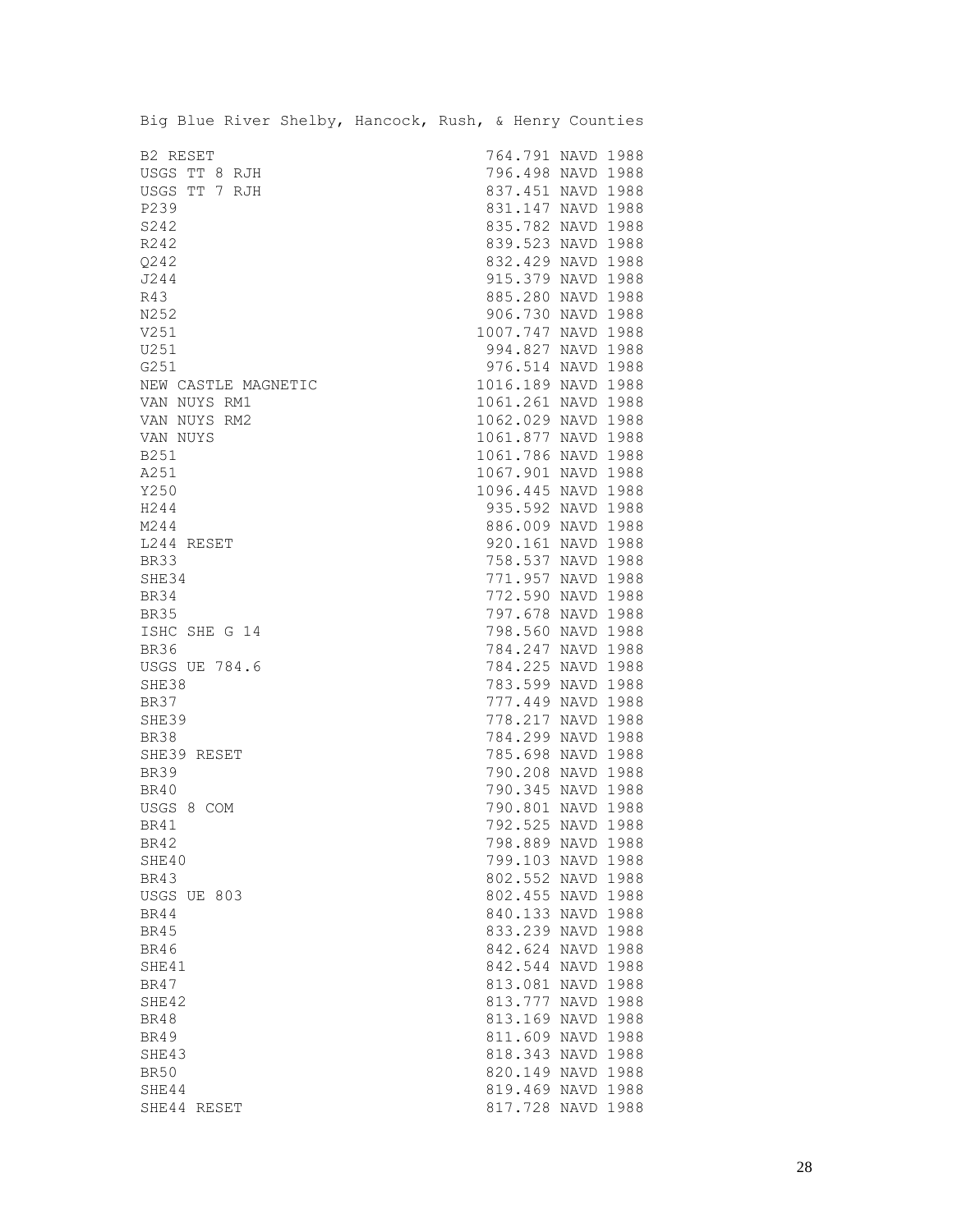|             |                      |  | Big Blue River Shelby, Hancock, Rush, & Henry Counties |  |                   |      |
|-------------|----------------------|--|--------------------------------------------------------|--|-------------------|------|
| <b>BR51</b> |                      |  |                                                        |  | 817.087 NAVD 1988 |      |
| <b>BR52</b> |                      |  |                                                        |  | 831.393 NAVD 1988 |      |
| <b>BR53</b> |                      |  |                                                        |  | 825.110 NAVD 1988 |      |
| SHE45       |                      |  |                                                        |  | 832.367 NAVD 1988 |      |
| <b>BR54</b> |                      |  |                                                        |  | 832.480 NAVD 1988 |      |
| <b>BR55</b> |                      |  |                                                        |  | 837.225 NAVD 1988 |      |
| <b>BR56</b> |                      |  |                                                        |  | 835.966 NAVD 1988 |      |
| HAN22       |                      |  |                                                        |  | 834.876 NAVD 1988 |      |
| <b>BR58</b> |                      |  |                                                        |  | 835.437 NAVD 1988 |      |
| <b>BR59</b> |                      |  |                                                        |  | 848.195 NAVD 1988 |      |
| HAN23       |                      |  |                                                        |  | 850.769 NAVD 1988 |      |
| <b>BR60</b> |                      |  |                                                        |  | 850.912 NAVD 1988 |      |
| BR61        |                      |  |                                                        |  | 855.814 NAVD 1988 |      |
| HAN24       |                      |  |                                                        |  | 841.279 NAVD 1988 |      |
| <b>BR62</b> |                      |  |                                                        |  | 841.370 NAVD 1988 |      |
| <b>BR63</b> |                      |  |                                                        |  | 859.954 NAVD 1988 |      |
| <b>BR64</b> |                      |  |                                                        |  | 858.378 NAVD 1988 |      |
| HAN25       |                      |  |                                                        |  | 854.663 NAVD 1988 |      |
| <b>BR65</b> |                      |  |                                                        |  | 919.647 NAVD 1988 |      |
|             | K244 RESET           |  |                                                        |  | 925.604 NAVD 1988 |      |
| <b>BR66</b> |                      |  |                                                        |  | 926.426 NAVD 1988 |      |
| <b>BR67</b> |                      |  |                                                        |  | 913.798 NAVD 1988 |      |
| <b>BR68</b> |                      |  |                                                        |  | 915.856 NAVD 1988 |      |
| <b>BR69</b> |                      |  |                                                        |  | 921.733 NAVD 1988 |      |
|             | <b>USGS UE 856.9</b> |  |                                                        |  | 856.420 NAVD 1988 |      |
| RUS29       |                      |  |                                                        |  | 855.628 NAVD 1988 |      |
| BR70        |                      |  |                                                        |  | 935.580 NAVD 1988 |      |
| RUS30       |                      |  |                                                        |  | 869.328 NAVD 1988 |      |
| <b>BR71</b> |                      |  |                                                        |  | 869.976 NAVD 1988 |      |
| RUS31       |                      |  |                                                        |  | 859.415 NAVD 1988 |      |
| <b>BR72</b> |                      |  |                                                        |  | 859.421 NAVD 1988 |      |
| BR73        |                      |  |                                                        |  | 869.908 NAVD 1988 |      |
| RUS32       |                      |  |                                                        |  | 863.966 NAVD 1988 |      |
| <b>BR74</b> |                      |  |                                                        |  | 864.023 NAVD 1988 |      |
| RUS33       |                      |  |                                                        |  | 866.808 NAVD 1988 |      |
| <b>BR75</b> |                      |  |                                                        |  | 879.736 NAVD 1988 |      |
| <b>BR76</b> |                      |  |                                                        |  | 880.192 NAVD 1988 |      |
| RUS34       |                      |  |                                                        |  | 870.337 NAVD 1988 |      |
| BR77        |                      |  |                                                        |  | 874.473 NAVD 1988 |      |
| <b>BR78</b> |                      |  |                                                        |  | 886.744 NAVD 1988 |      |
| RUS35       |                      |  |                                                        |  | 876.706 NAVD 1988 |      |
|             | USGS RM 7            |  |                                                        |  | 877.294 NAVD 1988 |      |
| <b>BR79</b> |                      |  |                                                        |  | 878.796 NAVD 1988 |      |
| RUS36       |                      |  |                                                        |  | 871.940 NAVD 1988 |      |
| <b>BR80</b> |                      |  |                                                        |  | 878.378 NAVD 1988 |      |
| <b>BR81</b> |                      |  |                                                        |  | 885.573 NAVD      | 1988 |
| RUS37       |                      |  |                                                        |  | 908.031 NAVD      | 1988 |
| <b>BR82</b> |                      |  |                                                        |  | 907.452 NAVD 1988 |      |
| RUS38       |                      |  |                                                        |  | 886.234 NAVD 1988 |      |
| <b>BR83</b> |                      |  |                                                        |  | 888.955 NAVD 1988 |      |
| <b>BR84</b> |                      |  |                                                        |  | 934.945 NAVD 1988 |      |
| RUS39       |                      |  |                                                        |  | 937.190 NAVD 1988 |      |
| <b>BR85</b> |                      |  |                                                        |  | 939.738 NAVD 1988 |      |
| <b>BR86</b> |                      |  |                                                        |  | 974.337 NAVD 1988 |      |
| <b>BR87</b> |                      |  |                                                        |  | 895.614 NAVD 1988 |      |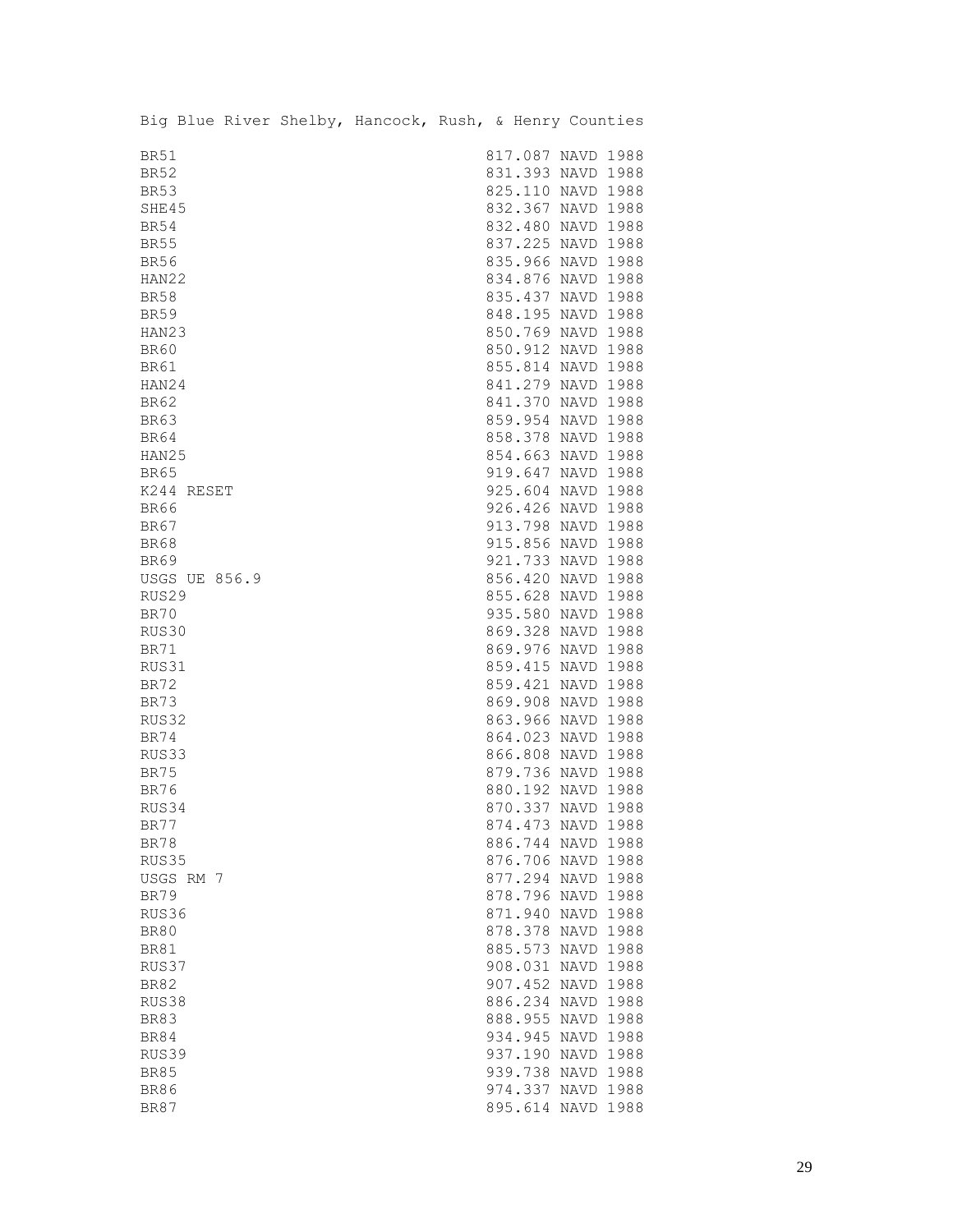|              |            |  | Big Blue River Shelby, Hancock, Rush, & Henry Counties |  |                    |      |
|--------------|------------|--|--------------------------------------------------------|--|--------------------|------|
| RUS40        |            |  |                                                        |  | 891.948 NAVD 1988  |      |
| HEN15        |            |  |                                                        |  | 895.229 NAVD 1988  |      |
| <b>BR88</b>  |            |  |                                                        |  | 896.091 NAVD 1988  |      |
| HEN16        |            |  |                                                        |  | 920.348 NAVD 1988  |      |
| <b>BR89</b>  |            |  |                                                        |  | 920.404 NAVD 1988  |      |
| <b>BR90</b>  |            |  |                                                        |  | 929.139 NAVD 1988  |      |
| <b>BR91</b>  |            |  |                                                        |  | 904.619 NAVD 1988  |      |
| <b>BR92</b>  |            |  |                                                        |  | 938.709 NAVD 1988  |      |
| HEN17        |            |  |                                                        |  | 916.770 NAVD 1988  |      |
| <b>BR93</b>  |            |  |                                                        |  | 916.755 NAVD 1988  |      |
| BR94         |            |  |                                                        |  | 954.008 NAVD 1988  |      |
| <b>BR95</b>  |            |  |                                                        |  | 920.730 NAVD 1988  |      |
| HEN18        |            |  |                                                        |  | 906.595 NAVD 1988  |      |
| <b>BR96</b>  |            |  |                                                        |  | 907.195 NAVD 1988  |      |
| <b>BR97</b>  |            |  |                                                        |  | 923.011 NAVD 1988  |      |
| HEN19        |            |  |                                                        |  | 926.279 NAVD 1988  |      |
| <b>BR98</b>  |            |  |                                                        |  | 944.991 NAVD 1988  |      |
|              | USGS 5 JWM |  |                                                        |  | 961.116 NAVD 1988  |      |
| <b>BR99</b>  |            |  |                                                        |  | 960.945 NAVD 1988  |      |
| HEN20        |            |  |                                                        |  | 955.923 NAVD 1988  |      |
| <b>BR100</b> |            |  |                                                        |  | 955.970 NAVD 1988  |      |
| <b>BR101</b> |            |  |                                                        |  | 950.784 NAVD 1988  |      |
| <b>BR102</b> |            |  |                                                        |  | 924.040 NAVD 1988  |      |
| HEN21        |            |  |                                                        |  | 922.405 NAVD 1988  |      |
| <b>BR103</b> |            |  |                                                        |  | 919.109 NAVD 1988  |      |
| <b>BR104</b> |            |  |                                                        |  | 971.875 NAVD 1988  |      |
| HEN22        |            |  |                                                        |  | 958.175 NAVD 1988  |      |
| <b>BR105</b> |            |  |                                                        |  | 960.595 NAVD 1988  |      |
| <b>BR106</b> |            |  |                                                        |  | 955.919 NAVD 1988  |      |
| HEN23        |            |  |                                                        |  | 941.451 NAVD 1988  |      |
| <b>BR107</b> |            |  |                                                        |  | 940.318 NAVD 1988  |      |
| <b>BR108</b> |            |  |                                                        |  | 966.750 NAVD 1988  |      |
| <b>BR109</b> |            |  |                                                        |  | 1014.887 NAVD 1988 |      |
| <b>BR110</b> |            |  |                                                        |  | 998.756 NAVD 1988  |      |
| HEN24        |            |  |                                                        |  | 955.291 NAVD 1988  |      |
| <b>BR111</b> |            |  |                                                        |  | 954.210 NAVD 1988  |      |
| <b>BR112</b> |            |  |                                                        |  | 963.423 NAVD 1988  |      |
| BR113        |            |  |                                                        |  | 991.296 NAVD 1988  |      |
| HEN25        |            |  |                                                        |  | 988.827 NAVD 1988  |      |
| <b>BR114</b> |            |  |                                                        |  | 966.194 NAVD 1988  |      |
| HEN26        |            |  |                                                        |  | 953.635 NAVD 1988  |      |
| <b>BR115</b> |            |  |                                                        |  | 954.396 NAVD       | 1988 |
| <b>BR116</b> |            |  |                                                        |  | 1058.674 NAVD 1988 |      |
| <b>BR117</b> |            |  |                                                        |  | 1074.319 NAVD 1988 |      |
| <b>BR118</b> |            |  |                                                        |  | 1009.195 NAVD 1988 |      |
| <b>BR119</b> |            |  |                                                        |  | 1005.210 NAVD      | 1988 |
| HEN28        |            |  |                                                        |  | 965.517 NAVD       | 1988 |
| <b>BR121</b> |            |  |                                                        |  | 960.862 NAVD       | 1988 |
| <b>BR122</b> |            |  |                                                        |  | 991.247 NAVD       | 1988 |
| <b>BR123</b> |            |  |                                                        |  | 1003.214 NAVD 1988 |      |
| HEN27        |            |  |                                                        |  | 958.464 NAVD 1988  |      |
| <b>BR120</b> |            |  |                                                        |  | 958.981 NAVD 1988  |      |
| <b>BR124</b> |            |  |                                                        |  | 1015.262 NAVD 1988 |      |
| <b>BR125</b> |            |  |                                                        |  | 972.644 NAVD 1988  |      |
| HEN29        |            |  |                                                        |  | 971.495 NAVD       | 1988 |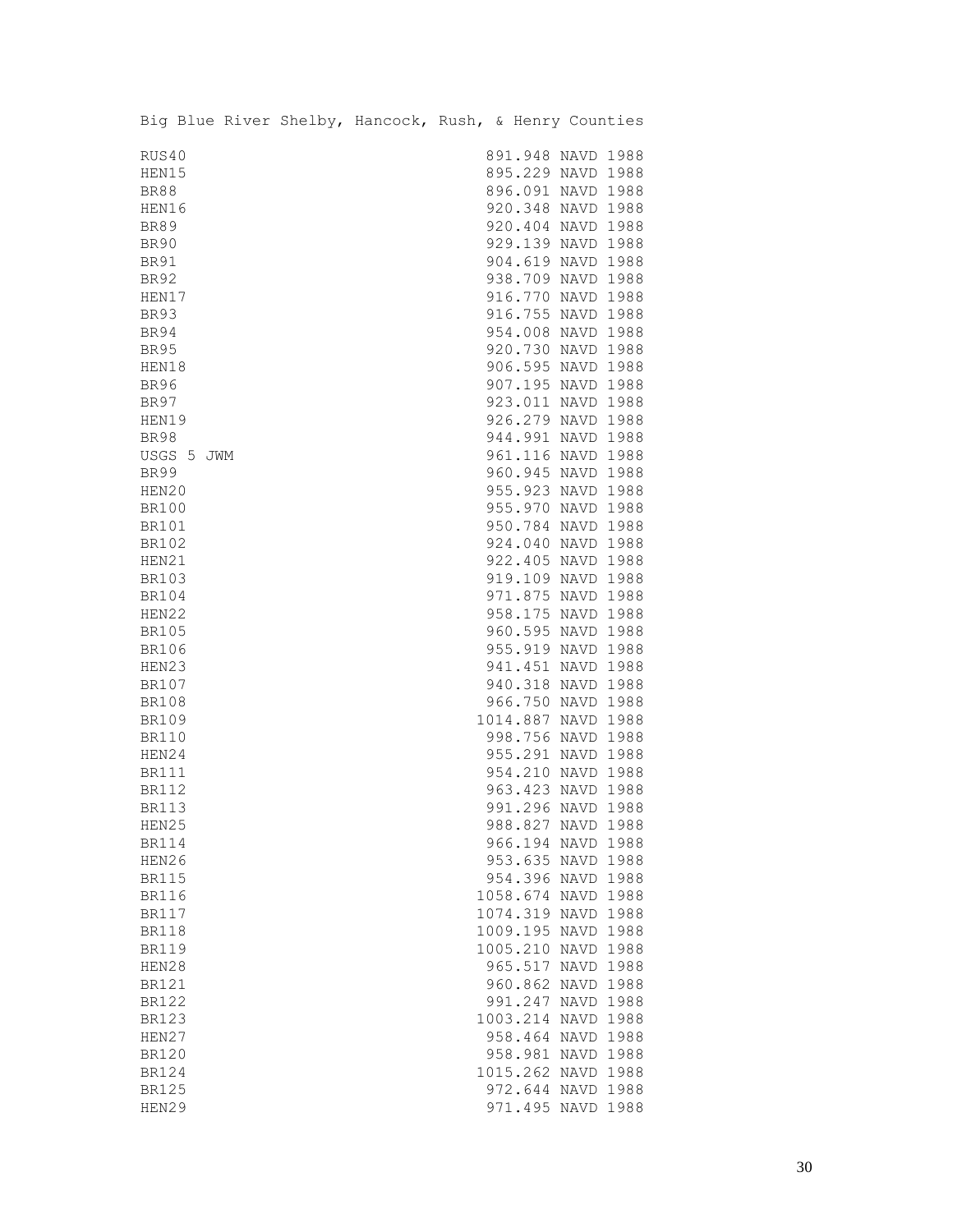|              |               | Big Blue River Shelby, Hancock, Rush, & Henry Counties |  |                    |  |
|--------------|---------------|--------------------------------------------------------|--|--------------------|--|
|              |               |                                                        |  |                    |  |
| <b>BR126</b> |               |                                                        |  | 979.130 NAVD 1988  |  |
| <b>BR127</b> |               |                                                        |  | 995.379 NAVD 1988  |  |
| <b>BR128</b> |               |                                                        |  | 976.030 NAVD 1988  |  |
|              | ISHC HYN G 19 |                                                        |  | 977.957 NAVD 1988  |  |
| HEN30        |               |                                                        |  | 987.976 NAVD 1988  |  |
| <b>BR129</b> |               |                                                        |  | 992.991 NAVD 1988  |  |
| <b>BR130</b> |               |                                                        |  | 978.649 NAVD 1988  |  |
| HEN31        |               |                                                        |  | 977.249 NAVD 1988  |  |
| HEN32        |               |                                                        |  | 976.652 NAVD 1988  |  |
| <b>BR131</b> |               |                                                        |  | 977.910 NAVD 1988  |  |
| <b>BR132</b> |               |                                                        |  | 989.947 NAVD 1988  |  |
| HEN33        |               |                                                        |  | 1000.655 NAVD 1988 |  |
| <b>BR133</b> |               |                                                        |  | 1000.466 NAVD 1988 |  |
| <b>BR134</b> |               |                                                        |  | 995.793 NAVD 1988  |  |
| <b>BR138</b> |               |                                                        |  | 992.612 NAVD 1988  |  |
| <b>BR139</b> |               |                                                        |  | 1000.304 NAVD 1988 |  |
| HEN34        |               |                                                        |  | 999.976 NAVD 1988  |  |
| HEN35        |               |                                                        |  | 994.887 NAVD 1988  |  |
| <b>BR140</b> |               |                                                        |  | 997.763 NAVD 1988  |  |
| <b>BR141</b> |               |                                                        |  | 1065.897 NAVD 1988 |  |
| <b>BR142</b> |               |                                                        |  | 1060.310 NAVD 1988 |  |
| <b>BR143</b> |               |                                                        |  | 1073.584 NAVD 1988 |  |
| <b>BR144</b> |               |                                                        |  | 1076.695 NAVD 1988 |  |
| <b>BR145</b> |               |                                                        |  | 1051.173 NAVD 1988 |  |
| <b>BR146</b> |               |                                                        |  | 987.578 NAVD 1988  |  |
| HEN36        |               |                                                        |  | 986.125 NAVD 1988  |  |
| <b>BR147</b> |               |                                                        |  | 1071.234 NAVD 1988 |  |
| <b>BR148</b> |               |                                                        |  | 1080.313 NAVD 1988 |  |
| <b>BR149</b> |               |                                                        |  | 1030.533 NAVD 1988 |  |
| HEN37        |               |                                                        |  | 1026.480 NAVD 1988 |  |
| <b>BR150</b> |               |                                                        |  | 1019.778 NAVD 1988 |  |
| <b>BR151</b> |               |                                                        |  | 1023.256 NAVD 1988 |  |
|              | USGS TT 56    |                                                        |  | 1024.174 NAVD 1988 |  |
|              | ISHC HNY G 17 |                                                        |  | 1001.979 NAVD 1988 |  |
| <b>BR152</b> |               |                                                        |  | 1080.585 NAVD 1988 |  |
| <b>BR153</b> |               |                                                        |  | 1074.173 NAVD 1988 |  |
|              | ISHC HNY G 18 |                                                        |  | 1093.398 NAVD 1988 |  |
| <b>BR135</b> |               |                                                        |  | 929.926 NAVD 1988  |  |
| <b>BR136</b> |               |                                                        |  | 919.815 NAVD 1988  |  |
| BR137        |               |                                                        |  | 904.773 NAVD 1988  |  |
|              | ISHC SHE G 16 |                                                        |  | 776.002 NAVD 1988  |  |
|              | ISHC SHE G 19 |                                                        |  | 786.358 NAVD 1988  |  |
|              | ISHC SHE G 18 |                                                        |  | 800.073 NAVD 1988  |  |
| SHE55        |               |                                                        |  | 779.861 NAVD 1988  |  |

Big Blue River Shelby, Hancock, Rush, & Henry Counties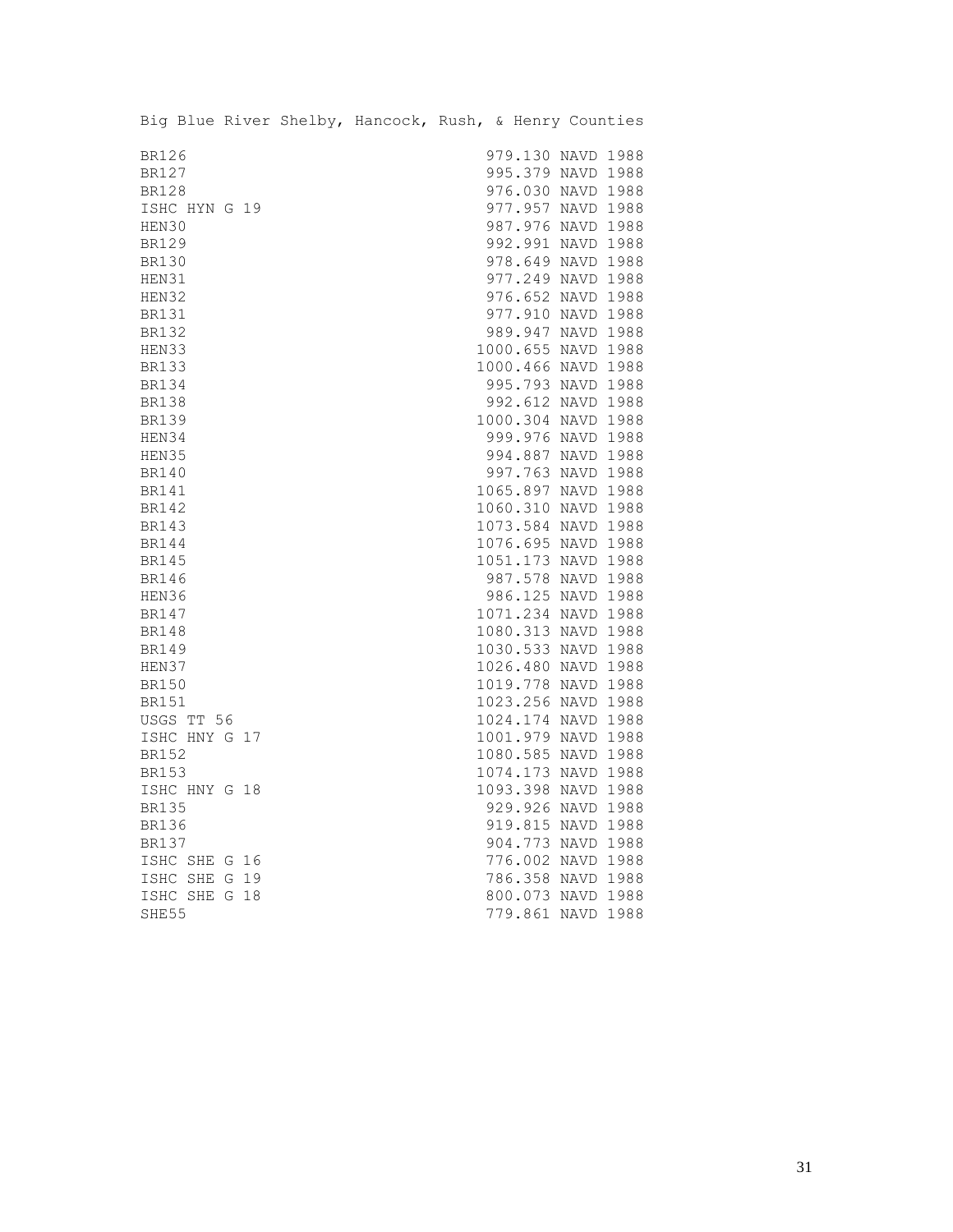# **Little Blue River – Rush and Shelby Counties NAVD 1988 Elevations in Feet**

Station Elevation Standard Deviations

| Station        | Elevation | Std Dev |
|----------------|-----------|---------|
| <b>B2RESET</b> | 764.7910  | 0.000   |
| N245           | 812.6560  | 0.000   |
| V239           | 847.3870  | 0.000   |
| W239           | 816.0520  | 0.000   |
| U239           | 825.7990  | 0.000   |
| U244           | 921.0410  | 0.000   |
| T244           | 916.1214  | 0.011   |
| S244           | 921.4290  | 0.000   |
| LBR1           | 761.7058  | 0.009   |
| SHE53          | 769.3520  | 0.011   |
| LBR2           | 769.6108  | 0.011   |
| SHE54          | 758.9471  | 0.013   |
| LBR3           | 763.9791  | 0.013   |
| LBR4           | 778.9919  | 0.013   |
| LBR5           | 799.9850  | 0.013   |
| SHE55          | 779.7961  | 0.012   |
| LBR8           | 779.4480  | 0.011   |
| SHE57          | 782.0726  | 0.008   |
| LBR9           | 802.0448  | 0.007   |
| LBR6           | 780.8959  | 0.013   |
| SHE56          | 793.4715  | 0.016   |
| LBR7           | 803.8594  | 0.016   |
| LBR10          | 817.8308  | 0.015   |
| LBR11          | 818.5196  | 0.019   |
| LBR12          | 798.6105  | 0.020   |
| SHE58          | 795.2982  | 0.020   |
| LBR13          | 797.4238  | 0.020   |
| SHE59          | 795.9588  | 0.020   |
| LBR14          | 823.8262  | 0.020   |
| LBR15          | 803.0458  | 0.020   |
| SHE60          | 809.0974  | 0.018   |
| LBR16          | 812.0744  | 0.018   |
| LBR17          | 845.7648  | 0.013   |
| LBR22          | 843.2421  | 0.007   |
| LBR23          | 824.9865  | 0.013   |
| SHE61          | 824.9604  | 0.013   |
| LBR24          | 875.3450  | 0.013   |
| LBR20          | 875.7947  | 0.014   |
| LBR18          | 815.4774  | 0.005   |
| LBR19          | 850.6952  | 0.013   |
| SHE62          | 833.4586  | 0.017   |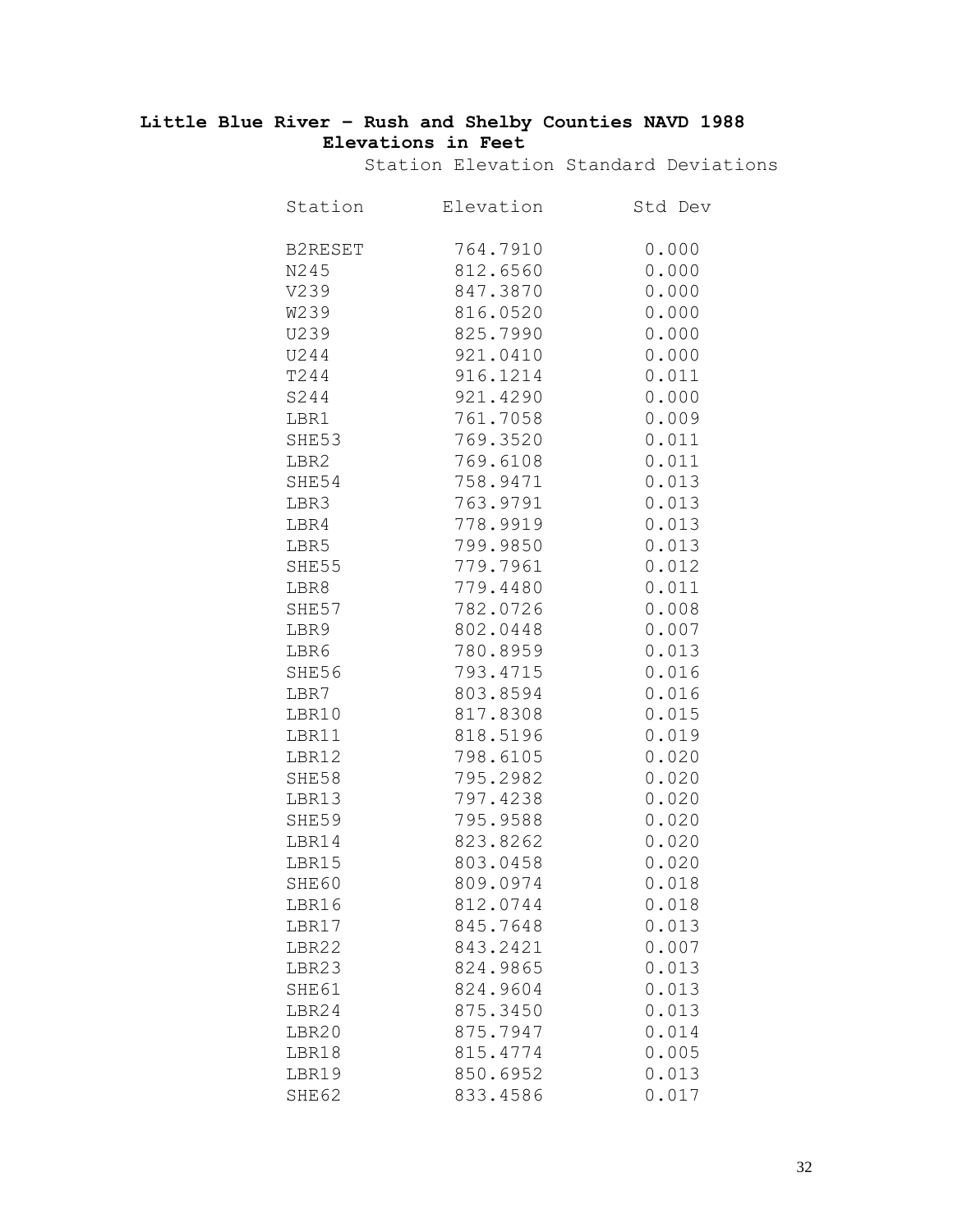| Little Blue River - Rush and Shelby Counties NAVD 1988 |                     |          |       |  |
|--------------------------------------------------------|---------------------|----------|-------|--|
| Elevations in Feet                                     |                     |          |       |  |
| LBR21                                                  |                     | 834.2848 | 0.017 |  |
| LBR25                                                  |                     | 864.6036 | 0.016 |  |
| LBR26                                                  |                     | 875.1689 | 0.018 |  |
| SHE63                                                  |                     | 850.0308 | 0.020 |  |
| LBR27                                                  |                     | 849.9481 | 0.020 |  |
| SHE64                                                  |                     | 840.8006 | 0.020 |  |
| LBR28                                                  |                     | 848.1451 | 0.020 |  |
| RUS41                                                  |                     | 849.5116 | 0.020 |  |
| LBR29                                                  |                     | 850.4085 | 0.020 |  |
| RUS42                                                  |                     | 853.7804 | 0.020 |  |
| LBR30                                                  |                     | 853.7712 | 0.020 |  |
| LBR31                                                  |                     | 897.9116 | 0.018 |  |
| LBR32                                                  |                     | 868.1397 | 0.018 |  |
| LBR33                                                  |                     | 905.6105 | 0.017 |  |
| LBR34                                                  |                     | 918.7730 | 0.014 |  |
| LBR35                                                  |                     | 917.4118 | 0.010 |  |
| LBR36                                                  |                     | 918.0205 | 0.007 |  |
| LBR37                                                  |                     | 914.8748 | 0.011 |  |
| RUS44                                                  |                     | 899.3040 | 0.011 |  |
| LBR38                                                  |                     | 899.7352 | 0.011 |  |
| RUSG6                                                  |                     | 898.9005 | 0.009 |  |
| LBR39                                                  |                     | 898.8275 | 0.010 |  |
|                                                        | RUS43RESET 868.1412 |          | 0.018 |  |
|                                                        | SHE61RESET 828.1911 |          | 0.012 |  |
|                                                        | SHE58RESET 794.6309 |          | 0.019 |  |
|                                                        | RUS42RESET 854.8107 |          | 0.021 |  |